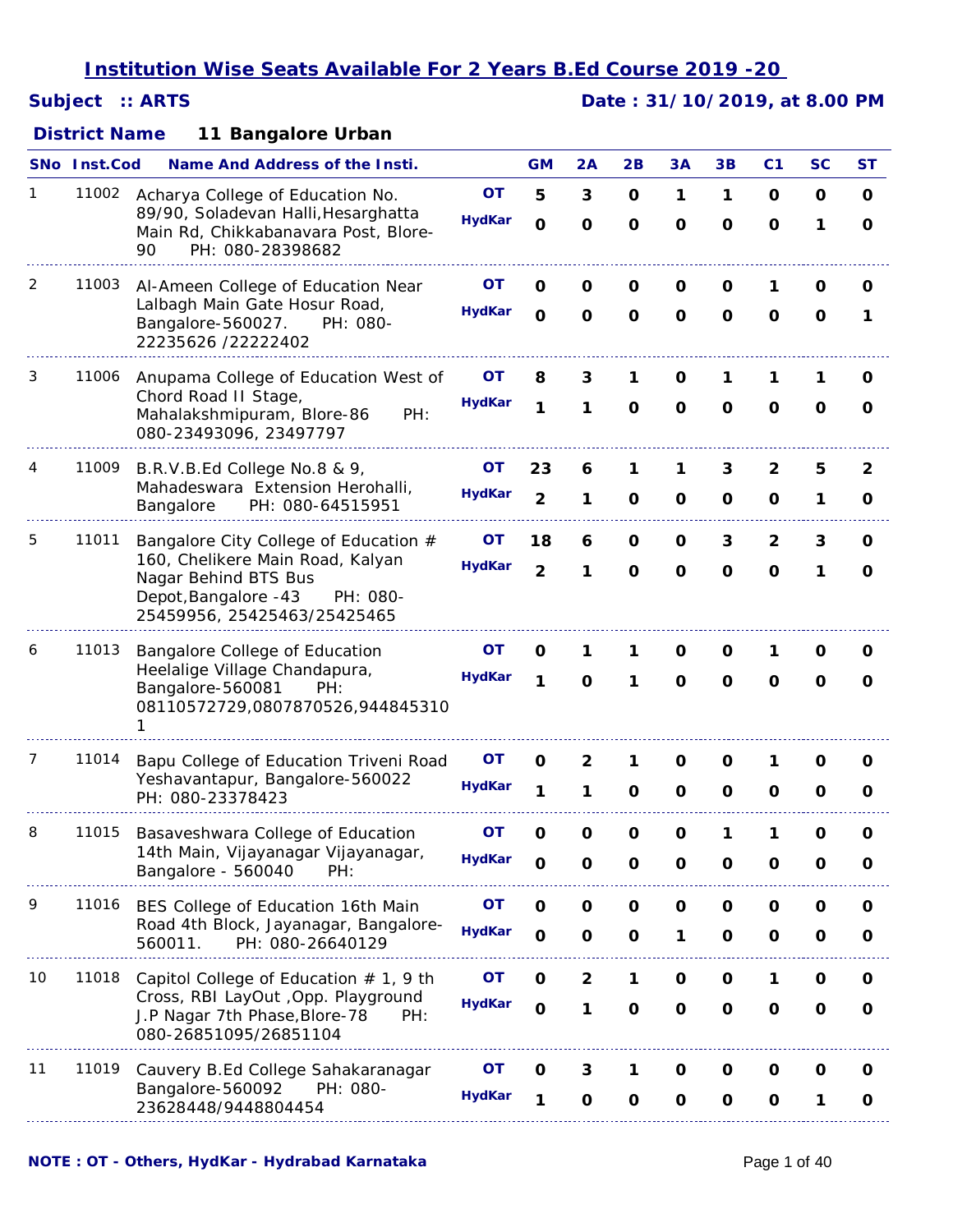## *Subject :: ARTS Date : 31/10/2019, at 8.00 PM*

|    | SNo Inst.Cod | <b>Name And Address of the Insti.</b>                                                                                                       |               | <b>GM</b>      | 2A          | 2B           | 3A                      | 3B           | C <sub>1</sub> | SC          | ST           |
|----|--------------|---------------------------------------------------------------------------------------------------------------------------------------------|---------------|----------------|-------------|--------------|-------------------------|--------------|----------------|-------------|--------------|
| 12 | 11025        | Dhanavanthri College of Education MAJ                                                                                                       | <b>OT</b>     | 20             | 4           | 1            | $\mathbf 0$             | 3            | $\overline{2}$ | 3           | $\mathbf{1}$ |
|    |              | Foundation, No.39/1, Vinayaka Nagar<br>Hesaragatta Rd, Chikabanavar<br>Rd, Blore-91<br>PH:<br>55334067/55334068                             | <b>HydKar</b> | $\overline{2}$ | 1           | $\mathbf 0$  | $\mathbf 0$             | $\mathbf 0$  | $\mathbf 0$    | 1           | O            |
| 13 | 11026        | Diana College of Education No.68,                                                                                                           | ΟT            | 1              | 4           | 0            | 1                       | 1            | O              | 0           | 0            |
|    |              | Chokkanahally, Hegde Nagar Mn Rd<br>Jakkur Post, Yelahanka Hobli, Blore-<br>PH: 080-28444468,<br>64<br>9611061449,9844073112                | <b>HydKar</b> | $\mathbf 0$    | 1           | $\mathbf{o}$ | O                       | O            | $\mathbf 0$    | $\mathbf 0$ | 0            |
| 14 | 11027        | Dr.Ambedkar College of Education 60ft                                                                                                       | OТ            | O              | O           | O            | 0                       | 0            | O              | O           | O            |
|    |              | Road, J.C.Nagar, West of Chord Rd<br>Mahalakshmipura, Bangalore-86.<br>PH: 080-23492503                                                     | <b>HydKar</b> | 1              | $\mathbf 0$ | $\mathbf{o}$ | $\mathbf{o}$            | O            | $\mathbf 0$    | 1           | 0            |
| 15 | 11029        | Frank College of Education 6th Phase                                                                                                        | ΟT            | 19             | 7           | 2            | 1                       | 1            | 2              | 2           | 1            |
|    |              | J.P.Nagar No.10, 8th Main, Bangalore-<br>560078<br>PH: 080-26644696                                                                         | <b>HydKar</b> | $\overline{2}$ | 1           | 1            | $\mathbf o$             | O            | 0              | O           | O            |
| 16 | 11031        | Gear Innovative B.Ed College Gear                                                                                                           | OΤ            | 14             | 4           | 1            | $\overline{\mathbf{c}}$ | O            | 1              | 5           | 1            |
|    |              | Road, Off Sarjapur Road Outer Ring<br>Road, Doddakannelli, Blore-35<br>PH:<br>080-57654066/28440919                                         | <b>HydKar</b> | $\overline{2}$ | $\mathbf 0$ | $\mathbf{o}$ | $\mathbf{o}$            | $\mathbf 0$  | $\mathbf 0$    | $\mathbf 0$ | 1            |
| 17 | 11034        | Huliyappa Malamma B.Ed College                                                                                                              | <b>OT</b>     | $\mathbf{2}$   | 3           | O            | O                       | O            | O              | O           | 0            |
|    |              | Anandanagar Bangalore-560024<br>PH:                                                                                                         | <b>HydKar</b> | 1              | $\mathbf 0$ | $\Omega$     | $\mathbf 0$             | 1            | $\mathbf 0$    | $\Omega$    | O            |
| 18 | 11037        | K.I.E.T College Of Education (B.Ed) $#$                                                                                                     | ΟT            | 13             | 7           | $\mathbf 0$  | $\overline{2}$          | $\mathbf{2}$ | 1              | 7           | 1            |
|    |              | 60/1, Opp Tavarekere Park, Behind<br>IBM 7th Cross<br>TankBundRoad, NearDairyCircle, BG Mn<br>Rd, Blore-29<br>PH: 080-<br>26786788/26687430 | <b>HydKar</b> | $\overline{2}$ | $\mathbf 0$ | O            | 1                       | O            | $\mathbf 0$    | $\mathbf 0$ | 0            |
| 19 | 11047        | Lourdes College of Education Lourdes                                                                                                        | OT            | 7              | 4           | 1            | 1                       | 1            | 1              | 2           |              |
|    |              | Eng School Camp, No. 54, Bank Avenu<br>Ring Rd, Babusabpalya, HRBR<br>Layout, Blore<br>PH: 25453336                                         | <b>HydKar</b> | 1              | $\mathbf 0$ | $\mathbf{o}$ | $\mathbf 0$             | $\mathbf 0$  | $\mathbf 0$    | 1           | 0            |
| 20 | 11048        | M.S Ramaiah College of Education M.S                                                                                                        | <b>OT</b>     | 3              | 4           | O            | 2                       | O            | O              | O           | O            |
|    |              | Ramaiah Nagar M.S Ramaiah Nagar<br>Post, Bangalore-560054<br>PH: 080-<br>23601747                                                           | <b>HydKar</b> | 1              | 1           | $\mathbf{o}$ | $\mathbf o$             | $\mathbf 0$  | $\mathbf 0$    | 1           | 0            |
| 21 | 11050        | M.V.J. College of Education Marath                                                                                                          | OT            | 19             | 5           | $\mathbf{2}$ | 1                       | 3            | 1              | 6           | 2            |
|    |              | Halli, Bangalore Near H.A.L.Colony,<br>Bangalore-560037.<br>PH: 080-<br>25400588                                                            | <b>HydKar</b> | $\overline{2}$ | 1           | $\mathbf 0$  | $\mathbf 0$             | $\mathbf 0$  | 1              | $\mathbf 0$ | O            |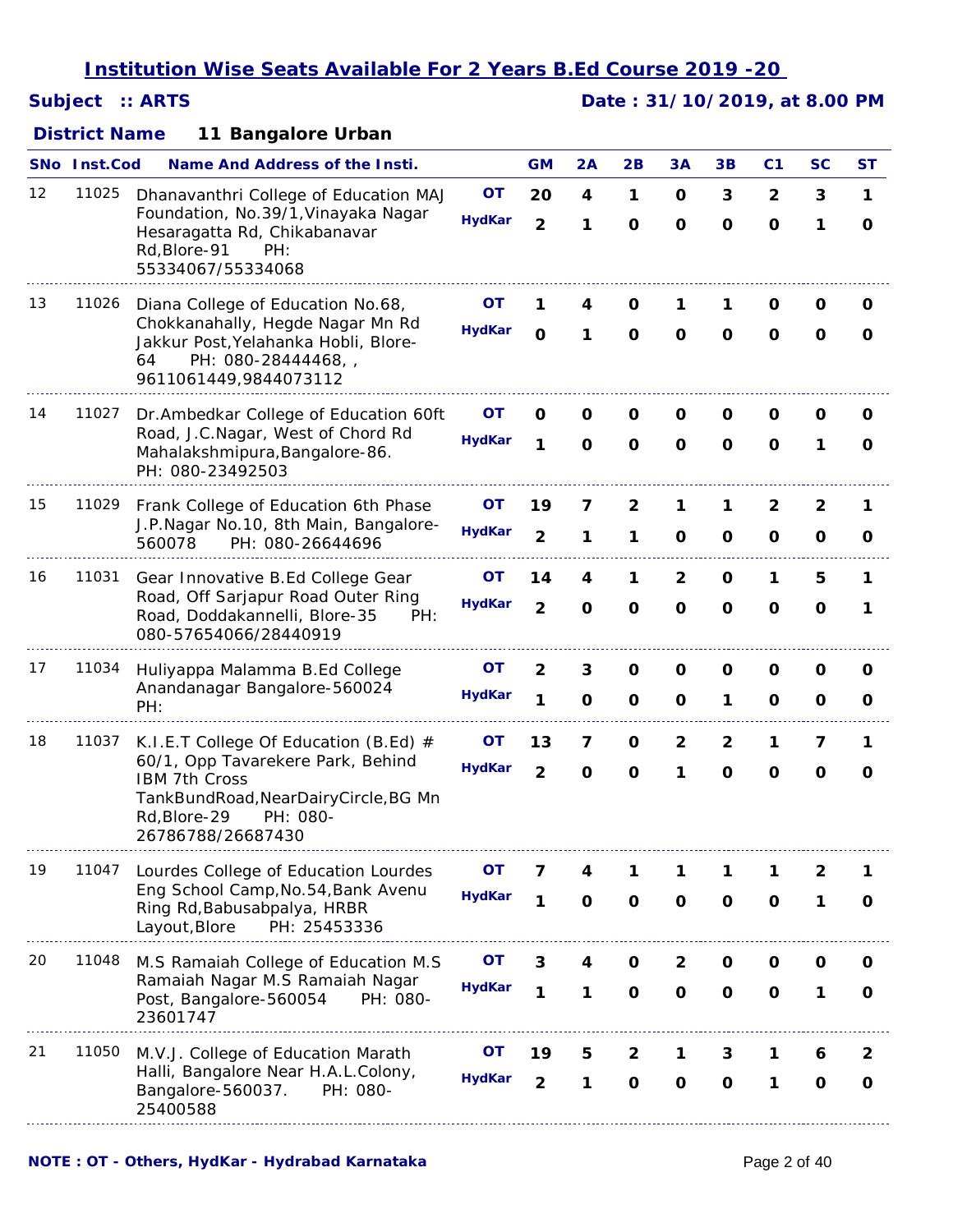## *Subject :: ARTS Date : 31/10/2019, at 8.00 PM*

|    | <b>SNo</b> Inst.Cod | <b>Name And Address of the Insti.</b>                                                                                                                                  |                            | <b>GM</b>                     | 2A                          | 2B                                     | 3A                             | 3B                | C <sub>1</sub>                | <b>SC</b>                    | <b>ST</b>                  |
|----|---------------------|------------------------------------------------------------------------------------------------------------------------------------------------------------------------|----------------------------|-------------------------------|-----------------------------|----------------------------------------|--------------------------------|-------------------|-------------------------------|------------------------------|----------------------------|
| 22 | 11051               | Maharshi Savitha College of Education<br>No.6, N.G.E layout, Bangalore<br>Nagashettyhalli, Bangalore.<br>PH:<br>080-23412211                                           | <b>OT</b><br><b>HydKar</b> | 9<br>1                        | 4<br>$\mathbf{o}$           | 1<br>$\mathbf 0$                       | 1<br>$\mathbf 0$               | 1<br>$\mathbf 0$  | 1<br>$\mathbf 0$              | 1<br>1                       | $\mathbf 0$<br>$\mathbf 0$ |
| 23 | 11053               | M.E.S Teachers College Vidyavihar,<br>No-25/1, 17th Main 2nd Block,<br>Rajajinagar, Blore-560010.<br>PH:<br>080-23321600/22523333                                      | OΤ<br><b>HydKar</b>        | O<br>$\mathbf{o}$             | 0<br>$\mathbf 0$            | O<br>$\mathbf{o}$                      | O<br>1                         | 0<br>$\mathbf{o}$ | O<br>$\mathbf 0$              | O<br>$\mathbf 0$             | O<br>$\mathbf 0$           |
| 24 | 11054               | Miranda College of Education<br>Indiranagar H.A.L. 3rd Stage,<br>Bangalore-560075<br>PH: 080-<br>25253284                                                              | OТ<br><b>HydKar</b>        | 7<br>1                        | 3<br>$\mathbf{o}$           | 1<br>$\mathbf{o}$                      | 1<br>$\mathbf{o}$              | 1<br>1            | 1<br>O                        | $\mathbf 0$                  | O<br>$\mathbf 0$           |
| 25 | 11058               | S.J.B.College of eduation BGS Health<br>& Education City, No.67, Uttarahally<br>Road, Near Abiman Studio, Kengeri,<br>Bangalore-60<br>PH: 080-65901710                 | OТ<br><b>HydKar</b>        | 5<br>1                        | 4<br>1                      | 1<br>$\mathbf{o}$                      | O<br>$\mathbf{o}$              | 0<br>$\mathbf{o}$ | 1<br>$\mathbf 0$              | O<br>$\mathbf 0$             | O<br>O                     |
| 26 | 11059               | New Horizon college of Education 100<br>Feet Road Indiranagar, Bangalore-560<br>008.<br>PH: 080-25261021/25261735                                                      | <b>OT</b><br><b>HydKar</b> | 0<br>1                        | $\overline{2}$<br>O         | O<br>O                                 | O<br>1                         | O<br>O            | O<br>O                        | O<br>O                       | O<br>1                     |
| 27 | 11066               | R.R. College of Eduction no.67,<br>Chikkabanavara Hesara Ghatta Main<br>Road, Bangalore-90<br>PH: 080-<br>65326100                                                     | OТ<br><b>HydKar</b>        | 21<br>$\overline{2}$          | 6<br>1                      | $\overline{\mathbf{c}}$<br>$\mathbf 0$ | $\overline{2}$<br>$\mathbf{o}$ | 1<br>O            | $\overline{2}$<br>$\mathbf 0$ | 7<br>1                       | 1<br>$\mathbf 0$           |
| 28 | 11067               | Rajajinagar College of Education<br>K.T.S.V.Sangh, 5th Block Rajajinagar,<br>Bangalore-560010.<br>PH: 080-<br>23353078                                                 | OT<br><b>HydKar</b>        | 0<br>$\mathbf 0$              | $\mathbf 0$<br>$\mathbf 0$  | 1<br>$\mathbf 0$                       | O<br>$\mathbf{o}$              | O<br>$\mathbf 0$  | O<br>1                        | 0<br>1                       | O<br>$\Omega$              |
| 29 | 11068               | Rajaram Mohan Roy College of<br>Education No.48/2, 4th Cross, Behind<br>Ashraya Hospital Magadi Mn Rd,<br>Bangalore-91<br>PH: 23587680                                 | OT<br><b>HydKar</b>        | 22<br>$\overline{\mathbf{c}}$ | 8<br>1                      | 2<br>O                                 | O<br>$\mathbf{o}$              | 2<br>1            | 1<br>$\mathbf 0$              | 3<br>O                       | O                          |
| 30 | 11069               | Rajiv Gandhi College of Education 4TH<br>Block, I.I.T. Campus, Hulimavu Village<br>Opp Meenakshi Temple, National Park<br>Road, Blore<br>PH: 080-26480798/<br>26480799 | OT<br><b>HydKar</b>        | 18<br>$\overline{2}$          | 6<br>$\mathbf o$            | 2<br>1                                 | $\mathbf{o}$                   | O                 | 2<br>$\mathbf{o}$             | O<br>1                       | 2<br>0                     |
| 31 | 11074               | RV Teachers' College Jayanagar<br>Bangalore-560011<br>PH:<br>26562536/(R) 26320898                                                                                     | OТ<br><b>HydKar</b>        | O<br>$\mathbf 0$              | $\mathbf 0$<br>$\mathbf{o}$ | O<br>O                                 | O<br>1                         | O<br>$\mathbf{o}$ | O<br>$\mathbf{o}$             | O<br>$\mathbf{o}$            | 0<br>O                     |
| 32 | 11075               | S.J.E.S.College of Education Medahalli<br>Old Madras Road, Bangalore-560<br>049.<br>PH: 080-25611169                                                                   | <b>OT</b><br><b>HydKar</b> | $\mathbf 0$<br>1              | 7<br>1                      | $\mathbf{o}$<br>$\mathbf 0$            | $\mathbf{o}$<br>$\mathbf 0$    | $\mathbf{o}$<br>1 | 1<br>$\mathbf 0$              | $\mathbf{o}$<br>$\mathbf{o}$ | 0<br>$\mathbf 0$           |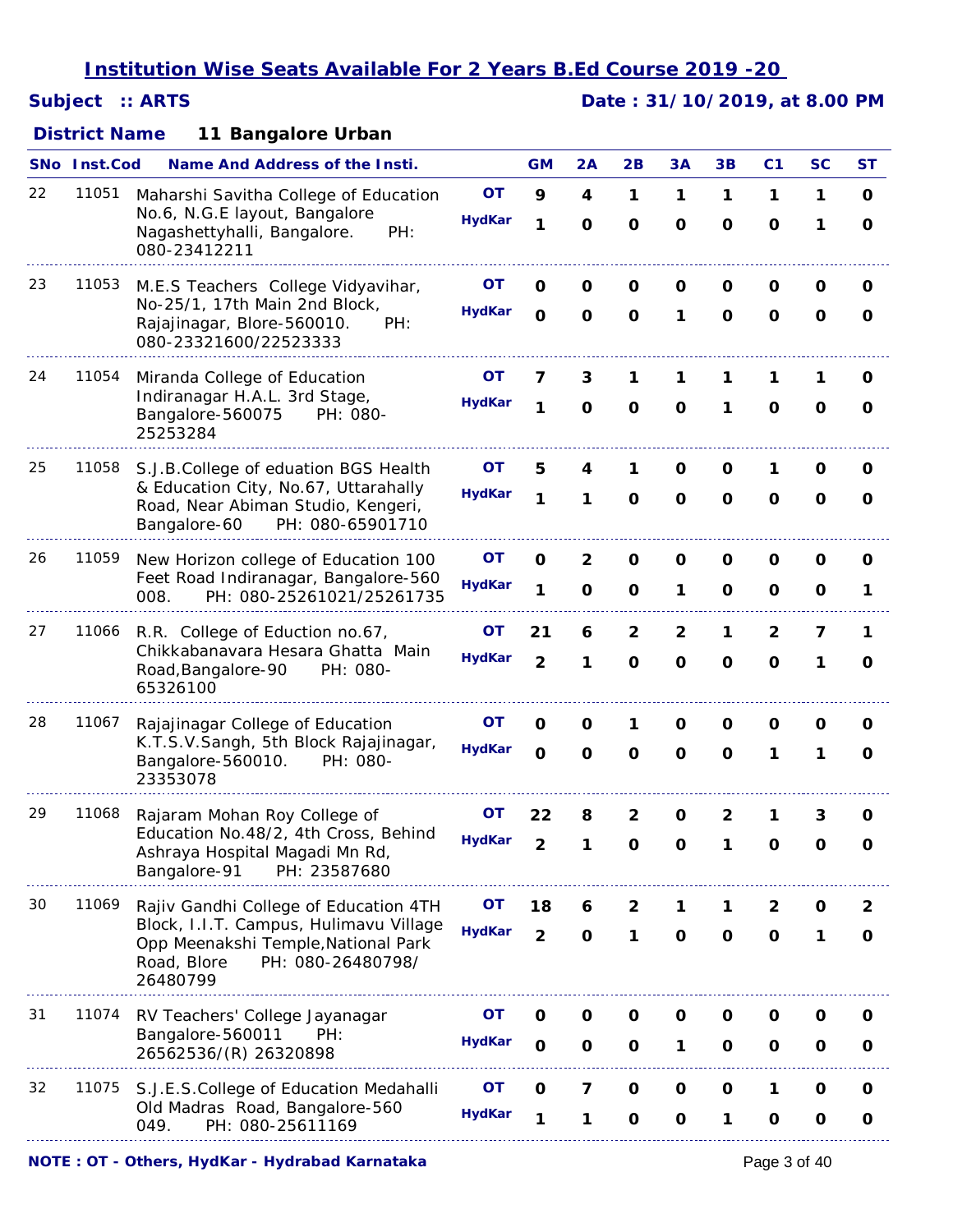## *Subject :: ARTS Date : 31/10/2019, at 8.00 PM*

|    | SNo Inst.Cod | <b>Name And Address of the Insti.</b>                                                                                                                              |                    |                            | <b>GM</b>                       | 2A                | 2B                             | 3A                         | 3B                                      | C <sub>1</sub>               | SC                | ST                |
|----|--------------|--------------------------------------------------------------------------------------------------------------------------------------------------------------------|--------------------|----------------------------|---------------------------------|-------------------|--------------------------------|----------------------------|-----------------------------------------|------------------------------|-------------------|-------------------|
| 33 | 11077        | Anugraha B.Ed College MartinLuther<br>School Campus, 206, 15th Main<br>Nagendra Block, Giri Nagar, Blore-<br>PH: 26729030/26420970<br>50                           |                    | <b>OT</b><br><b>HydKar</b> | $\boldsymbol{4}$<br>$\mathbf 0$ | 3<br>$\mathbf{o}$ | 1<br>$\mathbf 0$               | $\mathbf 0$<br>$\mathbf 0$ | $\mathbf 0$<br>$\mathbf{o}$             | 1<br>$\mathbf 0$             | $\Omega$<br>1     | 1<br>$\mathbf{o}$ |
| 34 | 11079        | Sanjay Gandhi College Cholanagar<br>Hebbal, R.T.Nagar Post, Bangalore-<br>PH:<br>560032<br>9845807425/23631145/65373781                                            |                    | OT<br><b>HydKar</b>        | 0<br>$\mathbf 0$                | O<br>$\mathbf 0$  | O<br>$\mathbf 0$               | O<br>$\mathbf{o}$          | 0<br>$\mathbf 0$                        | O<br>$\mathbf 0$             | O<br>O            | O<br>O            |
| 35 | 11080        | Sri. Sarvajna College of Education<br>No.7 & 8, 14th Cross M.C.Layout,<br>Vijayanagar, Blore-560040.<br>080-23354648, 23111242                                     | PH:                | OΤ<br><b>HydKar</b>        | 0<br>$\overline{2}$             | O<br>$\mathbf 0$  | O<br>$\mathbf{o}$              | O<br>$\mathbf{o}$          | 0<br>$\mathbf 0$                        | 0<br>$\mathbf 0$             | O<br>O            | 0<br>O            |
| 36 | 11082        | <b>SCT College of Education</b><br>Kaggadasapura Main Road Vignana<br>nagar, New Tippasandra Post, Blore-<br>PH: 080-25245225,<br>75<br>25246206,25240694          |                    | OT<br><b>HydKar</b>        | 21<br>1                         | 6<br>1            | O<br>$\mathbf 0$               | 2<br>O                     | 3<br>$\mathbf 0$                        | 2<br>$\mathbf 0$             | 6<br>1            | 1<br>0            |
| 37 | 11083        | SEA College of Education Ekta Nagar,<br>Near Ayyappanagar Circle, Devasandra<br>Main Road, Virgonagar Post, KR<br>Puram, Blore<br>42                               | PH: 080 25613741 / | OТ<br><b>HydKar</b>        | O<br>$\overline{2}$             | 6<br>1            | 2<br>1                         | O<br>$\mathbf{o}$          | 2<br>$\mathbf 0$                        | 1<br>O                       | 0<br>$\Omega$     | O<br>0            |
| 38 | 11086        | Shushruthi B.Ed College<br>no.68, Shushruthi Nagar, Andrahalli Mn<br>Rd Peenya II Stage, Bangalore -<br>560091<br>PH: 080-28360671                                 |                    | <b>OT</b><br><b>HydKar</b> | O<br>$\mathbf O$                | 5<br>$\mathbf 0$  | 1<br>$\mathbf 0$               | O<br>1                     | 0<br>$\mathbf 0$                        | 1<br>$\Omega$                | O<br>$\mathbf 0$  | 0<br>$\Omega$     |
| 39 | 11090        | Sri Raghavendra College of Education<br>No. 29/57, Chimney Hills, Pipeline<br>Road, Chikkabanavara, Bangalore-<br>PH: 080-<br>560090<br>28392221/23721315/65717391 |                    | OТ<br><b>HydKar</b>        | 21<br>$\overline{2}$            | 7<br>1            | 1<br>$\mathbf 0$               | 1<br>$\Omega$              | 1<br>1                                  | 2<br>$\Omega$                | 6<br>O            | 2<br>0            |
| 40 | 11096        | St. Paul's College of Education No.1,<br>2nd Main, B.D.A. Layout<br>Pattegarapalya, Vijayanagar, Blore-<br>PH: 080-23287415<br>560079                              |                    | OТ<br><b>HydKar</b>        | O<br>$\mathbf 0$                | Ί<br>$\mathbf{o}$ | $\mathbf{o}$                   | O<br>$\mathbf{o}$          | 1<br>$\mathbf{o}$                       | 1<br>$\mathbf 0$             | 0<br>$\mathbf 0$  | O<br>O            |
| 41 | 11098        | Subramanya College of Education #<br>63, Vishwaneedam post, BEL layout,<br>off Magadi Road, Blore-560091<br>080-3133962/23321002                                   | PH:                | OТ<br><b>HydKar</b>        | 1<br>1                          | 4<br>1            | $\overline{2}$<br>$\mathbf{o}$ | O<br>$\mathbf{o}$          | $\overline{\mathbf{2}}$<br>$\mathbf{o}$ | $\mathbf{2}$<br>$\mathbf{o}$ | O<br>1            | 0<br>O            |
| 42 | 11099        | SVN College of Education Maruthi<br>Extension, Bangalore Gayatri Road,<br>Bangalore-21                                                                             | PH: 23321002       | OТ<br><b>HydKar</b>        | 11<br>1                         | 4<br>1            | O<br>$\mathbf{o}$              | O<br>$\mathbf{o}$          | 1<br>$\mathbf 0$                        | 1<br>$\mathbf 0$             | 3<br>$\mathbf{o}$ | 0<br>O            |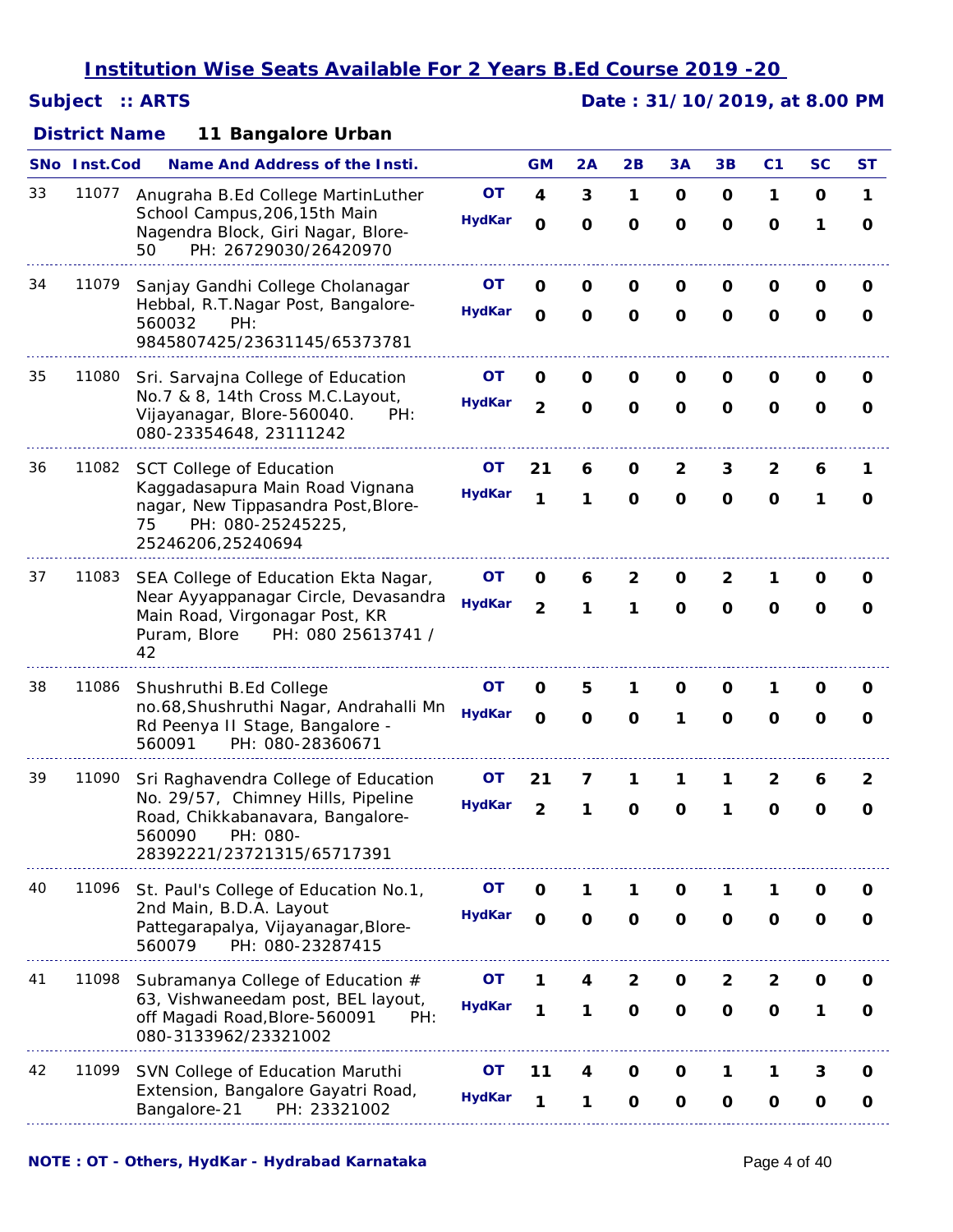## *Subject :: ARTS Date : 31/10/2019, at 8.00 PM*

|       | <b>Name And Address of the Insti.</b>                                                                                                                 |                                                                                     | <b>GM</b>                  | 2A               | 2B                                      | 3A                           | 3B                                     | C <sub>1</sub>   | SC               | ST     |
|-------|-------------------------------------------------------------------------------------------------------------------------------------------------------|-------------------------------------------------------------------------------------|----------------------------|------------------|-----------------------------------------|------------------------------|----------------------------------------|------------------|------------------|--------|
| 11101 | The Oxford College of Education I<br>Phase, J.P.Nagar Bangalore-560078                                                                                | <b>OT</b><br><b>HydKar</b>                                                          | 1<br>1                     | 4                | 1                                       | O                            | O                                      | 1<br>1           | O<br>O           | 0<br>O |
| 11102 | The Regency College of Education No.<br>51/1, A.M.S Extention Vidyaranyapura,<br>PH: 080-23642370<br>Bangalore - 97                                   | <b>OT</b><br><b>HydKar</b>                                                          | 16<br>1                    | 5<br>O           | $\overline{2}$<br>1                     | $\mathbf 0$<br>O             | 3<br>O                                 | 1<br>$\mathbf 0$ | 7<br>1           | 1<br>O |
| 11107 | Vijaya Teachers College (C.T.E) 30TH<br>Cross, 11th Main Road 4th Block,<br>Jayanagar, Bangalore-560011<br>PH:<br>26631413/55334817                   | <b>OT</b><br><b>HydKar</b>                                                          | $\mathbf 0$<br>$\mathbf 0$ | O<br>$\mathbf 0$ | O<br>$\mathbf 0$                        | O<br>$\mathbf{o}$            | O<br>$\mathbf 0$                       | O<br>$\mathbf 0$ | O<br>$\mathbf 0$ | 0<br>1 |
| 11109 | Vivekananda College of Education 2nd<br>Stage, Dr. Rajkumar Road<br>Rajajinagar, Bangalore - 560055<br>PH:<br>080-23578457/23371952                   | OТ<br><b>HydKar</b>                                                                 | 0<br>$\mathbf O$           | 1<br>O           | 1<br>O                                  | 0<br>O                       | 0<br>1                                 | O<br>$\mathbf 0$ | 1<br>$\mathbf 0$ | O<br>0 |
| 11110 | Shantiniketan B.Ed College No. 70,<br>Bilekahalli Bangalore-560076<br>PH:<br>26689385, 26780381                                                       | OТ<br><b>HydKar</b>                                                                 | 11<br>1                    | 3<br>1           | 1<br>O                                  | 1<br>0                       | 1<br>O                                 | 1<br>O           | 3<br>O           | 1<br>0 |
| 11113 | Sri Venkateshwara College of<br>Education No. 1/18, 8th Cross<br>Maruthinagar, Madiwal, Bangalore -<br>68<br>PH:                                      | OТ<br><b>HydKar</b>                                                                 | O<br>$\mathbf 0$           | 7<br>O           | $\overline{\mathbf{2}}$<br>$\mathbf{o}$ | O<br>1                       | $\overline{\mathbf{2}}$<br>$\mathbf O$ | 1<br>$\mathbf 0$ | O<br>1           | 0<br>O |
| 11118 | Gowtham College of Education No.173,<br>Kamalanagar, Bangalore-560086<br>PH:                                                                          | ΟT<br><b>HydKar</b>                                                                 | 8<br>1                     | 3<br>1           | 1<br>$\mathbf 0$                        | 1<br>O                       | $\mathbf{2}$<br>O                      | O<br>$\mathbf 0$ | O<br>$\mathbf 0$ | 1<br>0 |
| 11119 | B.T.L College of Education No.259/B,<br>Bommasandra Industrial Area, Hosur<br>Road Bangalore-560099<br>PH:                                            | ΟT<br><b>HydKar</b>                                                                 | 1<br>$\overline{2}$        | 3<br>1           | 1<br>$\mathbf 0$                        | O<br>O                       | 3<br>O                                 | 1<br>$\mathbf 0$ | O<br>1           | O<br>0 |
| 11120 | SB College of Education C.A Site 21,<br>5th Phase, Yelahanka new town,<br>Bangalore-560064<br>PH: 080<br>41625205                                     | OТ<br><b>HydKar</b>                                                                 | 18<br>2                    | 7                | $\overline{\mathbf{2}}$<br>O            | $\overline{\mathbf{2}}$<br>Ő | 1<br>Ő                                 | $\mathbf{o}$     | 4<br>Ő           | O<br>O |
|       | 12 Bangalore Rural                                                                                                                                    |                                                                                     |                            |                  |                                         |                              |                                        |                  |                  |        |
|       | <b>Name And Address of the Insti.</b>                                                                                                                 |                                                                                     | <b>GM</b>                  | 2A               | 2B                                      | 3A                           | 3B                                     | C <sub>1</sub>   | SC               | ST     |
| 12002 | G.M. College of Education G.M.<br>Campus, Arishinakunte Villege<br>Nelamangala Bypass, Bangalore<br>PH: 082-<br>Rural<br>27722610/27724211/9880033899 | <b>OT</b><br><b>HydKar</b>                                                          | O<br>1                     | 4<br>1           | 1<br>O                                  | O<br>O                       | 0<br>O                                 | 0<br>O           | 0<br>O           | O<br>O |
|       |                                                                                                                                                       | SNo Inst.Cod<br>PH: 080-22452500-24(5Lines)<br><b>District Name</b><br>SNo Inst.Cod |                            |                  | $\mathbf 0$                             | $\mathbf 0$                  | O                                      | O                |                  |        |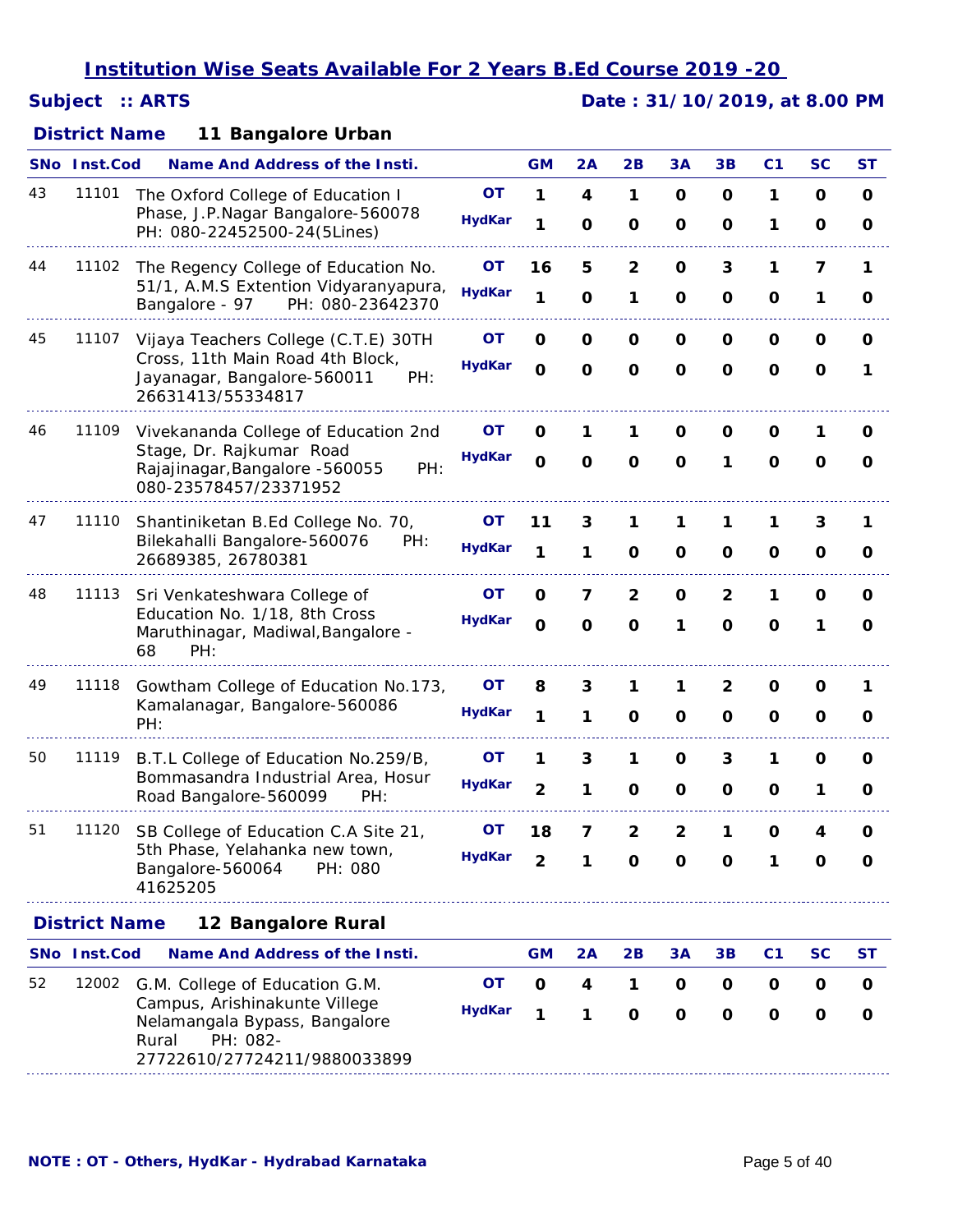## *Subject :: ARTS Date : 31/10/2019, at 8.00 PM*

### **12 Bangalore Rural** *District Name*

|    | SNo Inst.Cod         | <b>Name And Address of the Insti.</b>                                                             |                            | <b>GM</b>           | 2A                      | 2B               | 3A             | 3B           | C <sub>1</sub> | <b>SC</b>   | ST          |
|----|----------------------|---------------------------------------------------------------------------------------------------|----------------------------|---------------------|-------------------------|------------------|----------------|--------------|----------------|-------------|-------------|
| 53 | 12004                | Lavanya College of Education                                                                      | <b>OT</b>                  | $\mathbf 0$         | 1                       | O                | O              | 1            | 0              | 0           | O           |
|    |                      | Ramananda Ashrama Doddaballapura-<br>561203, Bangalore Rural<br>PH: 080-<br>7627124               | <b>HydKar</b>              | 1                   | $\mathbf 0$             | $\mathbf{o}$     | $\mathbf{o}$   | 1            | $\mathbf 0$    | $\mathbf 0$ | O           |
| 54 | 12007                | Nalanda College of Education D.S.<br>Road Devanahally-562110, Bangalore                           | <b>OT</b><br><b>HydKar</b> | 1<br>$\overline{2}$ | 5<br>O                  | $\mathbf 0$<br>O | 1<br>1         | 2<br>O       | 0<br>0         | 0<br>O      | O<br>1      |
|    |                      | PH: 080-7682262<br>Rural                                                                          |                            |                     |                         |                  |                |              |                |             |             |
| 55 | 12009                | Sri Krishna College of Education<br>Venugopalaswamy Education Complex,                            | OТ                         | 0                   | $\overline{\mathbf{2}}$ | O                | O              | 3            | 0              | O           | O           |
|    |                      | Bychapura Road Devanahally-562110,<br>Bangalore Rural<br>PH: 9945222132,<br>9980416087            | <b>HydKar</b>              | $\overline{2}$      | 1                       | $\mathbf{o}$     | $\mathbf{o}$   | $\mathbf{o}$ | $\mathbf 0$    | 1           | 0           |
| 56 | 12013                | Sri Kongadiyappa College of Education                                                             | OΤ                         | 0                   | 0                       | 1                | O              | 1            | O              | O           | O           |
|    |                      | Karenahalli Village, Doddaballapur-<br>561203 Bangalore Rural<br>PH: 080<br>27622175              | <b>HydKar</b>              | $\overline{2}$      | 1                       | 1                | O              | O            | O              | O           | O           |
|    | <b>District Name</b> | 13 Chitradurga                                                                                    |                            |                     |                         |                  |                |              |                |             |             |
|    | SNo Inst.Cod         | <b>Name And Address of the Insti.</b>                                                             |                            | <b>GM</b>           | 2A                      | 2B               | 3A             | 3B           | C1             | SC          | ST          |
| 57 | 13001                | Smt. Indira Gandhi College of                                                                     | <b>OT</b>                  | $\mathbf 0$         | 2                       | $\mathbf{2}$     | $\overline{2}$ | O            | O              | O           | 1           |
|    |                      | Education Kuvempunagar, Hosadurga-<br>577527 Chitradurga District<br>PH:<br>9448312944/9448018220 | <b>HydKar</b>              | $\mathbf 0$         | 1                       | $\mathbf{o}$     | $\mathbf 0$    | $\mathbf 0$  | $\mathbf O$    | $\mathbf 0$ | $\mathbf 0$ |
| 58 | 13002                | Bapuji College of Education (B.Ed.) NH-                                                           | OΤ                         | 10                  | 6                       | 0                | O              | 1            | 0              | O           | O           |
|    |                      | 13 Pillekerenahalli, Chitradurga-<br>PH: 08194-230291/<br>577502<br>9448175711                    | <b>HydKar</b>              | $\mathbf{o}$        | $\mathbf 0$             | $\mathbf{o}$     | 1              | $\mathbf{o}$ | O              | $\mathbf 0$ | O           |
| 59 | 13003                | College of Teacher Education Onake                                                                | OТ                         | 0                   | 0                       | 0                | O              | 0            | O              | 0           | O           |
|    |                      | Obavva Stadium Double road<br>Prashanth Nagar, Chitradurga-<br>PH: 08194-234072/235647<br>577501  | <b>HydKar</b>              | O                   | O                       | O                | O              | O            | O              | O           | 0           |
| 60 | 13004                | Gireesha Shikshana Mahavidyalaya                                                                  | <b>OT</b>                  | 4                   | 5                       | O                | O              | 1            | O              | O           | 0           |
|    |                      | Main Road Hiriyur, Chitradurga District-<br>572143<br>PH: 08193-227329                            | <b>HydKar</b>              | $\overline{2}$      | 1                       | $\mathbf 0$      | $\mathbf{o}$   | O            | 1              | $\mathbf 0$ | 0           |
| 61 | 13005                | PVS College of Education 2nd Cross,                                                               | OT                         | $\mathbf 0$         | 3                       | $\mathbf 0$      | 1              | O            | O              | O           | 0           |
|    |                      | Jogimatti Road Chitradurga-577501<br>PH: 08194-234635/225873/230210                               | <b>HydKar</b>              | $\mathbf 0$         | $\mathbf 0$             | 1                | $\mathbf{o}$   | $\mathbf{o}$ | $\mathbf 0$    | O           | O           |
| 62 | 13006                | Smt. Hemavathi Kuvempu Women's                                                                    | OТ                         | O                   | $\overline{2}$          | O                | 2              | O            | 0              | O           | 0           |
|    |                      | B.Ed College, K.B. Extension Opp:<br>Fort, Chitradurga-577501<br>PH:<br>08194-234832/234825       | <b>HydKar</b>              | $\overline{2}$      | $\mathbf{o}$            | $\mathbf{o}$     | $\mathbf{o}$   | $\mathbf{o}$ | $\mathbf 0$    | $\mathbf 0$ | O           |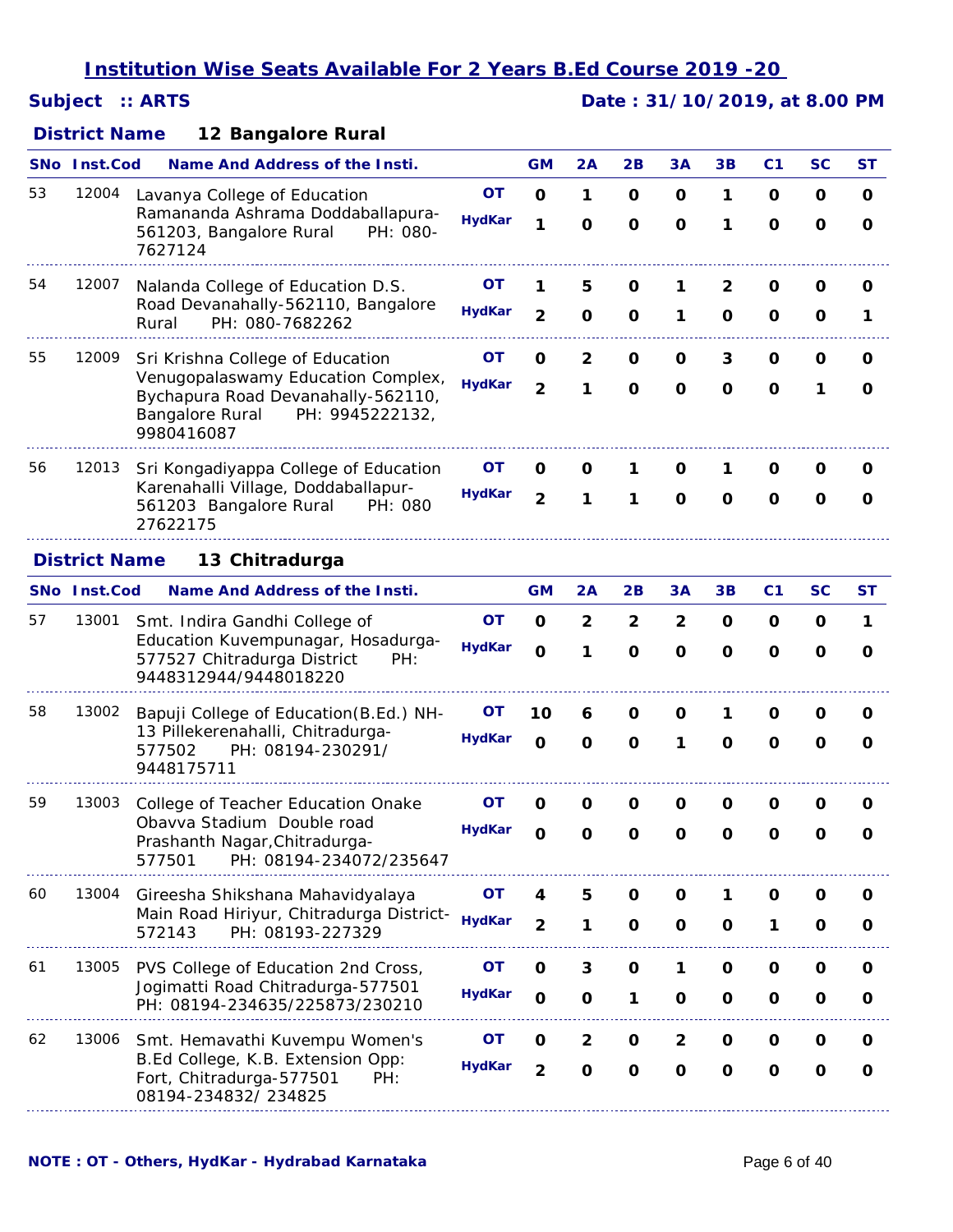## *Subject :: ARTS Date : 31/10/2019, at 8.00 PM*

### **13 Chitradurga** *District Name*

|    | <b>SNo</b> Inst.Cod | <b>Name And Address of the Insti.</b>                                                                                                                        |                            | <b>GM</b>                  | 2Α                         | 2B                          | 3А                            | 3В               | C1                | <b>SC</b>                   | <b>ST</b>                  |
|----|---------------------|--------------------------------------------------------------------------------------------------------------------------------------------------------------|----------------------------|----------------------------|----------------------------|-----------------------------|-------------------------------|------------------|-------------------|-----------------------------|----------------------------|
| 63 | 13007               | Sri N. Jayanna College of Education<br>A.G.Road Challakere-577522,<br>Chitradurga District<br>PH: 08195-<br>222309                                           | <b>OT</b><br><b>HydKar</b> | $\Omega$<br>$\overline{2}$ | 3<br>$\mathbf 0$           | $\mathbf 0$<br>$\mathbf{o}$ | O<br>1                        | $\mathbf 0$<br>1 | 0<br>$\mathbf{o}$ | $\mathbf 0$<br>$\mathbf{o}$ | $\mathbf 0$<br>$\mathbf 0$ |
| 64 | 13008               | Sri Raghavendra College of Education<br>Malladihalli Holalkere Taluk,<br>Chitradurga -577531<br>PH: 08191-<br>289242/289529/9448969724                       | ΟT<br><b>HydKar</b>        | 0<br>1                     | 2<br>1                     | 1<br>$\mathbf 0$            | 1<br>O                        | O<br>$\mathbf 0$ | 0<br>$\mathbf{o}$ | O<br>O                      | 0<br>0                     |
| 65 | 13009               | Sri Ranganatha Swamy Education<br>Society S.R.S College of Education, NH-<br>13 Pillekernahally Extension,<br>Chitradurga<br>PH: 08194-<br>230688/9448381081 | OΤ<br><b>HydKar</b>        | 3<br>$\Omega$              | 4<br>1                     | 0<br>$\mathbf{o}$           | 1<br>O                        | 1<br>O           | 0<br>$\mathbf 0$  | 2<br>0                      | O<br>0                     |
| 66 | 13010               | St. Mary's College of Education Fort<br>Road K.B. Extension, Chitradurga-<br>PH: 08194-234168/ Fax-<br>577501<br>234195                                      | OΤ<br><b>HydKar</b>        | 2<br>1                     | 5<br>1                     | O<br>$\mathbf{o}$           | 1<br>O                        | 3<br>O           | O<br>$\mathbf 0$  | O<br>$\mathbf 0$            | O<br>0                     |
| 67 | 13011               | Sree Venkateshwara Colleg of<br>Education Near Challakere Tolgate NH-<br>4, Chitradurga-577501<br>PH: 08194-<br>235260/9448930022                            | OΤ<br><b>HydKar</b>        | O<br>$\mathbf 0$           | O<br>O                     | 0<br>$\mathbf{o}$           | 0<br>$\Omega$                 | 0<br>$\mathbf 0$ | 0<br>$\mathbf 0$  | 0<br>$\mathbf 0$            | 0<br>0                     |
| 68 | 13012               | Sri Raghavendra College of Education<br>S. Hanumanthappa Compound Fort<br>Road, Chitradurga-577501<br>PH:<br>08194-234724/234115/9448137253                  | OΤ<br><b>HydKar</b>        | O<br>$\Omega$              | 6<br>1                     | O<br>$\mathbf 0$            | $\overline{2}$<br>$\mathbf 0$ | O<br>$\mathbf 0$ | O<br>$\mathbf 0$  | 0<br>$\mathbf 0$            | O<br>O                     |
| 69 | 13013               | S.V.S College of Education<br>Gurubasappa Building, Prabhu Nagara<br>Tarikere Road, Hosadurga - 577527<br>PH: 9448358030                                     | OΤ<br><b>HydKar</b>        | 10<br>1                    | 3<br>0                     | 1<br>$\mathbf 0$            | 1<br>O                        | 0<br>$\Omega$    | 0<br>O            | O<br>1                      | 0<br>$\Omega$              |
| 70 | 13014               | SSKS College of Education<br>SibaraMadakaripura Village<br>Chitradurga Post, taluk and District -<br>577501<br>PH: 08194 234612, 234680                      | <b>OT</b><br><b>HydKar</b> | 6<br>1                     | $\mathbf 2$<br>$\mathbf 0$ | $\mathbf 0$<br>$\mathbf{o}$ | O<br>$\mathbf 0$              | $\mathbf 0$<br>1 | 0<br>O            | 0<br>O                      | O<br>O                     |
| 71 | 13015               | Vedavathi College of Education<br>Parashurampura Village, Challakere<br>Taluk Chitradurga District - 577538<br>PH: 9448442626                                | ΟT<br><b>HydKar</b>        | 17<br>$\overline{2}$       | 4<br>1                     | 1<br>$\mathbf o$            | 0<br>1                        | 1<br>$\mathbf 0$ | 0<br>0            | O                           | O<br>$\mathbf{o}$          |
| 72 | 13017               | Western Hills College of Education<br>Agasanakall, Chitradurga Chitradurga<br>District-577501<br>PH: 8884333995,<br>08194 226906                             | OΤ<br><b>HydKar</b>        | $\mathbf{2}$<br>1          | 1<br>$\mathbf 0$           | O<br>$\mathbf{o}$           | 1<br>$\mathbf 0$              | 1<br>$\mathbf 0$ | O<br>O            | 2<br>1                      | O<br>$\mathbf 0$           |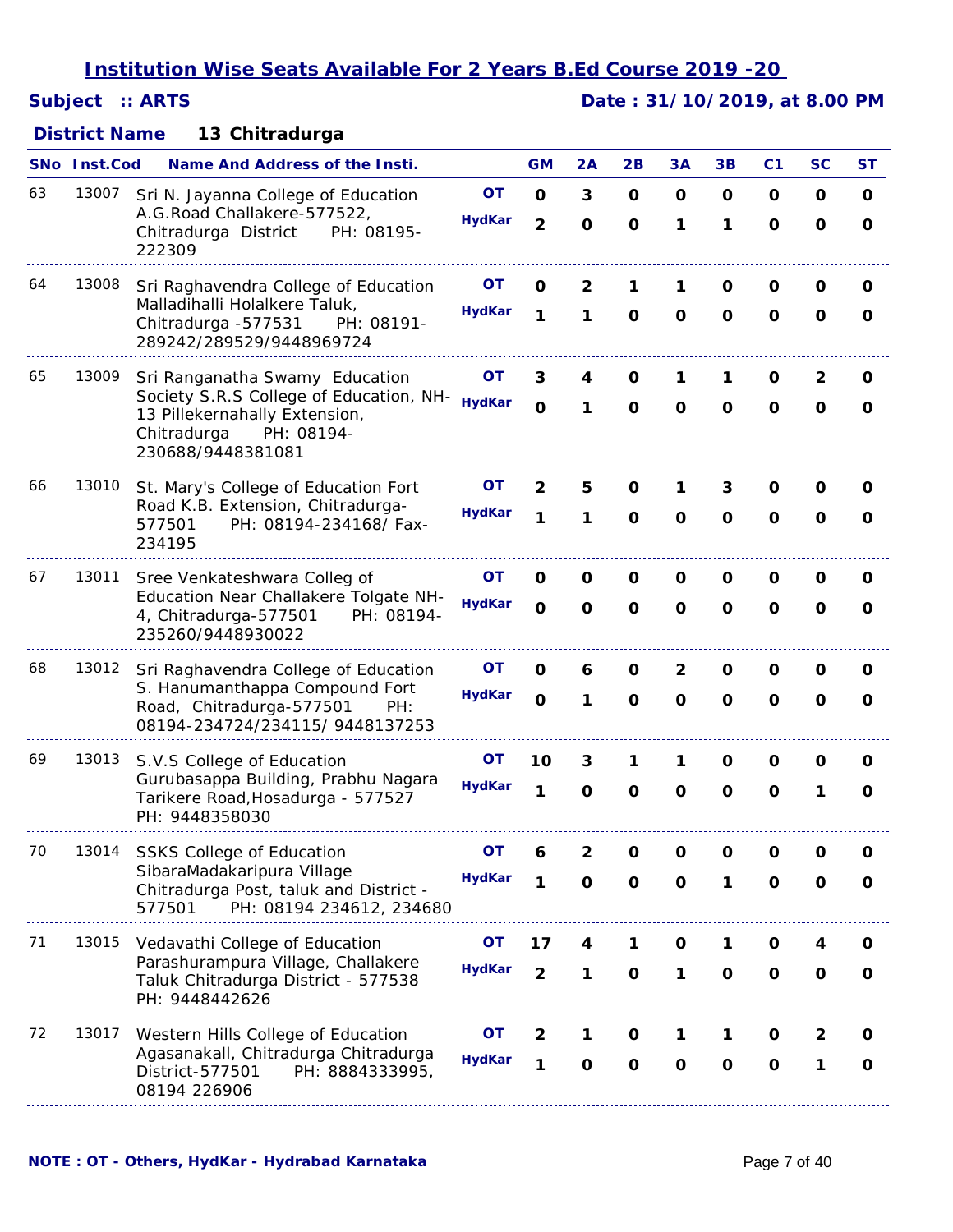|    |                      | <u>Institution Wise Seats Available For 2 Years B.Ed Course 2019 -20</u>                                         |               |           |              |              |              |              |                |                              |                |
|----|----------------------|------------------------------------------------------------------------------------------------------------------|---------------|-----------|--------------|--------------|--------------|--------------|----------------|------------------------------|----------------|
|    |                      | Subject :: ARTS                                                                                                  |               |           |              |              |              |              |                | Date: 31/10/2019, at 8.00 PM |                |
|    | <b>District Name</b> | 13 Chitradurga                                                                                                   |               |           |              |              |              |              |                |                              |                |
|    | <b>SNo</b> Inst.Cod  | Name And Address of the Insti.                                                                                   |               | <b>GM</b> | 2A           | 2B           | 3A           | 3B           | C1             | <b>SC</b>                    | ST             |
| 73 | 13018                | Jnana Bharathi College of Education                                                                              | OΤ            | 22        | 5            | 1            | 1            | 1            | O              | 5                            | $\overline{2}$ |
|    |                      | NH-4, Yaradakatter Village, Hiriyur<br>Taluk & City Hiriyur 577599,<br>Chitradurga District<br>PH:<br>9448776020 | <b>HydKar</b> | 1         | 1            | $\Omega$     | $\Omega$     | $\Omega$     | $\Omega$       | 1                            | $\Omega$       |
|    | <b>District Name</b> | 14 Davanagere                                                                                                    |               |           |              |              |              |              |                |                              |                |
|    | <b>SNo</b> Inst.Cod  | Name And Address of the Insti.                                                                                   |               | <b>GM</b> | 2A           | 2B           | 3A           | 3B           | C <sub>1</sub> | <b>SC</b>                    | ST             |
| 74 | 14001                | BEA College of Education 2nd Main                                                                                | OT.           | $\Omega$  | O            | $\mathbf{o}$ | 1            | O            | O              | $\mathbf{o}$                 | $\Omega$       |
|    |                      | Road, 11th Cross Nijalingappa<br>PH: 08192-<br>Extension, Davanagere<br>222061/260681                            | <b>HydKar</b> | $\Omega$  | $\Omega$     | $\Omega$     | $\Omega$     | O            | 1              | $\Omega$                     | O              |
| 75 | 14002                | K.S.S College of Education Mathru                                                                                | OT            | C         | $\mathbf{2}$ | O            | 2            | O            | O              | <sup>n</sup>                 | <sup>n</sup>   |
|    |                      | Krupa, No. 1382/5, 6, 2nd cross, 1st Bus                                                                         | <b>HydKar</b> | O         | <sup>0</sup> | 1            | <sup>0</sup> | <sup>o</sup> | <sup>o</sup>   | O                            | O              |

|    | <b>SNo</b> Inst.Cod | <b>Name And Address of the Insti.</b>                                                                                                                            |                            | <b>GM</b>                  | 2A                             | 2B                          | 3A                            | 3B                | C <sub>1</sub>    | <b>SC</b>        | ST            |
|----|---------------------|------------------------------------------------------------------------------------------------------------------------------------------------------------------|----------------------------|----------------------------|--------------------------------|-----------------------------|-------------------------------|-------------------|-------------------|------------------|---------------|
| 74 | 14001               | BEA College of Education 2nd Main<br>Road, 11th Cross Nijalingappa<br>Extension, Davanagere<br>PH: 08192-<br>222061/260681                                       | <b>OT</b><br><b>HydKar</b> | O<br>$\mathbf O$           | 0<br>$\mathbf{o}$              | O<br>$\mathbf{o}$           | 1<br>$\mathbf{o}$             | 0<br>$\mathbf{o}$ | 0<br>1            | 0<br>$\mathbf 0$ | 0<br>O        |
| 75 | 14002               | K.S.S College of Education Mathru<br>Krupa, No. 1382/5, 6, 2nd cross, 1st Bus<br>Stop Saraswati Nagara, Davanagere-<br>577004<br>PH: 08192-<br>262904/9448870621 | <b>OT</b><br><b>HydKar</b> | 0<br>$\mathbf O$           | $\overline{2}$<br>$\mathbf{o}$ | O<br>1                      | $\overline{2}$<br>$\mathbf 0$ | O<br>$\mathbf{o}$ | 0<br>$\mathbf{o}$ | O<br>$\mathbf 0$ | O<br>O        |
| 76 | 14003               | M. M College of Education Anubhava<br>Mantapa Davanagere-577004.<br>PH:<br>08192-264512                                                                          | <b>OT</b><br><b>HydKar</b> | 0<br>$\mathbf 0$           | O<br>$\mathbf 0$               | O<br>$\mathbf 0$            | $\mathbf{2}$<br>$\mathbf 0$   | O<br>$\Omega$     | 0<br>O            | 0<br>0           | 0<br>O        |
| 77 | 14004               | Nutana College of Education L.I.C.<br>COLONLY, B.I.E.T. Road Vidyanagar,<br>Davanagere-577004<br>PH: 08192-<br>263172, 9844262842                                | OT<br><b>HydKar</b>        | O<br>$\mathbf 0$           | $\mathbf 0$<br>1               | $\mathbf 0$<br>$\mathbf 0$  | 1<br>$\mathbf 0$              | O<br>$\mathbf{o}$ | 0<br>$\mathbf{o}$ | O<br>$\mathbf 0$ | O<br>O        |
| 78 | 14005               | S.J.V.P B.Ed College Hirekalmatt<br>Honnali-577217, Davangere<br><b>District</b><br>PH: 958188-252646                                                            | OТ<br><b>HydKar</b>        | 8<br>$\mathbf 0$           | 2<br>$\mathbf 0$               | 1<br>$\mathbf 0$            | O<br>$\mathbf 0$              | 0<br>O            | 0<br>O            | 1<br>O           | O<br>O        |
| 79 | 14006               | S.M. Krishna College of Education<br>Kailas Road, Gandhinagar Davanagere-<br>PH: 08192-273777<br>577001                                                          | <b>OT</b><br><b>HydKar</b> | $\mathbf 0$<br>$\mathbf 0$ | 4<br>$\mathbf 0$               | $\mathbf 0$<br>$\mathbf 0$  | 1<br>1                        | 1<br>O            | 1<br>O            | $\mathbf 0$<br>O | O<br>0        |
| 80 | 14007               | Siddartha College of Education<br>Jagalur-577528 Davanagere<br>PH: 958196 -<br><b>District</b><br>227101/9448277858/9341855162                                   | OT<br><b>HydKar</b>        | 3<br>1                     | 6<br>$\mathbf 0$               | $\mathbf{o}$<br>$\mathbf 0$ | $\overline{2}$<br>$\mathbf 0$ | O<br>$\mathbf 0$  | O<br>$\mathbf 0$  | 5<br>1           | O<br>$\Omega$ |
| 81 | 14008               | Smt. Sarvamangalamma Maganur<br>Basappa Coll. Of Edn., No.<br>2037, Basava Mantapa, Taralabalu<br>PH: 08192-<br>Badavane, Davanagere<br>263710                   | OT<br><b>HydKar</b>        | O<br>$\Omega$              | 2<br>$\mathbf 0$               | O<br>$\Omega$               | 1<br>$\Omega$                 | O<br>$\Omega$     | O<br>1            | O<br>$\mathbf 0$ | O<br>O        |
| 82 | 14009               | Sri Manjari Hanumanthappa College of<br>Education, P.B Road Davangere<br>PH:<br>08192-252112                                                                     | OТ<br><b>HydKar</b>        | O<br>$\mathbf 0$           | 4<br>O                         | $\mathbf O$<br>$\mathbf 0$  | 1<br>$\mathbf 0$              | $\mathbf O$<br>O  | O<br>O            | O<br>1           | O<br>O        |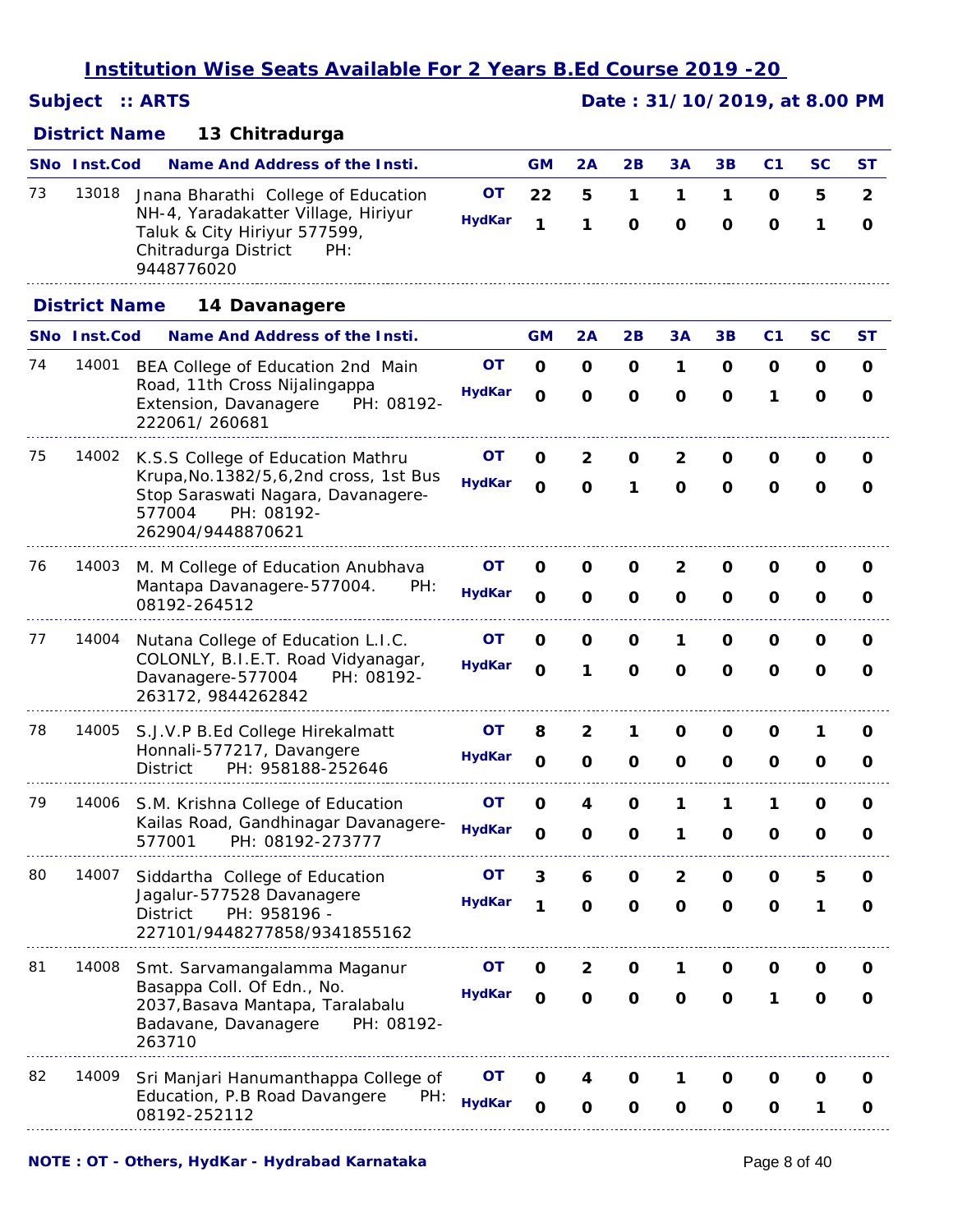## *Subject :: ARTS Date : 31/10/2019, at 8.00 PM*

### **14 Davanagere** *District Name*

|    | SNo Inst.Cod         | <b>Name And Address of the Insti.</b>                                                                                                                                      |                            | <b>GM</b>            | 2A                                      | 2B                          | 3A                           | 3B                           | C <sub>1</sub>              | SC                | ST                |
|----|----------------------|----------------------------------------------------------------------------------------------------------------------------------------------------------------------------|----------------------------|----------------------|-----------------------------------------|-----------------------------|------------------------------|------------------------------|-----------------------------|-------------------|-------------------|
| 83 | 14010                | Sri Nandhishwara Gramantara College<br>of Education, Vasana P.O Nandigudi,<br>Harihar Taluk, Davanagere<br>PH:<br>08192-290770                                             | <b>OT</b><br><b>HydKar</b> | 4<br>$\mathbf{o}$    | $\overline{\mathbf{c}}$<br>$\mathbf{o}$ | $\mathbf 0$<br>$\mathbf{o}$ | 1<br>$\mathbf{o}$            | O<br>$\mathbf{o}$            | 1<br>$\mathbf 0$            | O<br>$\mathbf 0$  | 0<br>$\mathbf{o}$ |
| 84 | 14012                | Srisaila College of Education<br>Vageeshnagar, P.B. Road Harihara-<br>577601, Davanagere District<br>PH:<br>08192-242466                                                   | <b>OT</b><br><b>HydKar</b> | 0<br>$\mathbf{o}$    | O<br>1                                  | $\mathbf 0$<br>1            | 1<br>$\mathbf 0$             | 0<br>$\mathbf{o}$            | O<br>$\mathbf 0$            | 0<br>$\mathbf 0$  | O<br>O            |
| 85 | 14013                | T.M.A.E.Society's College of Education<br>Gnagangothri Harapana Halli,<br>Davanagere -583131.<br>PH: 8398-<br>280259                                                       | OТ<br><b>HydKar</b>        | O<br>$\mathbf 0$     | O<br>$\mathbf 0$                        | O<br>$\mathbf 0$            | 2<br>$\mathbf{o}$            | 0<br>$\mathbf{o}$            | O<br>$\mathbf 0$            | 0<br>$\mathbf 0$  | 0<br>O            |
| 86 | 14014                | M.E.S College Of Education (B.Ed) $#$<br>5299, M.C.C 'B' Block Anjaneya<br>Badavane, Davangere-4<br>PH: 08192<br>223608, 9845140948                                        | OТ<br><b>HydKar</b>        | O<br>$\mathbf 0$     | 3<br>$\mathbf 0$                        | O<br>$\mathbf 0$            | 1<br>1                       | 0<br>$\mathbf{o}$            | 0<br>$\mathbf 0$            | 0<br>$\mathbf 0$  | O<br>0            |
| 87 | 14015                | Ramalingeshwara B.Ed College Flat no.<br>121/A, Sri matha Street, Kengapura<br>villag Chennagiri Taluk, Davanagere-<br>577231<br>PH: 9060942444,<br>8971714631, 9886794463 | OΤ<br><b>HydKar</b>        | 4<br>1               | 4<br>1                                  | 0<br>$\mathbf 0$            | 2<br>$\mathbf{o}$            | 1<br>1                       | O<br>$\mathbf 0$            | O<br>$\mathbf 0$  | 0<br>0            |
| 88 | 14016                | Sri Malathesha B.Ed College Malebenur<br>Davanagere<br>PH: 9880106543,<br>8970943939                                                                                       | OΤ<br><b>HydKar</b>        | 23<br>$\overline{2}$ | 6<br>1                                  | O<br>O                      | $\overline{2}$<br>O          | $\overline{\mathbf{2}}$<br>0 | $\overline{2}$<br>O         | 5<br>1            | 2<br>0            |
| 89 | 14017                | Bhanu Prakash P V College of<br>Education SH Road, Honnali (V & P)<br>Taluk Davanagere - 577217<br>PH:<br>9845242894, 9880106543                                           | OΤ<br><b>HydKar</b>        | 23<br>$\overline{2}$ | 6<br>1                                  | 1<br>$\mathbf 0$            | $\overline{2}$<br>$\Omega$   | 3<br>O                       | $\mathbf{2}$<br>$\mathbf 0$ | 6<br>1            | 1<br>$\Omega$     |
| 90 | 14018                | Vidyadayini College of Education KR<br>Nagar, Harihara-577601 Harihara-<br>577601, Davanagere<br>PH:<br>9448115118, 08192 215177                                           | OT<br><b>HydKar</b>        | O<br>O               | 3<br>O                                  | O<br>O                      | $\overline{\mathbf{2}}$<br>O | $\mathbf{o}$<br>O            | 1<br>O                      | O<br>O            | O<br>0            |
|    | <b>District Name</b> | 15 Kolar                                                                                                                                                                   |                            |                      |                                         |                             |                              |                              |                             |                   |                   |
|    | SNo Inst.Cod         | <b>Name And Address of the Insti.</b>                                                                                                                                      |                            | <b>GM</b>            | 2A                                      | 2B                          | 3A                           | 3B                           | C <sub>1</sub>              | <b>SC</b>         | ST                |
| 91 | 15001                | A.E & C.S Ramapriya College of Edn.<br>Banglaore Chenna Bypass Road<br>Rampriya nagar, Mulbagal-563131,<br>PH: 08159-242156<br>Kolar                                       | OT<br><b>HydKar</b>        | 3<br>$\overline{2}$  | $\overline{2}$<br>1                     | 0<br>$\mathbf{o}$           | 0<br>$\mathbf o$             | 3<br>$\mathbf 0$             | 1<br>1                      | O<br>$\mathbf{o}$ | O<br>O            |
| 92 | 15002                | Aristotle College of Education K.G.F -<br>563113 Kolar District<br>PH:                                                                                                     | OΤ<br><b>HydKar</b>        | 19<br>$\overline{2}$ | 6<br>1                                  | 1<br>O                      | 2<br>O                       | 3<br>O                       | O<br>O                      | 6<br>1            | 0<br>0            |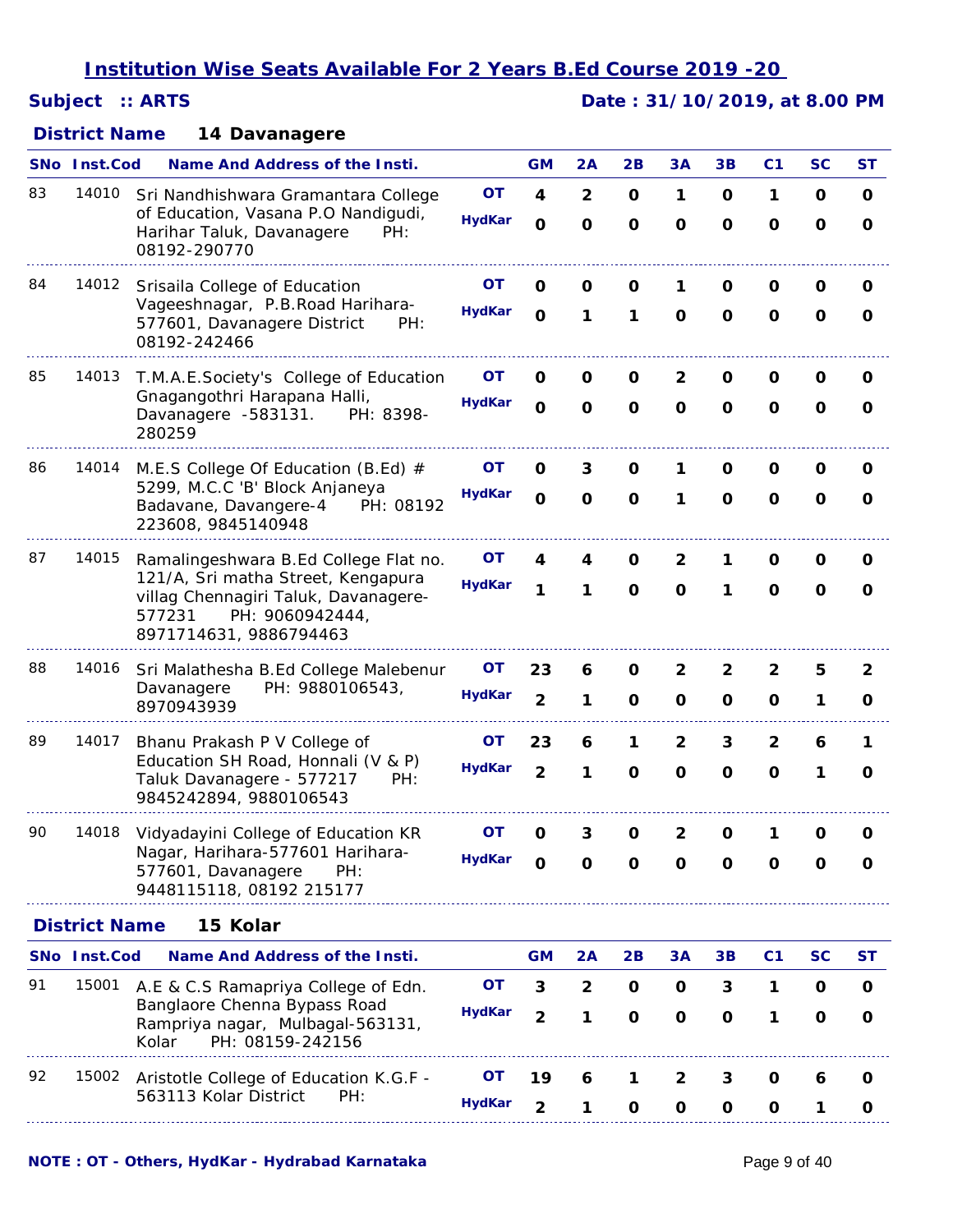## *Subject :: ARTS Date : 31/10/2019, at 8.00 PM*

### **15 Kolar** *District Name*

|     | SNo Inst.Cod | <b>Name And Address of the Insti.</b>                                                                    |               | <b>GM</b>      | 2A           | 2B           | 3А          | 3B             | C <sub>1</sub> | <b>SC</b>    | ST           |
|-----|--------------|----------------------------------------------------------------------------------------------------------|---------------|----------------|--------------|--------------|-------------|----------------|----------------|--------------|--------------|
| 93  | 15003        | Gold Field College Bangarpet, Kolar<br>Karahalli Extn. Bangarpet, Kolar -                                | <b>OT</b>     | $\mathbf 0$    | $\mathbf 0$  | $\mathbf 0$  | O           | O              | O              | O            | $\mathbf{o}$ |
|     |              | PH: 08153-254324/254759<br>563114                                                                        | <b>HydKar</b> | $\overline{2}$ | 1            | $\mathbf 0$  | O           | 0              | 0              | O            | 1            |
| 94  | 15004        | Hemadri B.Ed College Hemadri                                                                             | OΤ            | O              | O            | $\mathbf 0$  | 0           | O              | O              | O            | O            |
|     |              | Campus, Murandahalli Cross Arahalli<br>Post, Srinivasapur Road, Kolar<br>PH:<br>08152-241330             | <b>HydKar</b> | 1              | $\mathbf{o}$ | 1            | $\mathbf 0$ | $\mathbf O$    | O              | O            | O            |
| 95  | 15006        | Noorie College of Education                                                                              | OТ            | 11             | 3            | 0            | 1           | 1              | 1              | O            | 1            |
|     |              | PH:<br>Andersonpet K.G.F, Kolar                                                                          | <b>HydKar</b> | 1              | 0            | O            | 1           | O              | 0              | O            | O            |
| 96  | 15009        | Ravi College of Education 2nd Cross,                                                                     | OT            | $\mathbf 0$    | 3            | $\mathbf 0$  | O           | $\overline{2}$ | O              | O            | O            |
|     |              | Gowripet Kolar-563101<br>PH: 08152-<br>224965/9448044965                                                 | <b>HydKar</b> | $\overline{2}$ | 1            | $\mathbf 0$  | O           | O              | O              | 1            | O            |
| 97  | 15010        | Rock Valley Teachers College Sri Sai                                                                     | OΤ            | 3              | 4            | 1            | O           | O              | 1              | O            | O            |
|     |              | Sadana, Near Kamala Nehru Hospital,<br>Bangarpet Road, Kolar - 563101<br>PH: 08152-570856/9448458463     | <b>HydKar</b> | 1              | 1            | $\mathbf{o}$ | $\mathbf 0$ | $\mathbf 0$    | $\mathbf 0$    | $\mathbf 0$  | $\mathbf 0$  |
| 98  | 15011        | Smt. Indira B.Ed College Boodikote,                                                                      | OΤ            | 6              | 3            | 1            | O           | O              | 1              | O            | 0            |
|     |              | Kolar District Bangarpet Taluk -<br>563114, Kolar District<br>PH: 08153-<br>256806/9900433957            | <b>HydKar</b> | 1              | $\mathbf{o}$ | $\mathbf 0$  | $\mathbf 0$ | $\mathbf{o}$   | $\mathbf 0$    | 1            | $\mathbf 0$  |
| 99  | 15013        | Sri Sharada College of Education                                                                         | OΤ            | O              | 1            | O            | O           | 2              | 1              | 0            | 0            |
|     |              | Mulbagal-563131 Kolar District<br>PH:<br>958159-242788/242240                                            | <b>HydKar</b> | 1              | $\mathbf 0$  | O            | O           | O              | 1              | O            | O            |
| 100 | 15015        | Sri Vijayendra B.Ed College K.G.F.-<br>563121 Kolar District<br>PH: 08153-                               | OТ            | O              | 3            | 0            | O           | 1              | O              | O            | O            |
|     |              | 266087/9886721270/9483627169                                                                             | <b>HydKar</b> | 1              | $\mathbf{o}$ | O            | O           | 0              | O              | 1            | O            |
| 101 | 15016        | Suguna B.Ed College Tamaka                                                                               | <b>OT</b>     | $\mathbf 0$    | O            | $\mathbf 0$  | O           | O              | O              | $\mathbf 0$  | $\mathbf 0$  |
|     |              | Industrial Area Kolar-563101<br>PH:<br>08152-653220                                                      | <b>HydKar</b> |                | $\mathbf 0$  |              | $\mathbf 0$ | $\mathbf{o}$   | $\mathbf 0$    | $\mathbf{o}$ | 0            |
| 102 |              | 15019 Vishnu B.Ed. College Hunasanahalli                                                                 | <b>OT</b>     | 6              | 3            | 1            | 0           | 1              | 1              | O            | O            |
|     |              | Extention, Tekal Road Bangarpet-<br>563114, Kolar District<br>PH: 08153-<br>324373/9448047907/9448592552 | <b>HydKar</b> | 1              | 1            | $\mathbf{o}$ | $\mathbf o$ | $\mathbf{o}$   | $\mathbf 0$    | $\mathbf{o}$ | $\mathbf 0$  |
| 103 | 15021        | Sri Bapuji Vidya Samsthe Takal Road,                                                                     | OΤ            | O              | 0            | O            | O           | 1              | 0              | 0            | O            |
|     |              | Malur Kolar Dist - 563130<br>PH:<br>9980135503                                                           | <b>HydKar</b> | 1              | $\mathbf 0$  | $\mathbf 0$  | 1           | O              | O              | O            | $\mathbf{o}$ |
| 104 | 15022        | Manasa B.Ed College White Garden,                                                                        | OТ            | 12             | 5            | 1            | 1           | 0              | 2              | 0            | O            |
|     |              | Araleri Road, Malur-563130, Kolar<br>PH: 08151-292678,<br>Dist.<br>9448019997                            | <b>HydKar</b> | $\overline{2}$ | 1            | $\mathbf 0$  | $\mathbf 0$ | $\mathbf{o}$   | O              | 1            | O            |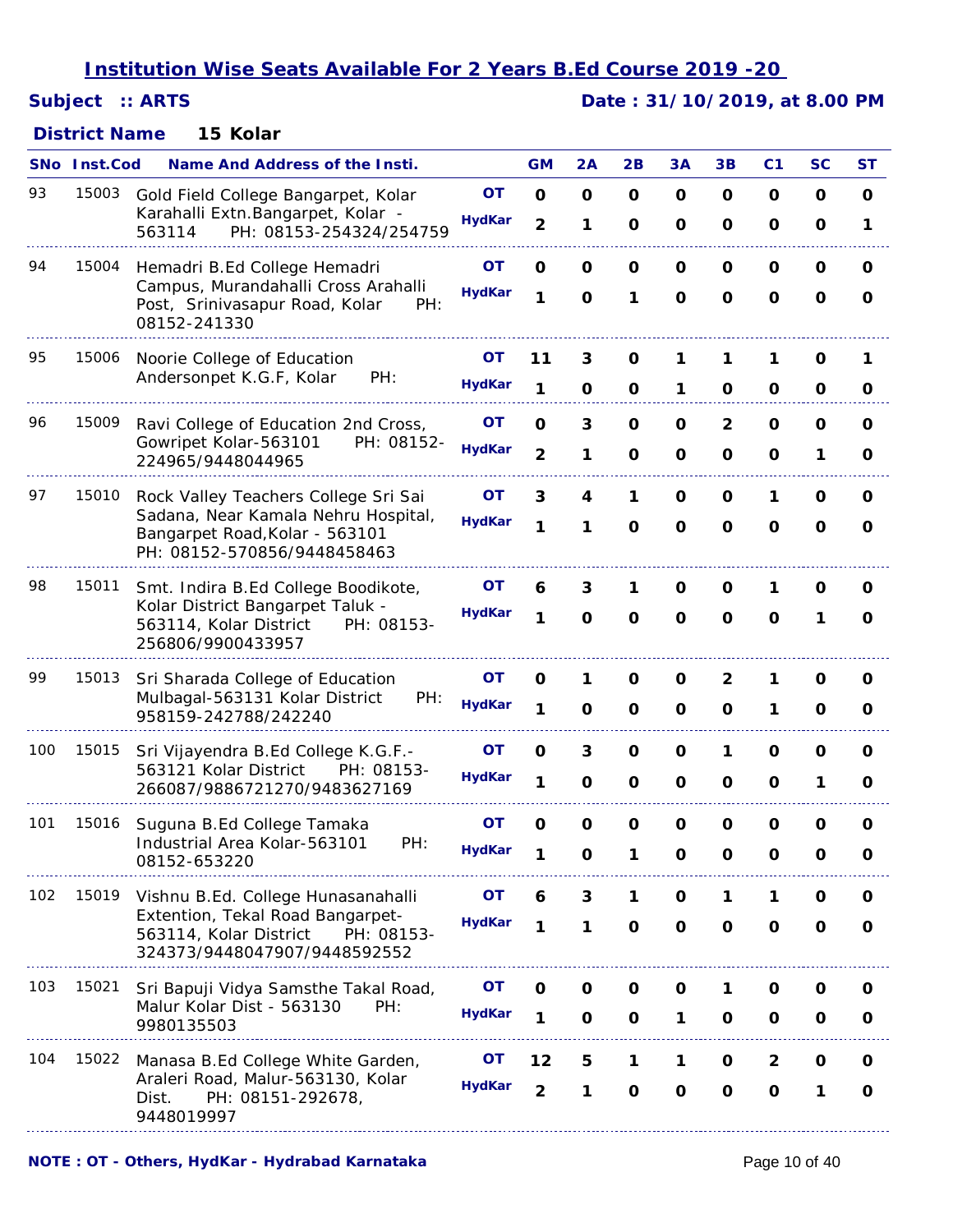| Subject |  | :: <b>ARTS</b> |  |
|---------|--|----------------|--|
|---------|--|----------------|--|

## *Subject :: ARTS Date : 31/10/2019, at 8.00 PM*

### **15 Kolar** *District Name*

|     | <b>SNo Inst.Cod</b>  | <b>Name And Address of the Insti.</b>                                                                                   |                     | <b>GM</b>                        | 2A                         | 2B                | 3A                | 3B                           | C <sub>1</sub>   | <b>SC</b>     | ST                |
|-----|----------------------|-------------------------------------------------------------------------------------------------------------------------|---------------------|----------------------------------|----------------------------|-------------------|-------------------|------------------------------|------------------|---------------|-------------------|
| 105 | 15023                | Basavashree Institute of Education<br>Gajaladinne, K.N.S. Post, Near D.H.<br>Office, Kolar- 563102<br>PH:<br>9342138389 | ΟT<br><b>HydKar</b> | $\overline{2}$<br>$\overline{2}$ | 7<br>1                     | O<br>$\mathbf{o}$ | 0<br>$\mathbf{o}$ | $\mathbf{2}$<br>$\mathbf{o}$ | 1<br>$\mathbf 0$ | O<br>1        | 0<br>O            |
|     | <b>District Name</b> | 16 Shimoga                                                                                                              |                     |                                  |                            |                   |                   |                              |                  |               |                   |
|     | <b>SNo</b> Inst.Cod  | <b>Name And Address of the Insti.</b>                                                                                   |                     | <b>GM</b>                        | 2A                         | 2B                | 3A                | 3B                           | C <sub>1</sub>   | SC            | ST                |
| 106 | 16001                | Al-Mahmood B.Ed College RML Nagar<br>Shimoga-577202<br>PH: 08182-<br>222868                                             | ΟT<br><b>HydKar</b> | $\mathbf 0$<br>1                 | $\mathbf 0$<br>$\mathbf 0$ | O<br>$\mathbf 0$  | 1<br>O            | 0<br>$\Omega$                | 1<br>1           | O<br>$\Omega$ | $\mathbf{1}$<br>O |
| 107 | 16002                | Kumdwathi College of Education                                                                                          | ΟT                  | $\mathbf{2}$                     | $\mathbf 0$                | 1                 | O                 | O                            | O                | $\mathbf{2}$  | O                 |
|     |                      | Shikaripura Shimoga-577427<br>PH:<br>08187-222067/9480467549                                                            | <b>HydKar</b>       | 1                                | $\mathbf 0$                | 1                 | O                 | O                            | $\mathbf 0$      | 1             | O                 |
| 108 | 16003                | Kuvempu Shatamanothsava Shikshana                                                                                       | OΤ                  | $\mathbf 0$                      | 0                          | $\mathbf 0$       | O                 | O                            | 0                | O             | O                 |
|     |                      | Mahavidyalaya, Dist Vokkaligara<br>SanghBldg Balaraj Urs Road, Shimoga -<br>PH: 08182-220111<br>577201                  | <b>HydKar</b>       | $\overline{2}$                   | 1                          | $\mathbf{o}$      | $\mathbf{o}$      | 1                            | $\mathbf{o}$     | $\mathbf{o}$  | O                 |
| 109 | 16004                | Dr. G.A Nariboli College of Education                                                                                   | OΤ                  | O                                | 0                          | 1                 | O                 | 0                            | 0                | 5             | O                 |
|     |                      | Pragathi Composit School Premises Jog<br>Road, Sagar-577401, Shimoga<br>PH:<br>08183-226286/9008520462                  | <b>HydKar</b>       | $\mathbf 0$                      | 1                          | $\mathbf{o}$      | $\mathbf{o}$      | $\mathbf{o}$                 | $\mathbf{o}$     | 1             | O                 |
| 110 | 16005                | Mythri College of Education                                                                                             | ΟT                  | O                                | 0                          | O                 | 1                 | 0                            | 1                | O             | 0                 |
|     |                      | B.M.Nanjappa Layout, Byepass Road<br>Near Sahyadri College, Shimoga-<br>PH: 240106, 9740075146<br>577203                | <b>HydKar</b>       | 1                                | $\mathbf 0$                | $\mathbf{o}$      | $\mathbf{o}$      | $\mathbf{o}$                 | O                | O             | 1                 |
| 111 | 16006                | National College of Education Balaraj                                                                                   | OΤ                  | O                                | O                          | O                 | O                 | 0                            | 0                | 0             | O                 |
|     |                      | Urs Road Shimoga-577201.<br>PH:<br>08182-223407 /221788                                                                 | <b>HydKar</b>       | $\mathbf 0$                      | $\mathbf 0$                | $\mathbf 0$       | 1                 | O                            | 0                | O             | 0                 |
| 112 | 16007                | Rajiv Gandhi College of Education Hale                                                                                  | <b>OT</b>           | 18                               | 6                          | 0                 | 2                 | $\mathbf{o}$                 | $\overline{2}$   | 4             | 0                 |
|     |                      | Seegebagi Badravathi, Shimoga-<br>577301<br>PH: 08282-<br>267629/9845659250/9901352033                                  | <b>HydKar</b>       | $\overline{2}$                   | 1                          | 0                 | 0                 | 0                            | 1                | O             | O                 |
| 113 | 16008                | S.J.G. College of Education Sri                                                                                         | OΤ                  | 1                                | O                          | O                 | O                 | 0                            | 0                | 4             |                   |
|     |                      | Jagadguru<br>GurubasaveshwaraVidyapeeta<br>Murugamutt, Anandapura, SagarTaluk, S<br>PH: 08183-284044<br>himoga          | <b>HydKar</b>       | 1                                | $\mathbf{o}$               | $\mathbf{o}$      | $\mathbf o$       | $\mathbf o$                  | $\mathbf 0$      | 1             | O                 |
| 114 | 16010                | Sagar Gangotri Educational Institution                                                                                  | OΤ                  | 6                                | O                          | 1                 | 2                 | 0                            | O                | 2             | 2                 |
|     |                      | No. 22,23, N.H-206, Ullur Sagar<br>Taluk, Shimoga<br>PH: 08183-253808                                                   | <b>HydKar</b>       | $\overline{2}$                   | 1                          | 1                 | O                 | O                            | 0                | O             | O                 |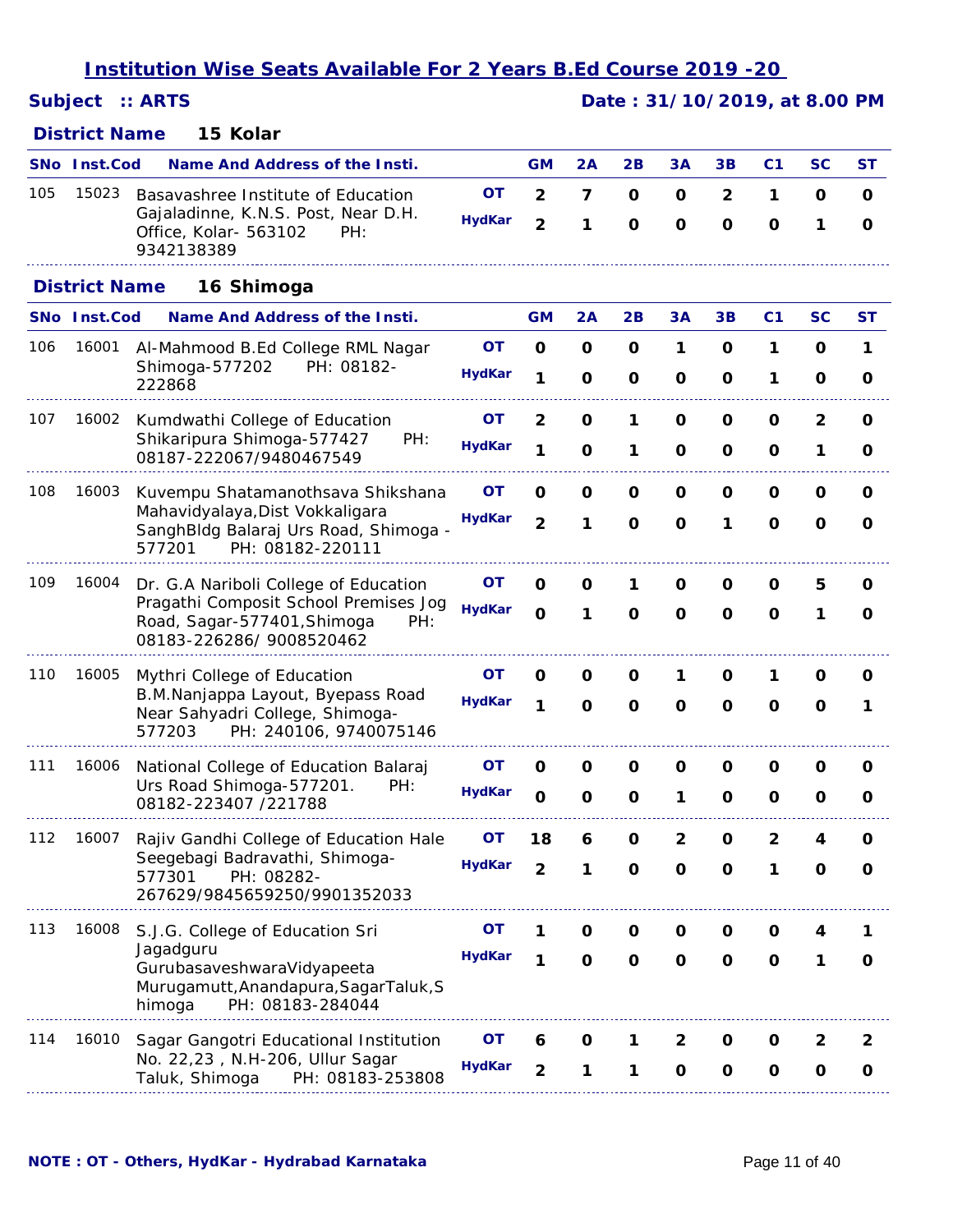## *Subject :: ARTS Date : 31/10/2019, at 8.00 PM*

### **16 Shimoga** *District Name*

|     | SNo Inst.Cod         | Name And Address of the Insti.                                                                                                                                    |                            | <b>GM</b>                    | 2Α                          | 2В                           | 3А                            | 3В                          | C1                | SC               | <b>ST</b>         |
|-----|----------------------|-------------------------------------------------------------------------------------------------------------------------------------------------------------------|----------------------------|------------------------------|-----------------------------|------------------------------|-------------------------------|-----------------------------|-------------------|------------------|-------------------|
| 115 | 16011                | Vagdevi College of Education Kuvempu<br>Road Theerthahalli, Shimoga-<br>577432<br>PH:                                                                             | <b>OT</b><br><b>HydKar</b> | $\overline{2}$<br>1          | $\mathbf 0$<br>O            | 1<br>O                       | O<br>O                        | 1<br>O                      | 0<br>0            | 3<br>1           | O<br>O            |
| 116 | 16012                | Sri Veerabadreshwara SC/ST<br>Educational Society B.ED College,<br>Thalagunda Shikaripura Taluk,<br>Shimoga-577450<br>PH:                                         | OΤ<br><b>HydKar</b>        | 6<br>2                       | $\overline{2}$<br>1         | $\mathbf 0$<br>$\mathbf 0$   | $\overline{2}$<br>$\mathbf 0$ | $\mathbf{2}$<br>$\mathbf 0$ | 1<br>O            | 4<br>1           | $\mathbf{2}$<br>0 |
| 117 | 16013                | Visveswaraya B.Ed College,<br>Visveswaraya Edn Society, New Bridge<br>Road, Siddarudanagara Old Town,<br>Bhadravati, Shimoga-577301<br>PH:<br>08282-266167        | OΤ<br><b>HydKar</b>        | O<br>1                       | 0<br>O                      | O<br>O                       | 0<br>1                        | O<br>O                      | 1<br>O            | 0<br>O           | 0<br>0            |
|     | <b>District Name</b> | 17 Tumkur                                                                                                                                                         |                            |                              |                             |                              |                               |                             |                   |                  |                   |
|     | <b>SNo</b> Inst.Cod  | <b>Name And Address of the Insti.</b>                                                                                                                             |                            | <b>GM</b>                    | 2A                          | 2B                           | 3A                            | 3В                          | C <sub>1</sub>    | SC               | <b>ST</b>         |
| 118 | 17002                | Digvijaya Rural College of Education<br>Near Mysore Cement Factory,<br>Hadavanahally Gate, Turuvekere Taluk-<br>572211, Tumkur<br>PH: 08139-<br>278371/9448316749 | OТ<br><b>HydKar</b>        | 10<br>1                      | 4<br>1                      | 1<br>O                       | O<br>$\mathbf 0$              | 0<br>$\mathbf 0$            | 0<br>O            | 3<br>$\mathbf 0$ | 1<br>0            |
| 119 | 17003                | Indira College of Education Upparally<br>Tumkur-572102.<br>PH: 0816-2292432 HydKar                                                                                | OΤ                         | 18<br>$\overline{2}$         | 6<br>0                      | O<br>O                       | 2<br>0                        | 2<br>1                      | 2<br>0            | 3<br>1           | O<br>0            |
| 120 | 17004                | Kalpataru College of Education Hassan<br>Circle, B.H.Road Tiptur-572202,<br>Tumkur District<br>PH: 08134-251766                                                   | OΤ<br><b>HydKar</b>        | 0<br>$\overline{2}$          | $\mathbf{2}$<br>$\mathbf 0$ | 1<br>O                       | $\mathbf{2}$<br>0             | O<br>0                      | O<br>1            | O<br>O           | O<br>1            |
| 121 | 17005                | <b>KSEF College of Education North</b><br>Extension Sira Road, Tumkur, -<br>PH: 0816-2211178<br>572106.                                                           | OΤ<br><b>HydKar</b>        | O<br>1                       | O<br>$\mathbf 0$            | 1<br>0                       | O<br>0                        | O<br>0                      | O<br>0            | O<br>1           | 0<br>0            |
| 122 | 17006                | Rajiv Gandhi College of Education IST<br>Floor, H.M.S.Campus Settyhally Road,<br>Tumkur-572102<br>PH: 0816-<br>2293148, 9731348815                                | OT<br><b>HydKar</b>        | 18<br>$\overline{2}$         | 7<br>1                      | $\mathbf 0$<br>1             | $\mathbf o$                   | 3<br>O                      | O                 | 3<br>0           | 0<br>0            |
| 123 | 17007                | Sri Siddaganga College of Education<br>B.H.Road, Tumkur-572102.<br>PH:<br>0816-2278212                                                                            | OT<br><b>HydKar</b>        | O<br>$\mathbf{o}$            | O<br>$\mathbf o$            | 1<br>O                       | O<br>1                        | O<br>O                      | O<br>O            | O<br>O           | O<br>0            |
| 124 | 17008                | Siddartha College of Education<br>H.M.G.Road, Saraswathi Puram<br>Maralur post, Tumkur -572105<br>PH:<br>0816-2200306                                             | OТ<br><b>HydKar</b>        | $\mathbf{o}$<br>$\mathbf{o}$ | $\mathbf o$<br>$\mathbf{o}$ | $\mathbf{o}$<br>$\mathbf{o}$ | O<br>$\mathbf o$              | O<br>1                      | 0<br>$\mathbf{o}$ | O<br>$\mathbf 0$ | O<br>$\mathbf{o}$ |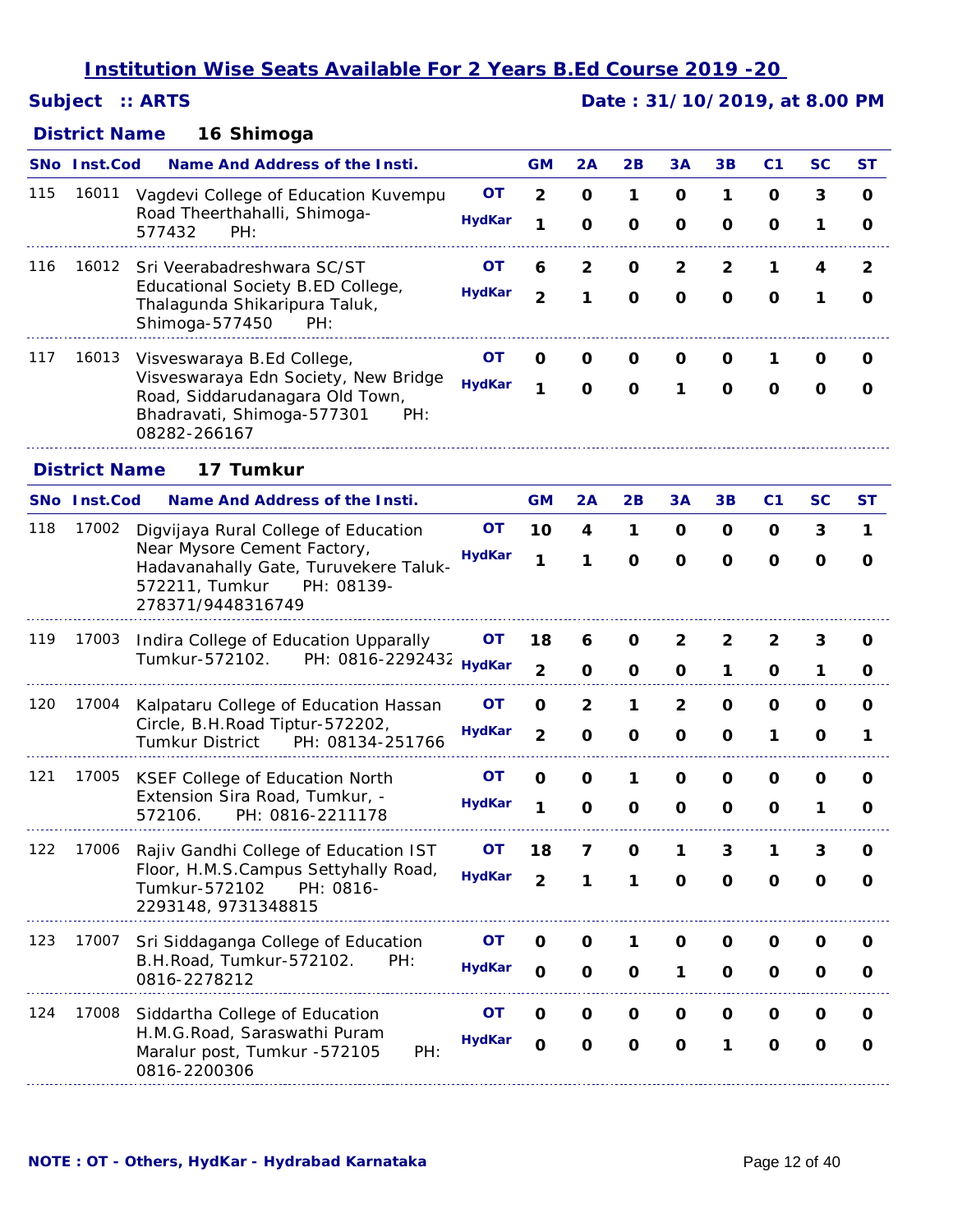## *Subject :: ARTS Date : 31/10/2019, at 8.00 PM*

### **17 Tumkur** *District Name*

|     | <b>SNo</b> Inst.Cod                         | <b>Name And Address of the Insti.</b>                                                                                                                                 |                            | <b>GM</b>                     | 2A                          | 2B                             | 3A                          | 3B                            | C <sub>1</sub>              | <b>SC</b>                  | ST            |
|-----|---------------------------------------------|-----------------------------------------------------------------------------------------------------------------------------------------------------------------------|----------------------------|-------------------------------|-----------------------------|--------------------------------|-----------------------------|-------------------------------|-----------------------------|----------------------------|---------------|
| 125 | 17009                                       | Sree Krishna College of Education<br>Batawadi Tumkur-572103<br>PH:<br>0816-2280261                                                                                    | <b>OT</b><br><b>HydKar</b> | 19<br>$\overline{2}$          | 4<br>1                      | $\overline{2}$<br>$\mathbf{o}$ | 1<br>$\mathbf 0$            | $\overline{2}$<br>$\mathbf o$ | $\mathbf 0$<br>O            | 4<br>1                     | O<br>0        |
| 126 | 17011                                       | Sri. T.V.V College of Education<br>G.B.N. Road Madhugiri, Tumkur -<br>572132<br>PH: 08137-282487                                                                      | <b>OT</b><br><b>HydKar</b> | $\mathbf 0$<br>$\overline{2}$ | $\mathbf 0$<br>1            | 1<br>$\mathbf 0$               | $\mathbf 0$<br>$\mathbf 0$  | O<br>O                        | O<br>O                      | O<br>O                     | O<br>0        |
| 127 | 17013                                       | R.Muddurangegowda College of Edn.<br>Near Residency Public School,<br>Gurukula Badavane, Jyothi Nagar, Sira,<br>Tumkur<br>PH: 08135-276853,<br>9141667113, 9141667113 | OΤ<br><b>HydKar</b>        | 8<br>$\overline{2}$           | 4<br>1                      | O<br>$\mathbf 0$               | O<br>$\mathbf 0$            | $\overline{2}$<br>$\mathbf 0$ | 1<br>1                      | 4<br>O                     | 1<br>O        |
| 128 | 17014                                       | Sree Basaveshwara B.Ed College<br>Madenoor Gate Tiptur Taluk, Tumkur -<br>572202<br>PH:                                                                               | OT<br><b>HydKar</b>        | 21<br>$\overline{2}$          | 7<br>$\mathbf 0$            | 2<br>1                         | O<br>$\mathbf 0$            | 2<br>O                        | 2<br>0                      | 7<br>1                     | 1<br>0        |
| 129 | 17015                                       | Nayala College of Education kalidasa<br>nagar Sira Gate, Tumkur -572101<br>PH: 9964232545                                                                             | OΤ<br><b>HydKar</b>        | 10<br>1                       | 4<br>1                      | $\mathbf 0$<br>O               | 1<br>$\mathbf 0$            | 1<br>O                        | O<br>O                      | $\mathbf{2}$<br>O          | O<br>O        |
| 130 | 17016                                       | SVS College Of Education No 410,<br>Opposite Banasenkari Street Temple,<br>Kunigal Road, Tumkur<br>PH:<br>9448266486                                                  | <b>OT</b><br><b>HydKar</b> | O<br>$\overline{2}$           | $\mathbf 0$<br>1            | $\mathbf 0$<br>$\mathbf 0$     | $\mathbf 0$<br>$\mathbf 0$  | O<br>$\mathbf 0$              | O<br>$\mathbf 0$            | $\mathbf 0$<br>$\mathbf 0$ | O<br>1        |
| 131 | 17017                                       | Bharathi College Of Education Bharathi<br>Hospital 4th Cross, K.R.Extn, Tumkur -<br>PH: 9901803839,<br>572101<br>9448443566, 9845218253                               | OТ<br><b>HydKar</b>        | 21<br>$\overline{2}$          | 6<br>$\mathbf 0$            | 1<br>$\mathbf 0$               | 1<br>$\mathbf 0$            | 2<br>1                        | $\mathbf{2}$<br>$\Omega$    | 8<br>1                     | 0<br>$\Omega$ |
| 132 | 17018                                       | Akshaya B.Ed College Akshaya<br>Education Trust 2nd Cross, Ashok<br>Nagar, Tumkur - 572102<br>PH:<br>5533701,5533703                                                  | OΤ<br><b>HydKar</b>        | 17<br>1                       | 5<br>1                      | 1<br>$\mathbf 0$               | 1<br>$\mathbf 0$            | 1<br>$\Omega$                 | 2<br>O                      | 3<br>1                     | O<br>0        |
| 133 | 17019                                       | Divya B.Ed College Near Ring Road<br>Sadashivanagar, Tumkur - 572102<br>PH: 0816-<br>6450144/9845386618/9845878744                                                    | OT<br><b>HydKar</b>        | 23<br>$\overline{2}$          | 7<br>$\mathbf 0$            | $\overline{2}$<br>$\mathbf 0$  | 2<br>1                      | 2<br>$\mathbf 0$              | 1<br>$\mathbf 0$            | 6<br>1                     | O<br>O        |
|     | <b>District Name</b><br>18 Chickkaballapura |                                                                                                                                                                       |                            |                               |                             |                                |                             |                               |                             |                            |               |
|     | SNo Inst.Cod                                | <b>Name And Address of the Insti.</b>                                                                                                                                 |                            | <b>GM</b>                     | 2A                          | 2B                             | 3A                          | 3B                            | C <sub>1</sub>              | <b>SC</b>                  | ST            |
| 134 | 15005                                       | University College of Education Old<br>Muncipal College of Edn., Chitravathi<br>campus, NH-7, B.B.Road,<br>Manchanabele Post, Chickballapur<br>PH: 08156-272532       | <b>OT</b><br><b>HydKar</b> | $\mathbf 0$<br>$\mathbf{o}$   | $\mathbf 0$<br>$\mathbf{o}$ | $\mathbf 0$<br>$\mathbf{o}$    | $\mathbf 0$<br>$\mathbf{o}$ | O<br>$\mathbf{o}$             | $\mathbf 0$<br>$\mathbf{o}$ | O<br>$\mathbf{o}$          | O<br>O        |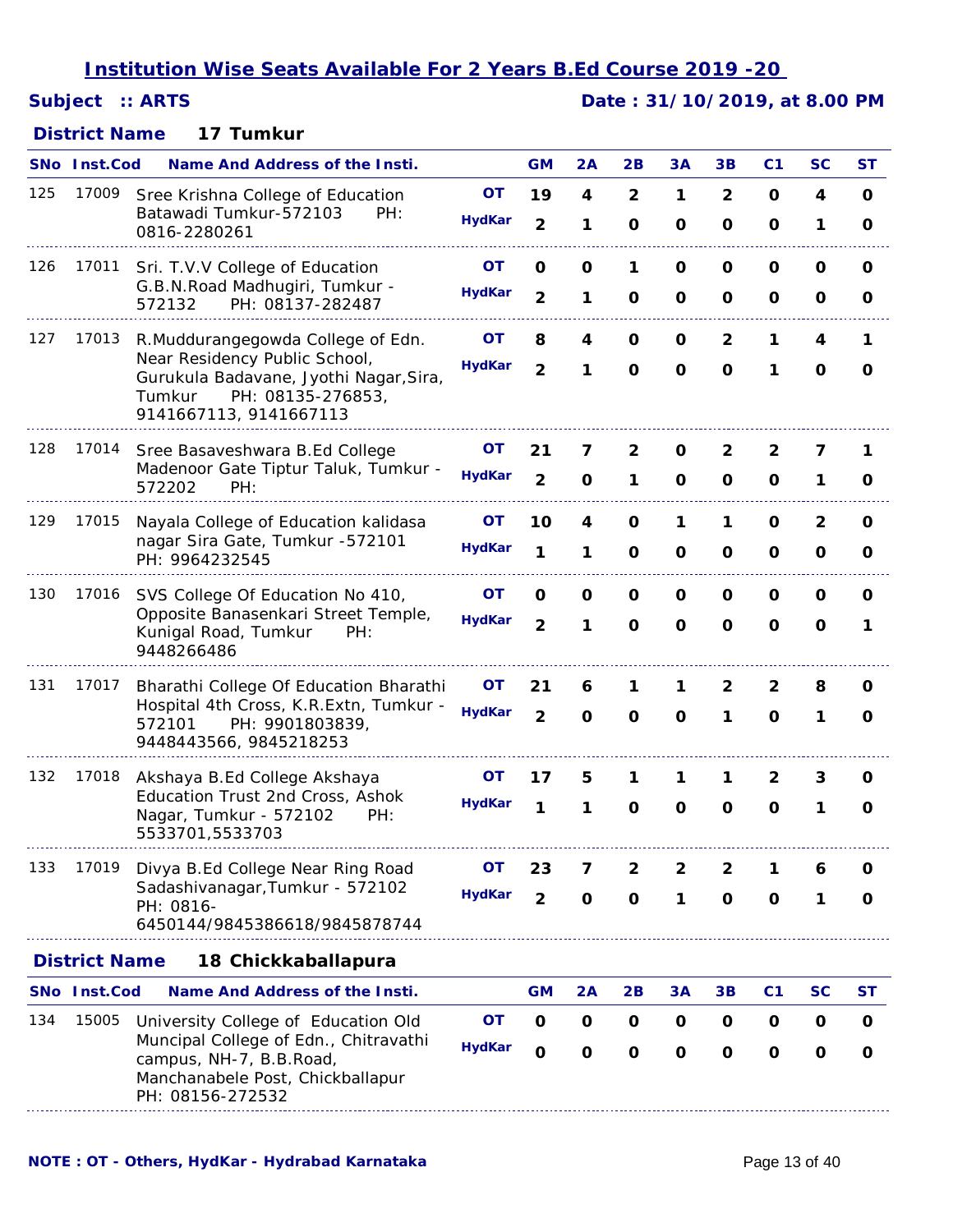## *Subject :: ARTS Date : 31/10/2019, at 8.00 PM*

### **18 Chickkaballapura** *District Name*

|     | SNo Inst.Cod         | <b>Name And Address of the Insti.</b>                                                                        |               | <b>GM</b>      | 2A             | 2B           | 3A           | 3B             | C <sub>1</sub> | <b>SC</b>    | ST           |
|-----|----------------------|--------------------------------------------------------------------------------------------------------------|---------------|----------------|----------------|--------------|--------------|----------------|----------------|--------------|--------------|
| 135 | 15007                | Pragathi College of Education (B.Ed)                                                                         | OT            | $\mathbf 0$    | O              | 0            | 0            | 1              | 0              | 0            | 0            |
|     |                      | NO.10, M.G.Road Chinthamani-<br>563125, Kolar District<br>PH: 08154-<br>252193                               | <b>HydKar</b> | 1              | $\mathbf{o}$   | $\mathbf 0$  | $\mathbf{o}$ | 1              | $\mathbf{o}$   | $\mathbf 0$  | O            |
| 136 | 15012                | Sri Dharmaguru B.Ed College 15th                                                                             | OT            | 0              | 1              | 0            | O            | 1              | 1              | O            | O            |
|     |                      | Ward, Behind Munsiff Court Bagepalli<br>Town, Kolar District-561207<br>PH:<br>08150-283116                   | <b>HydKar</b> | 1              | 1              | $\mathbf 0$  | $\mathbf{o}$ | $\mathbf{o}$   | $\mathbf{o}$   | $\mathbf 0$  | O            |
| 137 | 15017                | Sri. K. Venkatapathappa College                                                                              | OΤ            | 0              | O              | O            | 0            | 1              | 2              | 0            | O            |
|     |                      | Education C.V.V. Campus<br>Chickballapur-562101, Kolar<br>PH: 08156-<br>District<br>263103/9448532695        | <b>HydKar</b> | 3              | 1              | $\mathbf 0$  | $\mathbf{o}$ | O              | O              | 1            | 1            |
| 138 | 15018                | Vikram B.Ed College Near Railway                                                                             | OT            | 0              | O              | O            | 0            | 1              | 0              | O            | 0            |
|     |                      | Track, Chelur Road Chintamani -<br>563125, Kolar District<br>PH: 08154-<br>252019                            | <b>HydKar</b> | 1              | $\mathbf{o}$   | $\mathbf{o}$ | $\mathbf o$  | 1              | $\mathbf 0$    | $\mathbf 0$  | O            |
|     | <b>District Name</b> | 20 Ramanagar                                                                                                 |               |                |                |              |              |                |                |              |              |
|     | <b>SNo Inst.Cod</b>  | <b>Name And Address of the Insti.</b>                                                                        |               | <b>GM</b>      | 2A             | 2B           | 3A           | 3B             | C <sub>1</sub> | SC           | <b>ST</b>    |
| 139 | 12001                | Crescent B.Ed College M.M.U Pharmacy                                                                         | <b>OT</b>     | O              | 6              | 1            | 0            | $\overline{2}$ | $\overline{2}$ | O            | $\mathbf{o}$ |
|     |                      | College Campus, Sri Rama Devara<br>Betta Rd, K.K.Doddi, Ramanagaram<br>PH: 08113-7273697/9739495806          | <b>HydKar</b> | $\overline{2}$ | $\mathbf 0$    | 1            | $\mathbf{o}$ | $\mathbf 0$    | O              | 1            | O            |
| 140 | 12005                | M.H B.Ed College Vivekananda Nagar                                                                           | <b>OT</b>     | O              | 4              | 2            | 0            | 1              | 2              | 0            | 0            |
|     |                      | Ramanagaram - 571511, Bangalore<br>PH: 080-<br>Rural<br>7274253/7276346/9342102689                           | <b>HydKar</b> | $\overline{2}$ | 1              | $\mathbf 0$  | $\mathbf{o}$ | O              | $\mathbf 0$    | 1            | $\mathbf 0$  |
| 141 | 12010                | Sri NirvanaswamyB.Ed.College Sree                                                                            | OΤ            | 0              | 3              | 1            | 0            | 0              | 1              | O            | 0            |
|     |                      | Degula Math Kankapura -562117,<br>Bangalore Rural<br>PH: 9242157597                                          | <b>HydKar</b> | 1              | $\mathbf 0$    | $\mathbf{o}$ | $\mathbf o$  | $\mathbf o$    | 1              | $\mathbf{o}$ | O            |
| 142 | 12011                | Sri Sharada B.Ed College Opp.Rotary<br>Hospital B.M.Road, Ramanagaram-                                       | OT            | $\mathbf{o}$   | $\overline{2}$ | 1            | $\mathbf o$  | $\mathbf o$    | $\mathbf{o}$   | $\mathbf{o}$ | O            |
|     |                      | PH: 080-7271544<br>571511                                                                                    | <b>HydKar</b> | 1              | $\mathbf{o}$   | $\mathbf{o}$ | $\mathbf{o}$ | $\mathbf{o}$   | O              | 1            | O            |
| 143 | 12012                | Sri.S. Kariappa College of Edn (B.Ed)                                                                        | <b>OT</b>     | $\mathbf 0$    | 4              | $\mathbf 0$  | O            | O              | O              | O            | O            |
|     |                      | The Rural Education Society Campus M<br>G Road, Kanakapura-562117, Blore<br>PH: 080-7522303/7522038<br>Rural | <b>HydKar</b> | 1              | $\mathbf{o}$   | $\mathbf 0$  | $\mathbf 0$  | 1              | $\mathbf{o}$   | $\mathbf 0$  | $\mathbf{o}$ |
|     | <b>District Name</b> | 21 Bagalkote                                                                                                 |               |                |                |              |              |                |                |              |              |
|     | SNo Inst.Cod         | <b>Name And Address of the Insti.</b>                                                                        |               | <b>GM</b>      | 2A             | 2B           | 3A           | 3B             | C <sub>1</sub> | <b>SC</b>    | ST           |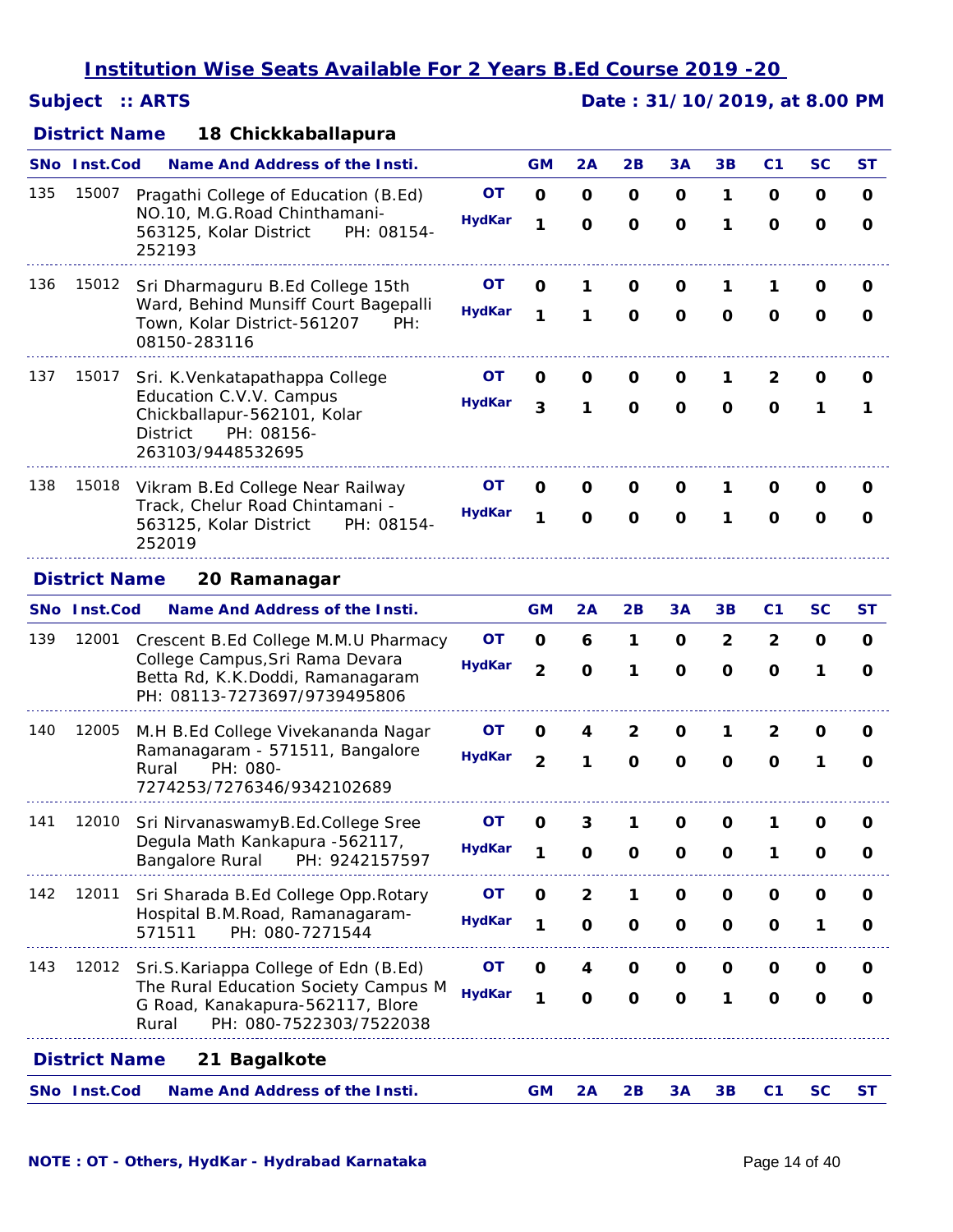## *Subject :: ARTS Date : 31/10/2019, at 8.00 PM*

### **21 Bagalkote** *District Name*

|     | <b>SNo</b> Inst.Cod | <b>Name And Address of the Insti.</b>                                                                                                                                         |                            | <b>GM</b>                  | 2A                         | 2B                          | 3A                            | 3B               | C <sub>1</sub>   | <b>SC</b>        | <b>ST</b>                  |
|-----|---------------------|-------------------------------------------------------------------------------------------------------------------------------------------------------------------------------|----------------------------|----------------------------|----------------------------|-----------------------------|-------------------------------|------------------|------------------|------------------|----------------------------|
| 144 | 21001               | B.V.V.S. College Of Education<br>Bagalkot -587101 Bagalkote<br><b>District</b><br>PH: 08354-225136                                                                            | <b>OT</b><br><b>HydKar</b> | $\mathbf 0$<br>$\mathbf 0$ | $\mathbf 0$<br>1           | $\mathbf 0$<br>$\mathbf{o}$ | $\mathbf 0$<br>O              | $\mathbf 0$<br>O | 0<br>$\mathbf 0$ | O<br>O           | $\mathbf 0$<br>O           |
| 145 | 21002               | College of Teacher Education<br>Jamakandi Bagalkote District -<br>PH: 08353-220070<br>587301                                                                                  | ΟT<br><b>HydKar</b>        | $\mathbf 0$<br>$\mathbf 0$ | $\mathbf 0$<br>$\mathbf 0$ | $\mathbf{o}$<br>1           | $\mathbf{o}$<br>O             | $\mathbf 0$<br>O | $\mathbf 0$<br>O | O<br>O           | 0<br>O                     |
| 146 | 21003               | S.D.M. College of Education Padma<br>Nagara, Terdal Jamkhandi Taluk,<br>Bagalkot -587315<br>PH: 08353-<br>256072                                                              | OΤ<br><b>HydKar</b>        | 0<br>1                     | $\mathbf{o}$<br>1          | 1<br>$\mathbf{o}$           | $\overline{2}$<br>$\mathbf 0$ | O<br>1           | O<br>$\mathbf 0$ | O<br>$\mathbf 0$ | O<br>0                     |
| 147 | 21004               | Shree Sadashiva B.Ed College<br>Giragaala Post Mudhol Taluk,<br><b>Bagalkote District</b><br>PH: 08350-<br>280858                                                             | OΤ<br><b>HydKar</b>        | O<br>$\overline{2}$        | O<br>1                     | 0<br>$\mathbf 0$            | 0<br>$\mathbf{o}$             | O<br>$\mathbf 0$ | O<br>$\Omega$    | O<br>1           | O<br>0                     |
| 148 | 21006               | S R. Kanti College of Educaton Ilkal,<br>Hungund Tq, Bagalkote District -<br>PH: 08351-<br>587125.<br>270262/9342491985                                                       | OΤ<br><b>HydKar</b>        | O<br>$\mathbf 0$           | O<br>$\mathbf 0$           | O<br>$\mathbf{o}$           | O<br>1                        | 0<br>$\Omega$    | 0<br>$\mathbf 0$ | 0<br>$\mathbf 0$ | 0<br>O                     |
| 149 | 21007               | S.S.V.V. Sangha's Sri Maliyappayya<br>Swamy College of Education<br>Gaddankeri - 587102, Bagalkote<br>PH: 08354 - 244426,<br>Dist<br>9845083371,9242200250                    | ΟT<br><b>HydKar</b>        | O<br>1                     | O<br>$\mathbf 0$           | O<br>$\mathbf 0$            | 1<br>$\Omega$                 | O<br>$\mathbf 0$ | O<br>1           | 0<br>1           | 0<br>$\mathbf 0$           |
| 150 | 21008               | Shri Hucheshwar Vidyavardhaka<br>Sangada, Smt. Yoginidevi Rudragowda<br>Patil Grameen Mahila Shikshan<br>Mahavidyalaya, Kamatgi,<br>Hungund, Bagalkot<br>PH: 08351-<br>288222 | ΟT<br><b>HydKar</b>        | O<br>$\mathbf 0$           | O<br>1                     | 1<br>O                      | O<br>$\mathbf 0$              | O<br>O           | O<br>$\mathbf 0$ | 0<br>O           | 0<br>0                     |
| 151 | 21009               | Sri Jagadguru Guru Siddeswara<br>Women's B.Ed College, Guledgudda<br>Badami Taluk, Bagalkot -587203<br>PH: 08357-250218                                                       | ΟT<br><b>HydKar</b>        | 11<br>$\overline{2}$       | 2<br>$\mathbf{o}$          | $\mathbf{o}$<br>1           | 0<br>$\mathbf{o}$             | O                | 2<br>O           | O<br>$\mathbf 0$ | 0<br>O                     |
| 152 | 21010               | Daryn College of Education For Women<br>Mudhol Road, Shahalam<br>Gate, Jamkhandi Bagalkote District<br>PH: 9448041905/9449833905/08353-<br>222166                             | OТ<br><b>HydKar</b>        | 0<br>$\overline{2}$        | 1<br>1                     | O<br>$\mathbf{o}$           | 2<br>0                        | O<br>$\mathbf 0$ | 1<br>O           | O<br>1           | 0<br>$\mathbf{o}$          |
| 153 | 21011               | Janata Shikshn Sangha's College of<br>Education D.No.4956,4963,<br>Banhatti, Jamakhandi Bagalkote<br>PH: 08353-230299<br>District                                             | OТ<br><b>HydKar</b>        | O<br>$\overline{2}$        | O<br>1                     | O<br>$\mathbf 0$            | 1                             | Ő<br>$\mathbf 0$ | O<br>$\mathbf 0$ | O<br>O           | $\mathbf o$<br>$\mathbf 0$ |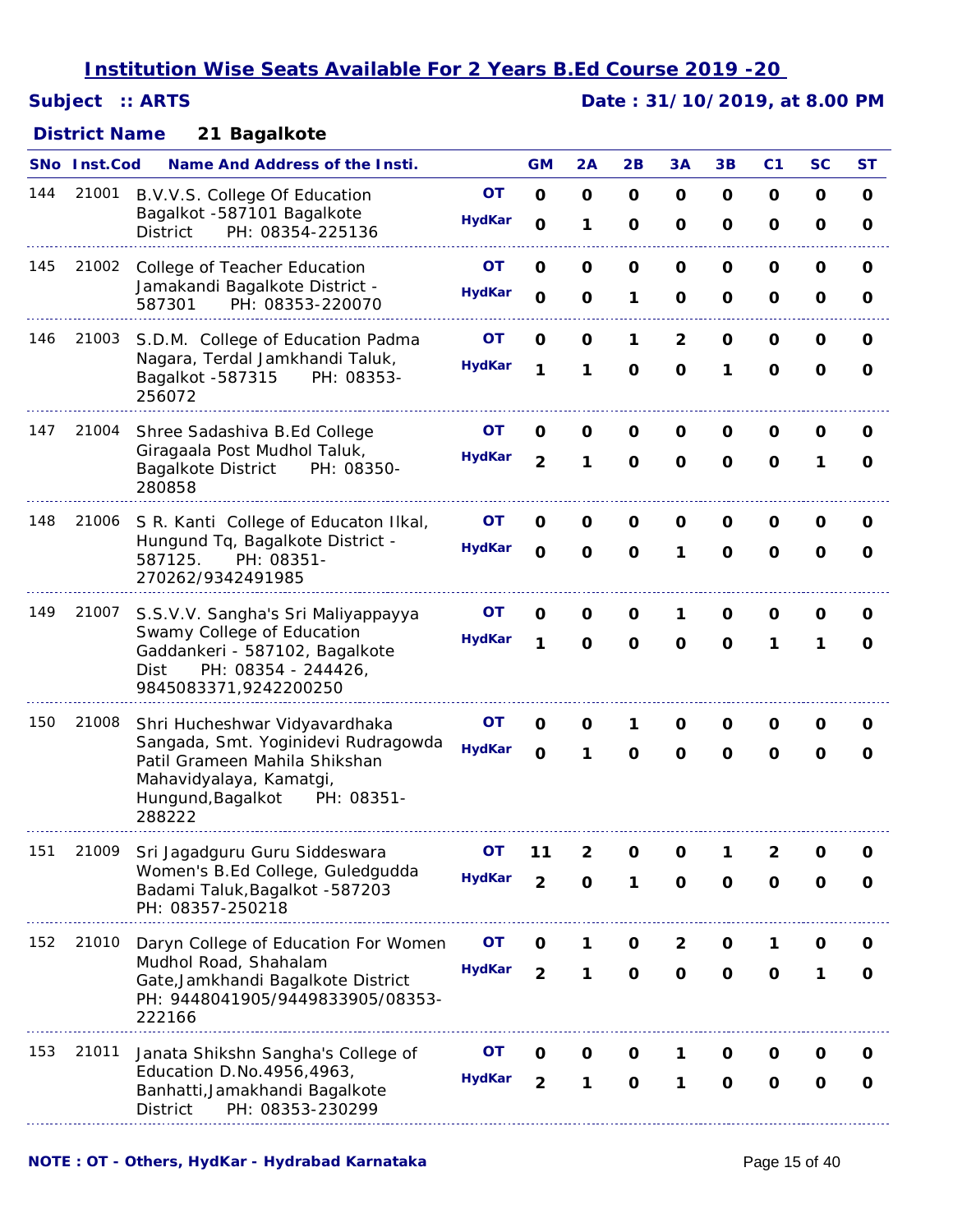## *Subject :: ARTS Date : 31/10/2019, at 8.00 PM*

### **21 Bagalkote** *District Name*

|     | <b>SNo Inst.Cod</b>                                          | <b>Name And Address of the Insti.</b>                                                                                         |               | <b>GM</b>      | 2A                      | 2B           | 3A           | 3B          | C <sub>1</sub> | SC          | <b>ST</b>    |
|-----|--------------------------------------------------------------|-------------------------------------------------------------------------------------------------------------------------------|---------------|----------------|-------------------------|--------------|--------------|-------------|----------------|-------------|--------------|
| 154 | 21012                                                        | Shri Kalidas College of Education SH                                                                                          | <b>OT</b>     | $\mathbf 0$    | O                       | 1            | 1            | O           | $\mathbf 0$    | O           | $\mathbf{o}$ |
|     |                                                              | 57 Road, Badami village, Post and<br>Taluk Bagalkote - 587201<br>PH:<br>08357220089, 8884113927                               | <b>HydKar</b> | 1              | O                       | $\mathbf 0$  | $\mathbf 0$  | 1           | $\mathbf 0$    | 1           | O            |
| 155 | 21013                                                        | B.L.D.E Society's College of Education                                                                                        | OT            | 0              | 0                       | O            | 1            | O           | 0              | 0           | O            |
|     |                                                              | Commerce, BHS Arts & TGP Science<br>College Campus Jamakhandi Post &<br>Taluk, Bagalkote<br>PH: 08352-262770                  | <b>HydKar</b> | $\mathbf 0$    | O                       | O            | O            | O           | $\mathbf 0$    | O           | 1            |
|     | <b>District Name</b>                                         | 22 Belgaum                                                                                                                    |               |                |                         |              |              |             |                |             |              |
|     | <b>SNo Inst.Cod</b><br><b>Name And Address of the Insti.</b> |                                                                                                                               |               | <b>GM</b>      | 2A                      | 2В           | 3А           | 3В          | C1             | <b>SC</b>   | ST           |
| 156 | 22001                                                        | Aadya Shree Nijalingeswar Shikshan                                                                                            | OT            | 10             | 4                       | 1            | O            | 1           | O              | O           | O            |
|     |                                                              | Sansthe'S B.Ed College Gorakshan Mal<br>Sankeshwar, Belgaum<br>PH: 08333-<br>272725                                           | <b>HydKar</b> | 1              | $\mathbf{o}$            | $\mathbf 0$  | O            | $\mathbf 0$ | 1              | $\mathbf 0$ | 0            |
| 157 | 22002                                                        | Acharya Deshbhushan College of                                                                                                | OT            | 14             | 5                       | $\mathbf{2}$ | 3            | 2           | 2              | 1           | O            |
|     |                                                              | Education Shamanewadi,<br>Shanthinagar Chikodi Tq., Belgaum-<br>591214<br>PH: 08338-<br>262053/9342025004/9342053770          | <b>HydKar</b> | $\overline{2}$ | 1                       | O            | $\mathbf 0$  | O           | $\mathbf 0$    | 1           | O            |
| 158 | 22003                                                        | Bharatesh College of Education Sri                                                                                            | <b>OT</b>     | 4              | 2                       | 1            | 0            | O           | O              | 3           | O            |
|     |                                                              | Bharathesh Gurukul, Railway StationRd<br>Bellad Bagewadi-591305, Hukkeri Tq,<br>PH: 08333-<br><b>Bgm</b><br>267274/9448436668 | <b>HydKar</b> | 1              | O                       | 1            | O            | O           | O              | 0           | 0            |
| 159 | 22004                                                        | C.L.E. Society's College of Education                                                                                         | OТ            | 2              | 2                       | 1            | 2            | O           |                | O           |              |
|     |                                                              | Basava Circle Chikodi, Belgaum<br>PH: 08338-272078<br>District                                                                | <b>HydKar</b> | $\overline{2}$ | 1                       | O            | O            | O           | O              | 1           | 0            |
| 160 | 22005                                                        | C.T.E. Belagaum Near Channamma                                                                                                | OТ            | O              | O                       | O            | 1            | O           | O              | O           | O            |
|     |                                                              | Circle Belgaum-590002<br>PH: 0831-<br>2460197                                                                                 | <b>HydKar</b> | $\mathbf{o}$   | O                       | O            | O            | O           | O              | 0           | O            |
| 161 | 22006                                                        | Chousan College of Education                                                                                                  | OT            | 28             | 7                       | 1            | 3            | 0           | $\overline{2}$ | 3           | O            |
|     |                                                              | Chaugule Hills, Chikkodi-Nippani Road,<br>Chikkodi -591201, Belgaum<br>PH:<br>08392-272367                                    | <b>HydKar</b> | 3              | $\overline{\mathbf{2}}$ | $\mathbf{o}$ | $\mathbf{o}$ | $\mathbf 0$ | $\mathbf{o}$   | 1           | O            |
| 162 | 22007                                                        | Gokak Education Society'S College of                                                                                          | OТ            | 0              | O                       | O            | 0            | 0           | 0              | O           | O            |
|     |                                                              | Education Falls Road,<br>PH: 08332-225589<br>Gokak, Belgaum                                                                   | <b>HydKar</b> | 1              | O                       | O            | O            | O           | 1              | 1           | 0            |
| 163 | 22008                                                        | J.S.P Sangha's Sri Bheemarayappa                                                                                              | OT            | O              | 2                       | 2            | 1            | O           | O              | 0           | O            |
|     |                                                              | Fakirappa Yaligara College of<br>Education Munavalli-591117, Saundati<br>PH: 08330-278138<br>Tq.Belgaum                       | <b>HydKar</b> | $\mathbf{2}$   | 1                       | 1            | $\mathbf{o}$ | O           | $\mathbf 0$    | O           | O            |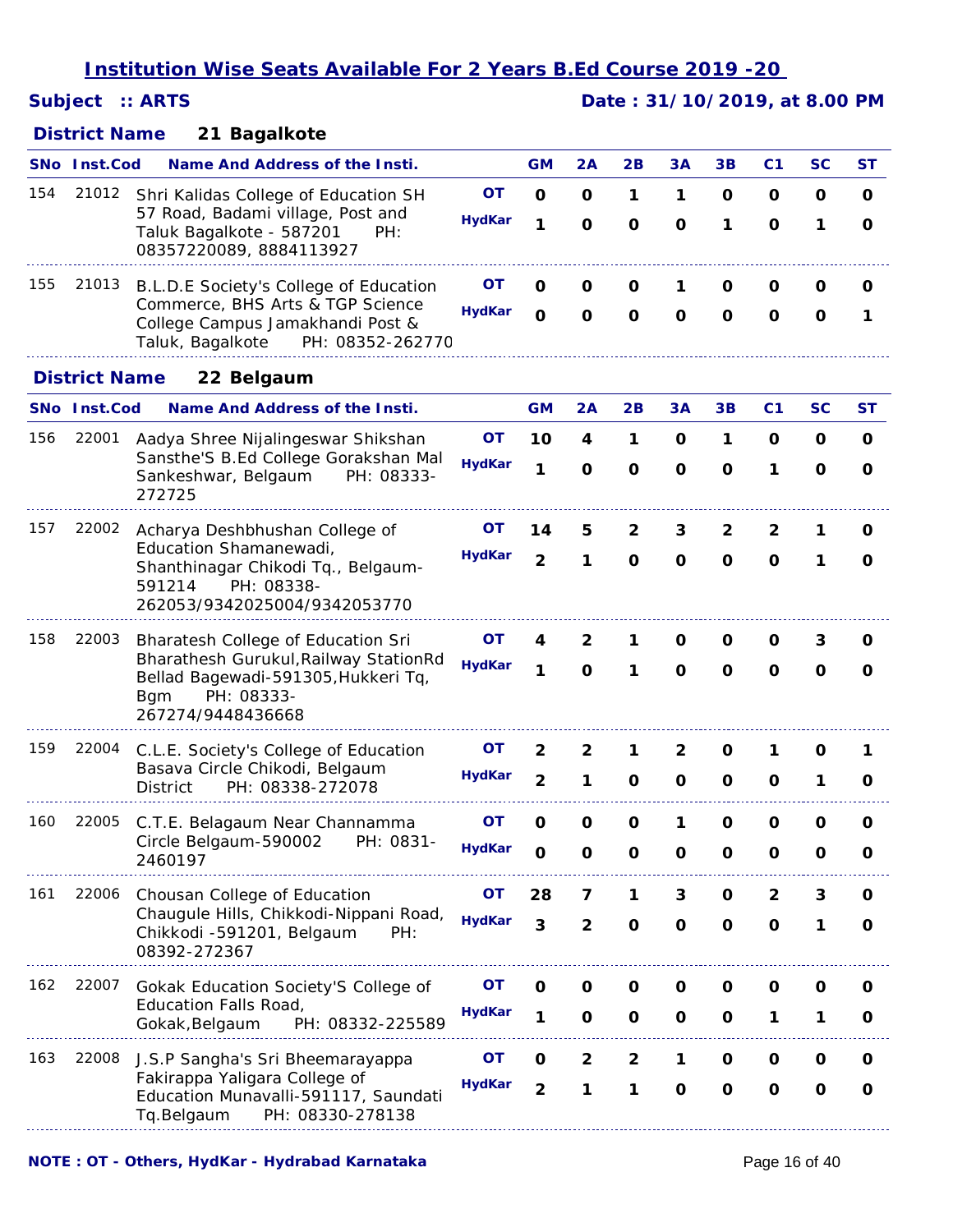## *Subject :: ARTS Date : 31/10/2019, at 8.00 PM*

### **22 Belgaum** *District Name*

|     | <b>SNo</b> Inst.Cod | <b>Name And Address of the Insti.</b>                                                                           |               | <b>GM</b>      | 2A             | 2B           | 3A                      | 3B          | C <sub>1</sub> | SC          | <b>ST</b>      |
|-----|---------------------|-----------------------------------------------------------------------------------------------------------------|---------------|----------------|----------------|--------------|-------------------------|-------------|----------------|-------------|----------------|
| 164 | 22009               | K.L.E Society's College of Education                                                                            | <b>OT</b>     | $\mathbf 0$    | $\mathbf 6$    | $\mathbf 0$  | $\overline{\mathbf{2}}$ | $\mathbf 0$ | $\overline{2}$ | $\mathbf 0$ | $\overline{2}$ |
|     |                     | KLE Society's Eng Med School Premises<br>Old P.B.Road, Nipani, Chikodi Taluk,<br>PH: 08338-221536<br><b>BGM</b> | <b>HydKar</b> | $\overline{2}$ | 1              | 1            | $\mathbf 0$             | $\mathbf 0$ | $\mathbf 0$    | $\mathbf 0$ | $\mathbf 0$    |
| 165 | 22010               | K.L.E. Society's College of Education                                                                           | <b>OT</b>     | 0              | $\overline{2}$ | O            | $\overline{2}$          | 0           | O              | O           | 0              |
|     |                     | Lingaraj College Campus College Road,<br>Belgaum-590001<br>PH: 0831-<br>2403423                                 | <b>HydKar</b> | $\overline{2}$ | 1              | $\mathbf{o}$ | $\mathbf{o}$            | 1           | $\mathbf 0$    | $\mathbf 0$ | O              |
| 166 | 22011               | K.R.C.E.College of Education Arts, Scnc                                                                         | OΤ            | 0              | O              | O            | 3                       | O           | O              | 7           | 0              |
|     |                     | and Commerce College Campus<br>Belgaum Road, Bylahongal -591102.<br>PH: 08288-233389<br><b>Bgm</b>              | <b>HydKar</b> | 3              | 1              | $\mathbf{o}$ | 1                       | $\mathbf 0$ | $\mathbf 0$    | 1           | O              |
| 167 | 22012               | K.L.E Society's College of Education                                                                            | OΤ            | 0              | O              | 1            | 0                       | 0           | 0              | O           | 1              |
|     |                     | C.S. Kittur High School Premises<br>Athani-591304, Belgaum District<br>PH: 08289-286270/9448304345              | <b>HydKar</b> | 1              | 1              | $\mathbf 0$  | $\mathbf 0$             | $\mathbf 0$ | $\mathbf 0$    | 1           | O              |
| 168 | 22013               | K.S.R. College of Education Nehru                                                                               | OΤ            | O              | O              | O            | O                       | 0           | O              | O           | 0              |
|     |                     | Nagar Belgaum-590010.<br>PH: 0831-<br>2470142                                                                   | <b>HydKar</b> | $\overline{2}$ | $\mathbf 0$    | 1            | $\mathbf{o}$            | $\mathbf 0$ | 1              | 1           | O              |
| 169 | 22014               | Laxmanrao Zarkiholi College of                                                                                  | OT            | $\mathbf 0$    | $\overline{2}$ | $\mathbf 0$  | 1                       | $\mathbf 0$ | $\mathbf 0$    | $\mathbf 0$ | $\mathbf 0$    |
|     |                     | Education Vidyanagar Gokak-591307,<br>Belgaum District<br>PH: 08332-<br>227272/226135                           | <b>HydKar</b> | 1              | 1              | $\mathbf 0$  | $\mathbf 0$             | 1           | $\mathbf 0$    | $\mathbf 0$ | $\mathbf 0$    |
| 170 | 22015               | Mahanteshnagar Residents                                                                                        | OT            | O              | 7              | O            | $\overline{2}$          | $\mathbf 0$ | $\mathbf{2}$   | 1           | O              |
|     |                     | Association's.College of Edn.<br>Mahantesh Nagar, Belgaum-16<br>PH:<br>0831-2450444                             | <b>HydKar</b> | $\overline{2}$ | 1              | $\mathbf 0$  | $\mathbf 0$             | $\mathbf 0$ | $\Omega$       | 1           | $\mathbf 0$    |
| 171 | 22016               | S.S.E.T's Chandragiri College of                                                                                | OΤ            | 1              | 4              | O            | 2                       | 0           | 1              | 7           | O              |
|     |                     | Education for women, Shivabasava<br>Nagar Belgaum-590010<br>PH: 0831-<br>2475430                                | <b>HydKar</b> | 2              | O              | O            | $\mathbf{1}$            | $\mathbf 0$ | O              | O           |                |
| 172 | 22017               | Sagar College of Education C.T.S. NO.                                                                           | OT            | O              | 3              | 0            | 2                       | 0           | 2              | 1           | O              |
|     |                     | 5710, Jakkin Honda Near Railway Over<br>Bridge, Belgaum<br>PH: 0831-<br>5714785, 2458965/9448148479             | <b>HydKar</b> | $\mathbf O$    | 1              | $\mathbf{o}$ | O                       | $\mathbf 0$ | $\mathbf 0$    | 1           | 0              |
| 173 | 22018               | Shaikh College of Education Shaikh                                                                              | OТ            | O              | 6              | O            | 1                       | 0           | 0              | 2           | O              |
|     |                     | Campus Nehru Nagar, Belgaum-<br>590010<br>PH: 0831-<br>2473253/2473128                                          | <b>HydKar</b> | $\overline{2}$ | $\mathbf 0$    | $\mathbf 0$  | $\mathbf 0$             | $\mathbf 0$ | 1              | 1           | $\mathbf 0$    |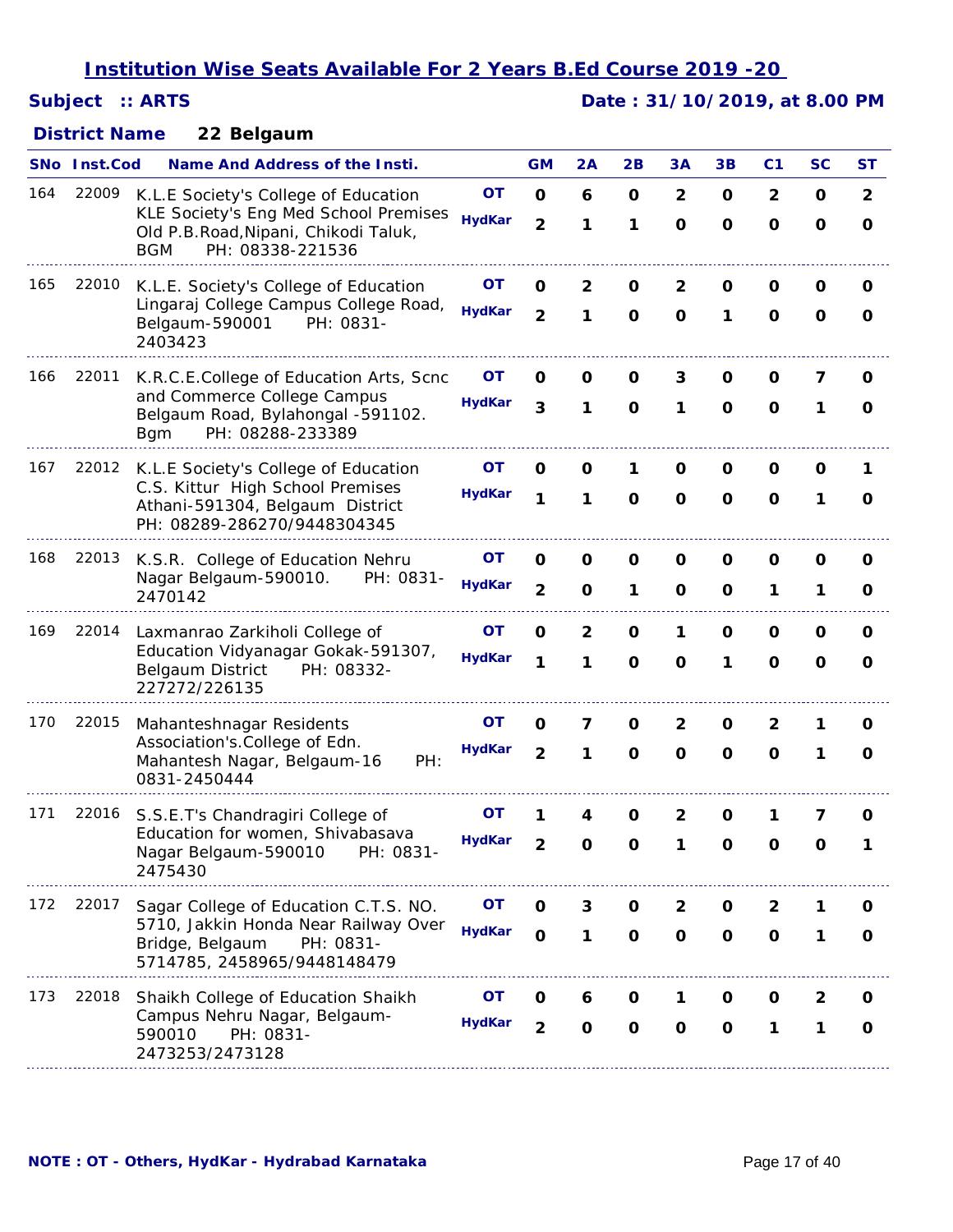## *Subject :: ARTS Date : 31/10/2019, at 8.00 PM*

### **22 Belgaum** *District Name*

|     | SNo Inst.Cod         | Name And Address of the Insti.                                                                                                                                               |                            | <b>GM</b>                     | 2A                             | 2B                            | 3A                             | 3B                         | C <sub>1</sub>                | SC                | ST                |
|-----|----------------------|------------------------------------------------------------------------------------------------------------------------------------------------------------------------------|----------------------------|-------------------------------|--------------------------------|-------------------------------|--------------------------------|----------------------------|-------------------------------|-------------------|-------------------|
| 174 | 22019                | Shri Siddhi Vinayaka Rural college of<br>Edn., Gokak Road Harugeri-591220,<br>Raibhag Taluk, Belgaum<br>PH: 08331-<br>220112/9449260802                                      | ΟT<br><b>HydKar</b>        | $\mathbf 0$<br>$\overline{2}$ | $\mathbf 0$<br>1               | O<br>$\mathbf 0$              | O<br>$\mathbf{o}$              | O<br>1                     | O<br>$\mathbf 0$              | 0<br>$\mathbf 0$  | 0<br>O            |
| 175 | 22020                | Sundarbai B patil College of Education,<br>Behind H.P. Office, S.C.Nagar, Tilak<br>PH: 0831-2443061<br>Wadi, Belgaum                                                         | OT<br><b>HydKar</b>        | 0<br>$\overline{2}$           | 7<br>O                         | 1<br>1                        | $\overline{2}$<br>O            | O<br>$\mathbf 0$           | $\overline{2}$<br>$\mathbf 0$ | 5<br>1            | 0<br>0            |
| 176 | 22021                | The Chikkodi Taluka Education College<br>of Education, R.D. P.U. College<br>Campus, Chikkodi, Belgaum<br>PH:<br>08338-272122/272537                                          | <b>OT</b><br><b>HydKar</b> | O<br>1                        | 0<br>1                         | 1<br>$\mathbf 0$              | 1<br>$\mathbf{o}$              | $\mathbf 0$<br>$\mathbf 0$ | $\mathbf 0$<br>$\mathbf 0$    | O<br>$\mathbf 0$  | 0<br>$\mathbf 0$  |
| 177 | 22022                | Vidya Prasarak Samiti College of Edn.<br>Killa, Ramdurg - 591123 Belgaum<br>PH: 08335-242165<br>District                                                                     | OТ<br><b>HydKar</b>        | 1<br>$\overline{2}$           | O<br>O                         | 1<br>O                        | $\overline{2}$<br>1            | O<br>$\Omega$              | $\overline{2}$<br>$\Omega$    | O<br>1            | O<br>0            |
| 178 | 22024                | Shishanaprasaraka mandals College of<br>Edn Harugiri Raibag Taluk, Belgaum -<br>PH: 08331-257037, 257937<br>591220                                                           | OТ<br><b>HydKar</b>        | O<br>$\overline{2}$           | O<br>1                         | $\mathbf 0$<br>$\mathbf 0$    | 1<br>O                         | $\mathbf 0$<br>1           | O<br>$\mathbf 0$              | O<br>$\mathbf 0$  | 0<br>0            |
| 179 | 22025                | Shri Kumareshwar Education Trust ®<br>College Of Education (B.Ed), Shri<br>Kalmath, A.P.M.C Rd, Saundatti,<br>PH: 08330-222845<br>Belgaum                                    | <b>OT</b><br><b>HydKar</b> | O<br>$\mathbf O$              | O<br>$\mathbf{o}$              | $\mathbf{o}$<br>$\mathbf 0$   | 1<br>$\mathbf 0$               | 0<br>$\mathbf 0$           | O<br>$\mathbf{o}$             | 1<br>1            | 0<br>O            |
| 180 | 22026                | Dr. Babasaheb Ambedkar College of<br>Education (B.Ed.) Nanadi, Chikkodi-<br>Examba Road, Chikkodi Taluk,<br>Belgaum -591244<br>PH: 08338 -<br>276855                         | <b>OT</b><br><b>HydKar</b> | 1<br>1                        | $\overline{2}$<br>$\mathbf{o}$ | 1<br>$\mathbf 0$              | O<br>$\mathbf 0$               | O<br>$\mathbf 0$           | 0<br>$\mathbf 0$              | O<br>1            | 1<br>0            |
| 181 | 22027                | Shri Vidyasagar College of Education<br>Plot No.729A/1A/1B, Plot No.4625,<br>Street No. 5, Borgaon Post, Chikkodi<br>PH:<br>Taluk, Belgaum -591216<br>9620910055, 9986322551 | OT<br><b>HydKar</b>        | 22<br>$\overline{2}$          | 6<br>1                         | $\overline{2}$<br>$\mathbf 0$ | 1<br>O                         | O<br>$\mathbf 0$           | 2<br>1                        | 6<br>O            | $\mathbf{2}$<br>0 |
|     | <b>District Name</b> | 23 Bijapur                                                                                                                                                                   |                            |                               |                                |                               |                                |                            |                               |                   |                   |
|     | SNo Inst.Cod         | <b>Name And Address of the Insti.</b>                                                                                                                                        |                            | <b>GM</b>                     | 2A                             | 2B                            | 3A                             | 3B                         | C <sub>1</sub>                | SC                | <b>ST</b>         |
| 182 | 23001                | Anjuman-E-Islam's College of<br>Education Mangoli Road NH-13,<br>Bijapur - 586101<br>PH: 08352-<br>220177                                                                    | OT<br><b>HydKar</b>        | O<br>1                        | 5<br>$\mathbf 0$               | O<br>1                        | $\overline{2}$<br>$\mathbf{o}$ | O<br>$\mathbf{o}$          | O<br>$\mathbf{o}$             | O<br>1            | 1<br>O            |
| 183 | 23002                | <b>BLDEA's JSS College of Education</b><br>S.S.H.S Campus, Bijapur<br>Ramamandira Road, Bijapur-<br>586101.<br>PH: 08652-223290                                              | OT<br><b>HydKar</b>        | O<br>$\mathbf{o}$             | 0<br>$\mathbf{o}$              | O<br>$\mathbf{o}$             | 1<br>$\mathbf{o}$              | O<br>$\mathbf{o}$          | O<br>$\mathbf 0$              | O<br>$\mathbf{o}$ | 0<br>O            |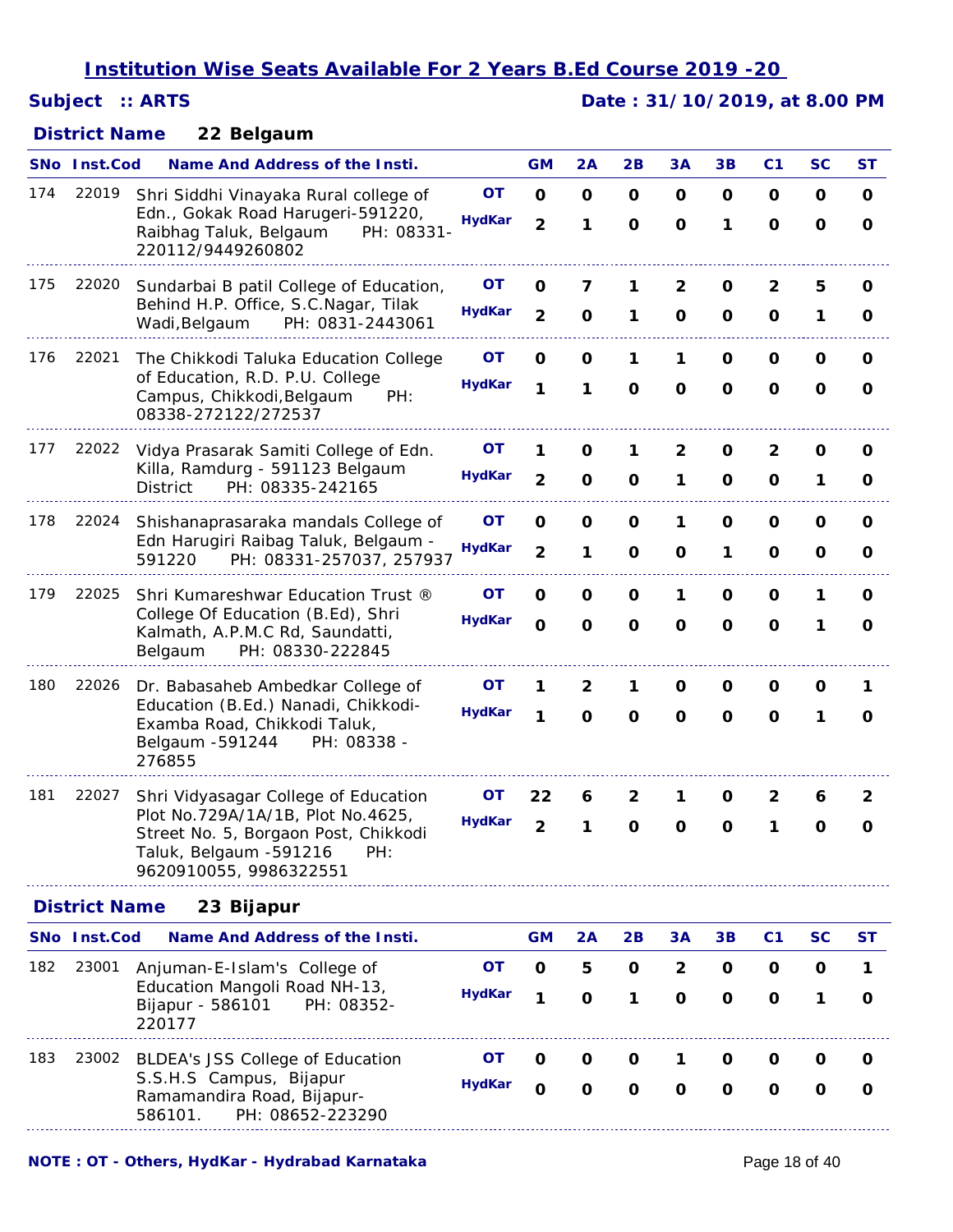## *Subject :: ARTS Date : 31/10/2019, at 8.00 PM*

### **23 Bijapur** *District Name*

|     | <b>SNo</b> Inst.Cod | <b>Name And Address of the Insti.</b>                                                                                                                               |                            | <b>GM</b>                  | 2A                         | 2B                          | 3A                          | 3B                  | C <sub>1</sub>    | <b>SC</b>                  | <b>ST</b>         |
|-----|---------------------|---------------------------------------------------------------------------------------------------------------------------------------------------------------------|----------------------------|----------------------------|----------------------------|-----------------------------|-----------------------------|---------------------|-------------------|----------------------------|-------------------|
| 184 | 23003               | J.H Patel College of Education C/o                                                                                                                                  | <b>OT</b>                  | $\mathbf 0$                | $\mathbf 0$                | $\mathbf 0$                 | $\overline{2}$              | O                   | O                 | O                          | 1                 |
|     |                     | T.S.P.Mandali Sindagi -586128,<br><b>Bijapur District</b><br>PH: 08488-<br>221527/9845227397                                                                        | <b>HydKar</b>              | $\mathbf 0$                | $\mathbf{o}$               | $\mathbf{o}$                | $\mathbf 0$                 | $\mathbf{o}$        | $\mathbf{o}$      | $\mathbf{o}$               | O                 |
| 185 | 23004               | Karnataka Teachers (B.Ed.) College<br>Bijapur Road Indi, - 586209, Bijapur<br><b>District</b>                                                                       | <b>OT</b><br><b>HydKar</b> | 6<br>$\overline{2}$        | 1<br>1                     | 1<br>$\mathbf 0$            | $\mathbf{2}$<br>$\mathbf 0$ | $\overline{2}$<br>O | 0<br>O            | O<br>1                     | 1<br>O            |
| 186 | 23005               | PH: 9242616971<br>Shri Padmaraj Vidhya Vardhaka<br>Samstha Saranga Math Sindgi Post-<br>586128, Bijapur<br>PH: 08488-<br>221244/221319                              | OΤ<br><b>HydKar</b>        | O<br>$\mathbf 0$           | $\mathbf 0$<br>$\mathbf 0$ | $\mathbf 0$<br>$\mathbf 0$  | 1<br>$\mathbf 0$            | O<br>$\mathbf{o}$   | O<br>$\mathbf{o}$ | $\mathbf 0$<br>$\mathbf 0$ | 1<br>$\mathbf{o}$ |
| 187 | 23006               | SMRK Mahila Vidya Vardhak College of<br>Edn. Dr. Naganur Medical College<br>premises, Ashram Road, Bijapur-<br>PH: 083521-2244229<br>586101                         | OΤ<br><b>HydKar</b>        | 12<br>1                    | 3<br>$\mathbf 0$           | 1<br>$\mathbf 0$            | 1<br>$\mathbf 0$            | 0<br>$\mathbf{o}$   | 1<br>1            | 0<br>1                     | 2<br>O            |
| 188 | 23007               | Sri Fulsing Narayan Chavan College of<br>Edn., Hittina halli LT Sindgi Taluk,<br>Bijapur Dist- 586215<br>PH: 08424-<br>265189, 285169/9448136769                    | OΤ<br><b>HydKar</b>        | 1<br>$\overline{2}$        | 3<br>1                     | 0<br>1                      | 2<br>$\mathbf 0$            | 1<br>$\mathbf 0$    | 0<br>$\mathbf 0$  | 0<br>$\mathbf 0$           | 1<br>O            |
| 189 | 23008               | Sri Veereswhara College of Education<br>Nalathwad-586124 Muddebihal Taluk,<br><b>Bijapur District</b><br>PH: 08356-240003                                           | <b>OT</b><br><b>HydKar</b> | 8<br>$\mathbf{o}$          | 1<br>$\mathbf 0$           | 1<br>$\mathbf 0$            | 1<br>O                      | $\mathbf 0$<br>O    | 1<br>O            | O<br>$\mathbf 0$           | O<br>O            |
| 190 | 23009               | Department of Studies in Education<br>Akkamahadevi Women's University,<br>Jnana Shakthi Campus, Athani Road,<br>Bijapur 586 105<br>PH: 08352-258104                 | <b>OT</b><br><b>HydKar</b> | $\mathbf 0$<br>$\mathbf 0$ | $\mathbf 0$<br>$\mathbf 0$ | $\mathbf 0$<br>$\mathbf 0$  | 1<br>1                      | O<br>1              | O<br>$\Omega$     | $\mathbf 0$<br>$\mathbf 0$ | 0<br>$\Omega$     |
| 191 | 23010               | Grameen Vidyavardhak Sangha's B.Ed<br>College Nidugundi, Bijapur - 586<br>213<br>PH: 08426-281152                                                                   | <b>OT</b><br><b>HydKar</b> | 2<br>$\mathbf 0$           | 1<br>$\mathbf 0$           | O<br>$\mathbf 0$            | 1<br>O                      | O<br>$\Omega$       | O<br>O            | O<br>1                     | 0<br>O            |
| 192 | 23011               | K.G, V.A Sangha's Matoshree<br>Kantamma Sanganagouda Patil Coll of<br>Edn. For Womn Hirur Taluk,<br>Muddebihal, Bijapur<br>PH: 08356-<br>243502                     | <b>OT</b><br><b>HydKar</b> | 10<br>$\mathbf{o}$         | 2<br>$\mathbf 0$           | $\mathbf{2}$<br>$\mathbf 0$ | 2<br>$\mathbf 0$            | 0<br>$\mathbf 0$    | 1<br>O            | 0                          | 0                 |
| 193 | 23012               | Kumari Monika Basavaraj Kanni B.Ed<br>College, Opp. Al- Ameen Medical<br>College Athani Road,<br>PH: 08352-<br>Navarapur, Bijapur<br>209562, 9449557726, 9448135346 | OТ<br><b>HydKar</b>        | 1<br>1                     | O<br>1                     | O<br>$\mathbf 0$            | 1<br>$\mathbf 0$            | 0<br>$\mathbf 0$    | O<br>1            | O<br>0                     | O<br>O            |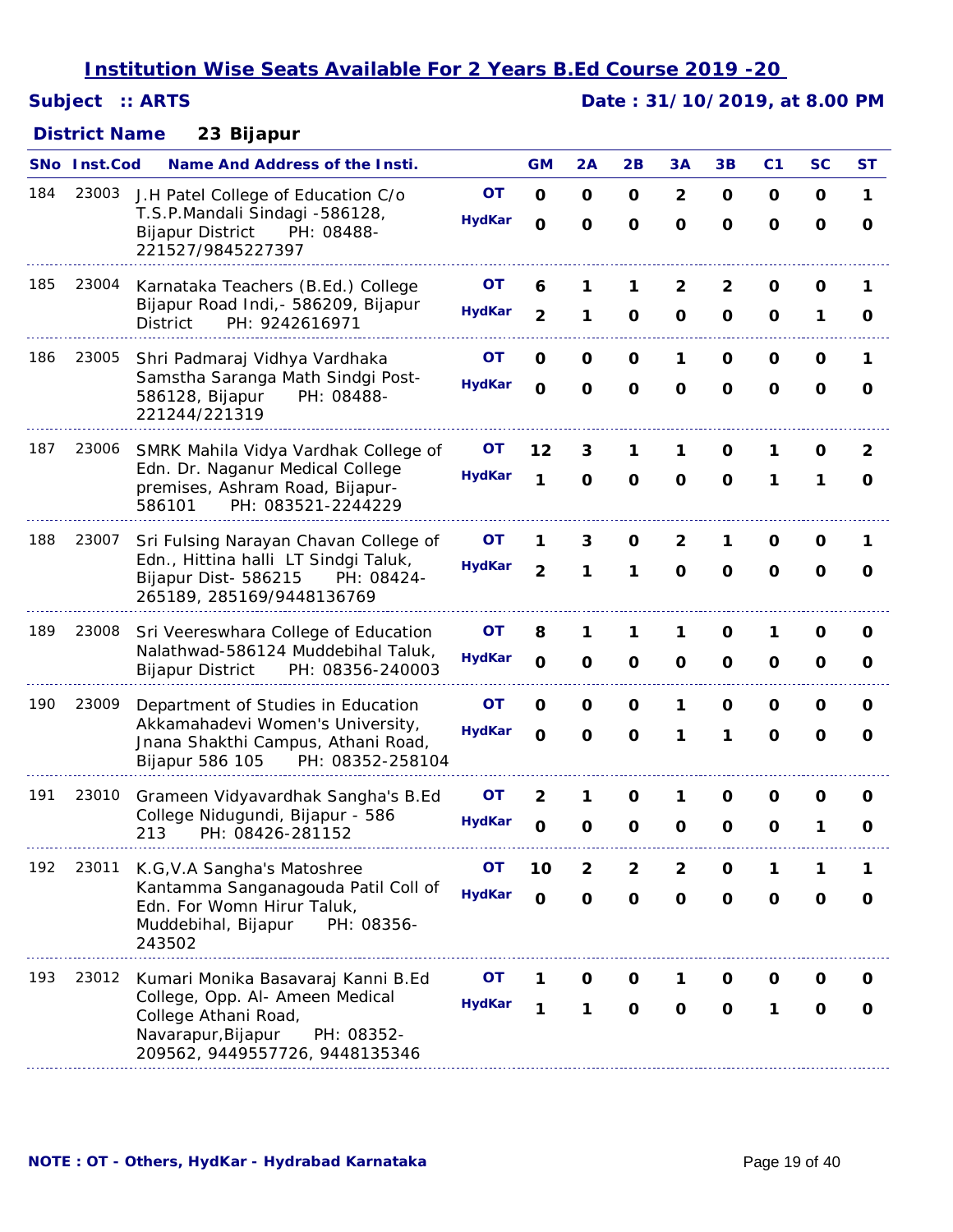## *Subject :: ARTS Date : 31/10/2019, at 8.00 PM*

### **23 Bijapur** *District Name*

|     | <b>SNo Inst.Cod</b>  | Name And Address of the Insti.                                                                                                                      |               | <b>GM</b>      | 2Α             | 2B             | 3A             | 3В           | C1             | <b>SC</b>   | ST       |
|-----|----------------------|-----------------------------------------------------------------------------------------------------------------------------------------------------|---------------|----------------|----------------|----------------|----------------|--------------|----------------|-------------|----------|
| 194 | 23013                | Sri Ghanamateswara College of                                                                                                                       | <b>OT</b>     | 15             | 8              | 0              | 1              | 0            | $\overline{2}$ | 4           | O        |
|     |                      | Education Minajagi Cross, Talikote<br>Muddebihal Taluk, Bijapur<br>PH:<br>9448237435, 9740301113                                                    | <b>HydKar</b> | 1              | $\mathbf 0$    | 1              | $\mathbf{o}$   | $\mathbf{o}$ | $\mathbf{o}$   | $\mathbf 0$ | $\Omega$ |
| 195 | 23014                | Banjara Education College Banjara                                                                                                                   | ΟT            | O              | 3              | $\overline{2}$ | 1              | 0            | 0              | 0           | 1        |
|     |                      | Nagar, Solapur Road Bijapur-<br>586103<br>PH:                                                                                                       | <b>HydKar</b> | $\overline{2}$ | 1              | $\mathbf 0$    | O              | 1            | O              | O           | 0        |
| 196 | 23015                | The Presidency College of Education                                                                                                                 | OΤ            | O              | O              | O              | 1              | O            | 0              | O           | O        |
|     |                      | Basaveshwara Vidya Vardhak<br>Samsthe, No.135, Vidya Nagar, BLDE<br>Hospital East, Bijapur-586103<br>PH:<br>08352-261764                            | <b>HydKar</b> | $\mathbf 0$    | 1              | $\mathbf 0$    | $\mathbf{o}$   | $\mathbf{o}$ | O              | $\mathbf 0$ | O        |
| 197 | 23016                | Sri Meti Sharanappa Sanganna College                                                                                                                | OΤ            | 5              | O              | O              | 0              | O            | O              | O           | 1        |
|     |                      | of Education Pulakeshinagar, Bijapur-<br>PH: 08352-277712,<br>586109<br>9448146116                                                                  | <b>HydKar</b> | 1              | $\mathbf 0$    | $\mathbf 0$    | 1              | O            | O              | $\mathbf 0$ | 1        |
| 198 | 23017                | MGVC B.Ed College, Shrimati                                                                                                                         | <b>OT</b>     | O              | 0              | O              | 1              | 0            | O              | O           | O        |
|     |                      | Gangamma Veerappa Chiniwar Vidya<br>Prasarak Trust, Plot No. 2149, Word<br>No.2, Muddebihal Village Post and<br>Taluk, Bijapur.<br>PH: 08356 220329 | <b>HydKar</b> | $\mathbf{o}$   | 1              | $\mathbf 0$    | $\Omega$       | $\Omega$     | O              | 0           | 0        |
| 199 | 23018                | SSVPT B.Ed College Plot No. 700/2,                                                                                                                  | OΤ            | $\overline{2}$ | $\overline{2}$ | O              | 1              | 0            | 0              | O           | 0        |
|     |                      | Virakthamath road, Ingaleswara village<br>and post, Baswvanabagewadi Taluk,<br>Bijapur 586203<br>PH: 9448391737                                     | <b>HydKar</b> | $\mathbf O$    | $\mathbf 0$    | $\mathbf 0$    | O              | O            | O              | 1           | 0        |
| 200 | 23019                | Shri Guru Mallikarjuna College of                                                                                                                   | OΤ            | O              | O              | 1              | 1              | O            | 0              | O           | 1        |
|     |                      | Education Chadchan - 586205, Indi<br>Taluk Bijapura District<br>PH:<br>08422278478                                                                  | <b>HydKar</b> | 1              | $\mathbf 0$    | $\mathbf 0$    | O              | 1            | $\mathbf 0$    | $\mathbf 0$ | O        |
| 201 |                      | 23020 V V Sangha SK B.Ed College Talikote -                                                                                                         | ΟT            | 1              | O              | 1              | O              | O            | O              | O           | O        |
|     |                      | 586214, Muddebihal Taluk Vijayapura<br>PH: 9448326815<br><b>District</b>                                                                            | <b>HydKar</b> | Ω              | 1              | O              | O              | O            | 0              | 0           | 0        |
|     | <b>District Name</b> | 24 Dharwad                                                                                                                                          |               |                |                |                |                |              |                |             |          |
|     | SNo Inst.Cod         | <b>Name And Address of the Insti.</b>                                                                                                               |               | <b>GM</b>      | 2A             | 2B             | 3A             | 3B           | C <sub>1</sub> | <b>SC</b>   | ST       |
| 202 | 24001                | Al-Meezan Educational Association                                                                                                                   | <b>OT</b>     | $\mathbf 0$    | 4              | O              | $\overline{2}$ | O            | O              | 0           | 0        |
|     |                      | B.Ed College, Ananda Nagara Road Old<br>Hubli-580024, Dharwad<br>PH:<br>2203313                                                                     | <b>HydKar</b> | $\mathbf{o}$   | O              | $\mathbf{o}$   | $\mathbf 0$    | $\mathbf 0$  | $\mathbf 0$    | O           | O        |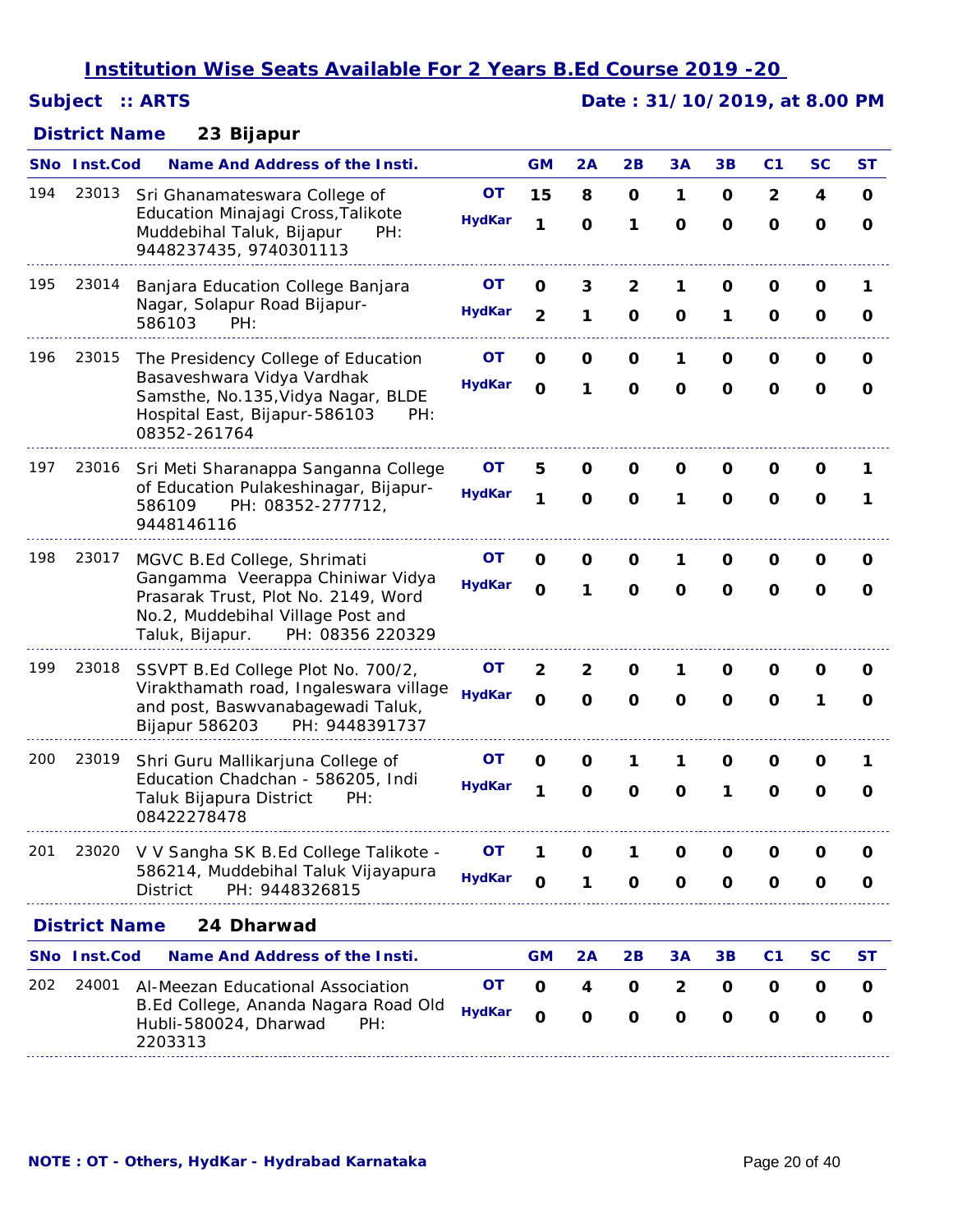## *Subject :: ARTS Date : 31/10/2019, at 8.00 PM*

### **24 Dharwad** *District Name*

|     | <b>SNo</b> Inst.Cod | <b>Name And Address of the Insti.</b>                                                                                      |                            | <b>GM</b>                    | 2A                                     | 2B                          | 3A                                     | 3B                          | C <sub>1</sub>              | <b>SC</b>                   | ST                           |
|-----|---------------------|----------------------------------------------------------------------------------------------------------------------------|----------------------------|------------------------------|----------------------------------------|-----------------------------|----------------------------------------|-----------------------------|-----------------------------|-----------------------------|------------------------------|
| 203 | 24002               | Anjuman Centenary B.Ed College<br>Ghantikeri Oni Hubli-<br>580020, Dharwad<br>PH: 0836-<br>2260925                         | <b>OT</b><br><b>HydKar</b> | O<br>$\mathbf{o}$            | $\overline{\mathbf{2}}$<br>$\mathbf 0$ | 0<br>$\mathbf{o}$           | O<br>$\mathbf{o}$                      | 0<br>$\mathbf{o}$           | 0<br>$\mathbf{o}$           | O<br>$\mathbf 0$            | O<br>O                       |
| 204 | 24003               | Karnataka University College Of Edn<br>Rodda Road Dharwad-580001<br>PH:<br>0836-2442374                                    | OΤ<br><b>HydKar</b>        | 0<br>$\mathbf 0$             | O<br>$\mathbf 0$                       | $\mathbf 0$<br>$\mathbf 0$  | O<br>$\mathbf 0$                       | O<br>O                      | 0<br>O                      | O<br>O                      | O<br>O                       |
| 205 | 24004               | KLE College of Education Vidyanagar<br>Unakal Cross, Hubli-31, Dharwad<br>PH: 0836-2372901/2370981                         | OΤ<br><b>HydKar</b>        | $\mathbf 0$<br>$\mathbf 0$   | $\mathbf 0$<br>$\mathbf 0$             | $\mathbf 0$<br>$\mathbf 0$  | $\mathbf 0$<br>O                       | O<br>O                      | O<br>1                      | O<br>O                      | O<br>O                       |
| 206 | 24005               | Rural B.Ed College Plot No. 19, D<br>Sattur Dharwad-580009<br>PH: 0836-<br>3094582/9448128062                              | OΤ<br><b>HydKar</b>        | O<br>$\mathbf 0$             | 3<br>$\mathbf 0$                       | O<br>$\mathbf 0$            | $\overline{\mathbf{2}}$<br>$\mathbf 0$ | O<br>0                      | 1<br>O                      | 0<br>O                      | 0<br>O                       |
| 207 | 24006               | Sri Siddarameswara Shikshana<br>Mahavidlaya, 3rd Main, 10th Cross<br>Kalyananagar, Dharwad<br>PH: 0836-<br>2442654         | OΤ<br><b>HydKar</b>        | O<br>$\mathbf{o}$            | O<br>1                                 | O<br>$\mathbf{o}$           | 1<br>$\mathbf{o}$                      | 0<br>$\mathbf 0$            | 0<br>O                      | O<br>$\mathbf 0$            | 0<br>O                       |
| 208 | 24007               | Sana College of Education<br>Shantiniketan Bhairi Koppa, Hubli--<br>PH: 0836-2223776<br>580025                             | <b>OT</b><br><b>HydKar</b> | O<br>$\mathbf 0$             | 1<br>O                                 | O<br>O                      | $\mathbf{2}$<br>1                      | O<br>O                      | $\mathbf{2}$<br>0           | O<br>O                      | O<br>O                       |
| 209 | 24009               | Sonia Education Trusts College of Edn<br>S.R.Nagar, Near MicrowaveTower<br>Thejaswi Nagar, Dharwad<br>PH: 0836-<br>2460534 | ΟT<br><b>HydKar</b>        | $\mathbf 0$<br>$\mathbf 0$   | $\mathbf 0$<br>$\mathbf 0$             | $\mathbf 0$<br>$\mathbf{o}$ | 1<br>$\mathbf 0$                       | O<br>$\Omega$               | O<br>O                      | O<br>$\mathbf 0$            | O<br>$\Omega$                |
| 210 | 24010               | Vijayanagar College of Education<br>Vidyanagar Hubli-580031.<br>PH:<br>0836-2374081                                        | <b>OT</b><br><b>HydKar</b> | 0<br>$\mathbf 0$             | O<br>$\mathbf 0$                       | O<br>$\mathbf 0$            | 1<br>O                                 | O<br>$\Omega$               | 0<br>O                      | O<br>0                      | 0<br>O                       |
| 211 | 24011               | J.S.S. College of Education Vidyagiri<br>Dharwad-580004<br>PH: 0836-<br>2461184/2466827                                    | OΤ<br><b>HydKar</b>        | O<br>O                       | $\mathbf{o}$<br>$\mathbf 0$            | $\mathbf 0$<br>$\mathbf 0$  | $\overline{\mathbf{c}}$<br>$\mathbf 0$ | O<br>$\mathbf 0$            | $\mathbf o$<br>O            | O<br>O                      | O<br>O                       |
| 212 | 24012               | Shri Sai B.Ed College Navanagar<br>P.B.Road, Hubli District-580025<br>PH: 0836-222848                                      | <b>OT</b><br><b>HydKar</b> | $\mathbf 0$<br>$\mathbf{o}$  | 5<br>$\mathbf 0$                       | $\mathbf 0$<br>$\mathbf 0$  | $\mathbf{2}$<br>$\mathbf{o}$           | $\mathbf{o}$<br>$\mathbf 0$ | $\mathbf o$<br>$\mathbf 0$  | $\mathbf{o}$<br>$\mathbf 0$ | O<br>$\mathbf o$             |
| 213 | 24013               | S.J.R B.Ed College Hubli-Kundagol<br>road, Noolvi Hubli, Dharwad -<br>580214<br>PH:                                        | OT<br><b>HydKar</b>        | $\mathbf{o}$<br>$\mathbf{o}$ | $\mathbf O$<br>$\mathbf{o}$            | $\mathbf O$<br>$\mathbf 0$  | 1<br>$\mathbf{o}$                      | $\mathbf 0$<br>$\mathbf 0$  | 1<br>$\mathbf 0$            | $\mathbf 0$<br>$\mathbf{o}$ | $\mathbf{o}$<br>$\mathbf{o}$ |
| 214 | 24015               | St. Theresa B.Ed College Plot No. 75 &<br>76, Alnavar Post Alnavar, Dharwad -<br>PH: 0831 - 2420587,<br>581103<br>2427405  | OT<br><b>HydKar</b>        | $\mathbf{o}$<br>$\mathbf 0$  | $\overline{\mathbf{2}}$<br>1           | $\mathbf 0$<br>$\mathbf 0$  | 1<br>$\mathbf{o}$                      | $\mathbf{o}$<br>$\mathbf 0$ | $\mathbf{o}$<br>$\mathbf 0$ | $\mathbf{o}$<br>$\mathbf 0$ | O<br>O                       |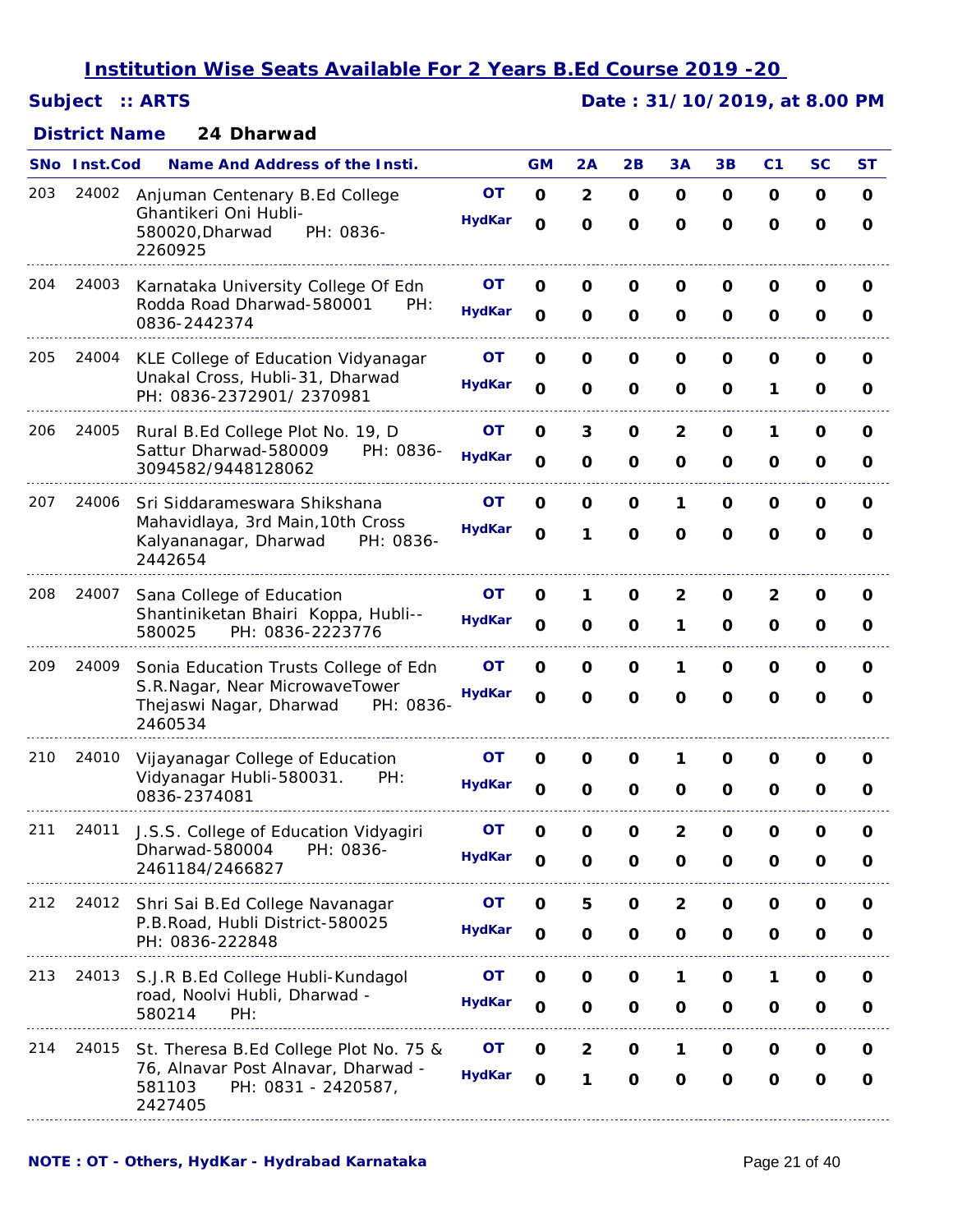## *Subject :: ARTS Date : 31/10/2019, at 8.00 PM*

### **25 Gadag** *District Name*

|     | SNo Inst.Cod | <b>Name And Address of the Insti.</b>                                                                                                   |               | <b>GM</b>    | 2A           | 2B                      | 3A                      | 3B           | C <sub>1</sub> | <b>SC</b>   | ST |
|-----|--------------|-----------------------------------------------------------------------------------------------------------------------------------------|---------------|--------------|--------------|-------------------------|-------------------------|--------------|----------------|-------------|----|
| 215 | 25001        | J.C.S. Samsthe Shastriji Residential                                                                                                    | <b>OT</b>     | $\mathbf 0$  | 5            | $\overline{\mathbf{c}}$ | $\overline{\mathbf{2}}$ | O            | O              | O           | O  |
|     |              | College of Education for Women,<br>Rachoteshwara<br>nagar, Vakkalageri, Gadag<br>PH:<br>809574289                                       | <b>HydKar</b> | $\mathbf O$  | $\mathbf{o}$ | $\mathbf{o}$            | $\mathbf{o}$            | $\mathbf 0$  | $\mathbf{o}$   | $\mathbf 0$ | O  |
| 216 | 25002        | Jagadguru Thontadharya Vidyapeetha                                                                                                      | OT            | 0            | O            | 0                       | 1                       | 0            | 0              | 0           | O  |
|     |              | D.C.Pavate College of<br>Edn, Basaveshwara High School<br>Campus, Siddalinga Nagar, Gadag-<br>PH: 08372-232040,<br>582102<br>9880153452 | <b>HydKar</b> | $\mathbf 0$  | $\mathbf 0$  | $\mathbf{o}$            | $\mathbf{o}$            | $\mathbf{o}$ | $\mathbf{o}$   | $\mathbf 0$ | O  |
| 217 | 25003        | Karnataka Vidyavardaka Samithi                                                                                                          | OΤ            | O            | O            | 1                       | 1                       | 0            | O              | O           | O  |
|     |              | Jagadguru Panchacharya College<br>Hatalageri Road, Post Box No.74,<br>Gadag<br>PH: 9482331833                                           | <b>HydKar</b> | $\mathbf{o}$ | $\mathbf 0$  | $\mathbf 0$             | $\mathbf{o}$            | $\mathbf{o}$ | O              | $\mathbf 0$ | O  |
| 218 | 25004        | Pandit Panchakshara Gavayi College                                                                                                      | OT            | 0            | O            | O                       | 2                       | 0            | 0              | 0           | 0  |
|     |              | of Education Hatalageri Road, Gadag-<br>582101<br>PH:<br>94817261199686310111                                                           | <b>HydKar</b> | $\mathbf{o}$ | $\mathbf 0$  | $\mathbf{o}$            | $\mathbf{o}$            | $\mathbf{o}$ | $\mathbf{o}$   | $\mathbf 0$ | 0  |
| 219 | 25005        | Rajiv Gandhi Education's B.Ed. College                                                                                                  | OΤ            | 0            | O            | 0                       | O                       | 0            | O              | O           | O  |
|     |              | Ron Gadag District-582209<br>PH:                                                                                                        | <b>HydKar</b> | $\mathbf{o}$ | $\mathbf 0$  | $\mathbf 0$             | $\mathbf 0$             | $\mathbf{o}$ | O              | $\mathbf 0$ | 0  |
|     |              | 08381-2673739742817244                                                                                                                  |               |              |              |                         |                         |              |                |             |    |
| 220 | 25006        | Sri Jagadguru Annadaneshwara                                                                                                            | <b>OT</b>     | O            | O            | O                       | O                       | O            | 0              | 0           | O  |
|     |              | College of Education Mundargi, Gadag<br>PH: 08371-262195,<br>District<br>9972956692, 9900878293                                         | <b>HydKar</b> | $\mathbf O$  | $\mathbf 0$  | $\mathbf 0$             | $\mathbf{o}$            | $\mathbf{o}$ | $\mathbf 0$    | $\mathbf 0$ | O  |
| 221 | 25007        | Vidyadan Samiti Smt.Manoramabai                                                                                                         | OT            | O            | O            | 1                       | $\mathbf{2}$            | O            | O              | O           | O  |
|     |              | Bheemarao Huilgol College of<br>Education VDS Campus, K.C.Rani<br>Road, Gadag<br>PH: 08372-<br>2784739964029440                         | <b>HydKar</b> | $\mathbf 0$  | $\mathbf 0$  | 1                       | $\Omega$                | $\Omega$     | $\Omega$       | 0           | 0  |
| 222 | 25008        | Vinoothana Shikshana Seva Samsthe                                                                                                       | OT.           | O            | O            | O                       | 1                       | O            | O              | O           | O  |
|     |              | Priyadarshini College of Education<br>Busstand Road, Mundaragi, Gadag<br>PH: 08371-215383,<br>9739162428,9448718895                     | <b>HydKar</b> | $\mathbf{o}$ | $\mathbf 0$  | $\mathbf 0$             | $\mathbf 0$             | O            | O              | O           | 0  |
| 223 | 25009        | Sri Yedeyur Siddalingeswara College                                                                                                     | OΤ            | 0            | O            | O                       | O                       | O            | O              | O           | O  |
|     |              | Of Edn., Jadav Building Near NHT Mill,<br>Naragund, Gadag Dist<br>PH: 08377-<br>244691,9986013086                                       | <b>HydKar</b> | $\mathbf 0$  | 1            | $\mathbf 0$             | $\mathbf 0$             | $\mathbf{o}$ | O              | O           | 0  |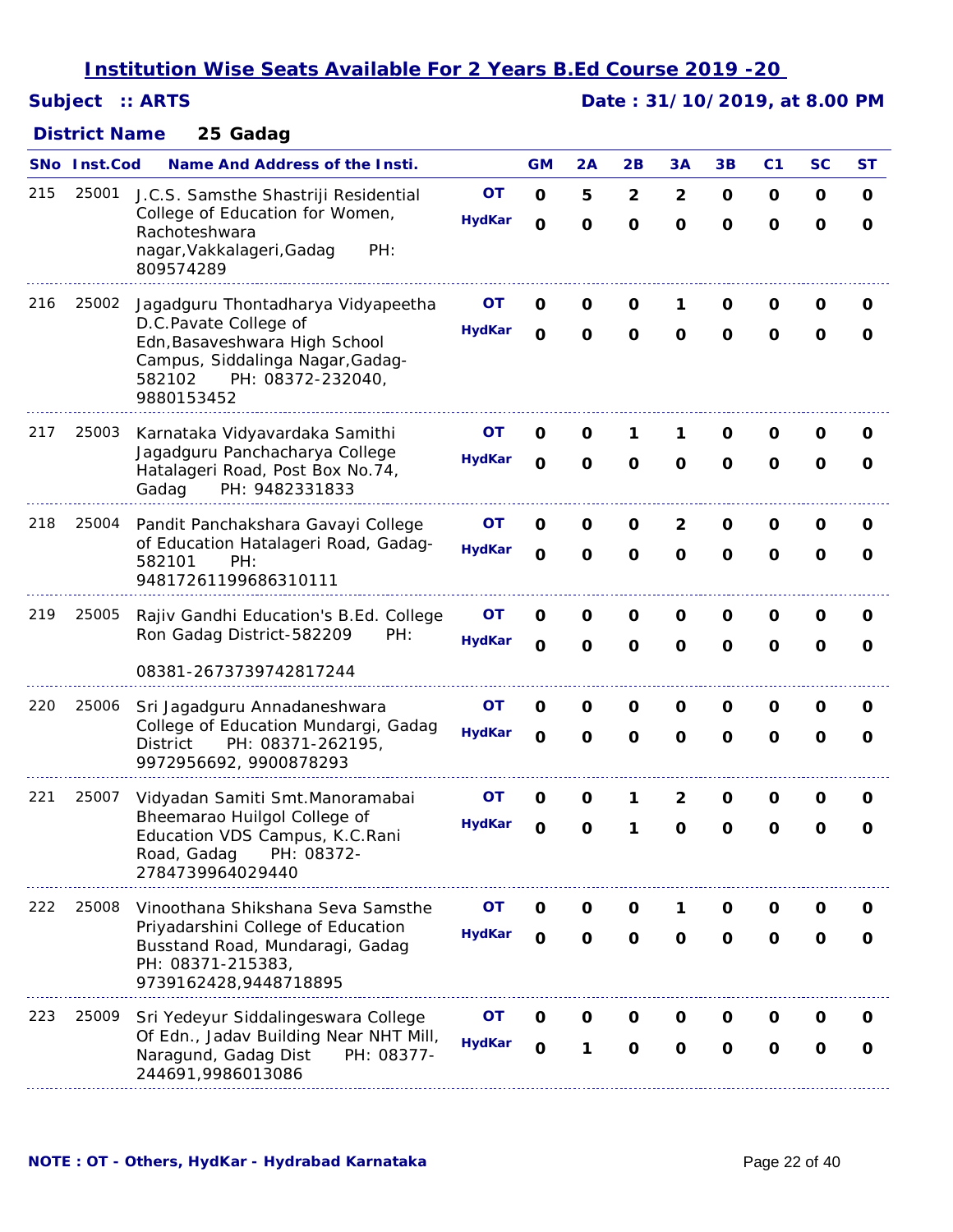|  |  |  | <b>Institution Wise Seats Available For 2 Years B.Ed Course 201</b> |
|--|--|--|---------------------------------------------------------------------|
|  |  |  |                                                                     |

| Subject :: ARTS |  |
|-----------------|--|
|                 |  |

## *Subject :: ARTS Date : 31/10/2019, at 8.00 PM*

### **25 Gadag** *District Name*

|     | SNo Inst.Cod         | <b>Name And Address of the Insti.</b>                                                                                                                                                 |                            | <b>GM</b>         | 2Α          | 2B               | 3A                            | 3В               | C <sub>1</sub>             | <b>SC</b> | <b>ST</b>    |
|-----|----------------------|---------------------------------------------------------------------------------------------------------------------------------------------------------------------------------------|----------------------------|-------------------|-------------|------------------|-------------------------------|------------------|----------------------------|-----------|--------------|
| 224 | 25010                | Channamma Shaikshanik hagu<br>Vividhoddheshagala Samiti(R), Sri<br>Sahasrarjuna Sikshana Mahavidyalaya<br>Laxmeshwar-582116, Gadag Dist.<br>PH: 9448186123, 9448186133,<br>9448186129 | <b>OT</b><br><b>HydKar</b> | O<br>$\mathbf{o}$ | O<br>1      | $\mathbf 0$<br>O | $\overline{2}$<br>$\mathbf 0$ | O<br>$\mathbf 0$ | $\mathbf 0$<br>$\mathbf 0$ | O<br>O    | O<br>0       |
|     | <b>District Name</b> | 26 Haveri                                                                                                                                                                             |                            |                   |             |                  |                               |                  |                            |           |              |
|     | <b>SNo Inst.Cod</b>  | Name And Address of the Insti.                                                                                                                                                        |                            | <b>GM</b>         | 2A          | 2B               | 3A                            | 3B               | C <sub>1</sub>             | SC        | <b>ST</b>    |
| 225 | 26001                | Basaveswara College of Edn.                                                                                                                                                           | OΤ                         | $\mathbf 0$       | O           | $\mathbf 0$      | $\overline{2}$                | 0                | $\mathbf{o}$               | O         | $\mathbf{o}$ |
|     |                      | Shivyogeeshwaranagar Hosamatt,<br>Haveri-581110.<br>PH: 08375-<br>234113/9448466503                                                                                                   | <b>HydKar</b>              | 1                 | $\mathbf 0$ | $\mathbf 0$      | 1                             | O                | $\mathbf 0$                | 1         | O            |
| 226 | 26002                | Kumareshwara College of Education                                                                                                                                                     | <b>OT</b>                  | 0                 | O           | O                | 2                             | O                | O                          | 0         | 0            |
|     |                      | Hangal, Virakta matha campus Haveri<br>PH: 08379-262442<br>district                                                                                                                   | <b>HydKar</b>              | $\mathbf 0$       | O           | $\mathbf 0$      | 1                             | O                | 0                          | O         | 0            |
| 227 | 26003                | RTE Society's College of Education                                                                                                                                                    | OΤ                         | 0                 | 0           | O                | 2                             | O                | O                          | O         | O            |
|     |                      | P.B.Road Ranebennur-581115, Haveri<br>PH: 08373-<br><b>District</b><br>261309/9341375835/9448442953                                                                                   | <b>HydKar</b>              | $\mathbf O$       | 1           | $\mathbf 0$      | $\mathbf 0$                   | O                | $\mathbf 0$                | O         | 0            |
| 228 | 26004                | Sri Taralabalu Jagadguru College of                                                                                                                                                   | OΤ                         | 0                 | 3           | O                | 1                             | O                | O                          | 0         | 0            |
|     |                      | Edn Hirekerur, Shanthidhama<br>Hirekerur - 581111, Haveri District<br>PH: 9448867820/08376-282574                                                                                     | <b>HydKar</b>              | $\overline{2}$    | O           | $\mathbf 0$      | O                             | 1                | $\mathbf 0$                | 1         | 0            |
| 229 | 26005                | T.M.A.E. Society B.Ed College IJari                                                                                                                                                   | OΤ                         | 0                 | O           | O                | 2                             | O                | O                          | O         | 0            |
|     |                      | Lakmapur, P.B. Road Haveri<br>PH:<br>08375-235908/9448223985                                                                                                                          | <b>HydKar</b>              | $\overline{2}$    | 1           | 1                | $\mathbf 0$                   | O                | O                          | O         | 0            |
| 230 | 26006                | Mumbai Karnatak Education Trusts                                                                                                                                                      | OΤ                         | O                 | 3           | $\mathbf 0$      | 1                             | O                | 1                          | 1         | O            |
|     |                      | B.Ed Coll for Womn, Sri Guru<br>KottureshwaraMath                                                                                                                                     | <b>HydKar</b>              | 1                 | O           | $\mathbf 0$      | $\mathbf 0$                   | $\Omega$         | 0                          | 1         | 0            |
|     |                      | Premises, Maruthi Nagar Doddapet, Raneb<br>PH: 08373-<br>ennur<br>261008/9448434773/9901120525                                                                                        |                            |                   |             |                  |                               |                  |                            |           |              |
| 231 | 26007                | Sri Basavachetana Vidya Samsthe's                                                                                                                                                     | OT.                        | O                 | 2           | O                | 2                             | O                | O                          | O         | O            |
|     |                      | College of Education for Women,<br>Puttayya Viraktamath, Doddapete,<br>Ranebennur<br>PH: 08373-261732,<br>9844243017                                                                  | <b>HydKar</b>              | 1                 | 1           | O                | O                             | O                | O                          | 1         | O            |
| 232 | 26008                | Bellary Rudrappa Education Society's                                                                                                                                                  | OТ                         | O                 | З           | O                | 2                             | O                | Ő                          |           | Ő            |
|     |                      | B.Ed College, Motebennur P.O, Byadgi<br>Taluk 84-2 & 28/b/2, Byadgi Road,<br>PH: 9880000763<br>Haveri                                                                                 | <b>HydKar</b>              | 1                 | 1           | $\mathbf 0$      | 1                             | 0                | 0                          | 0         | O            |
|     |                      |                                                                                                                                                                                       |                            |                   |             |                  |                               |                  |                            |           |              |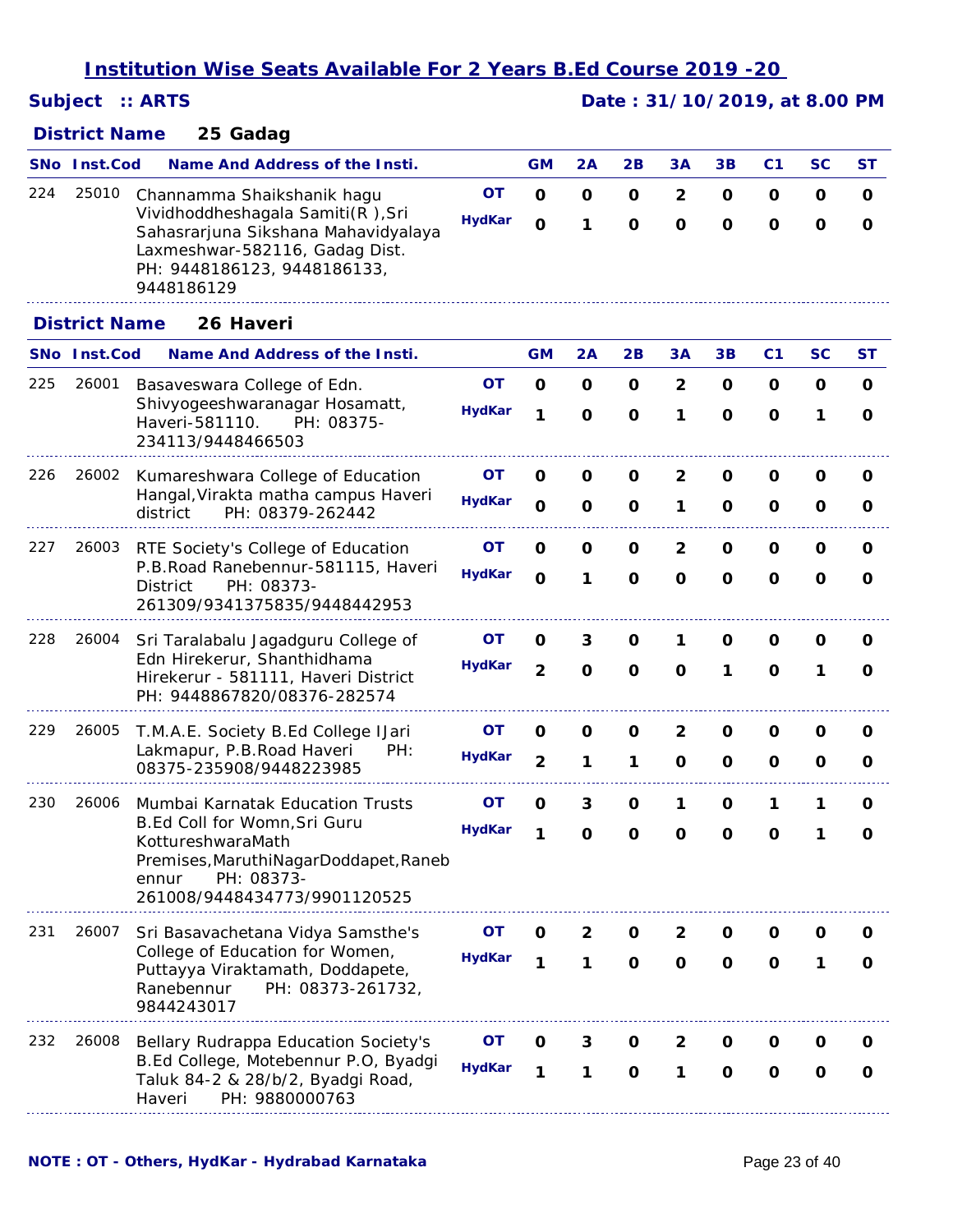## *Subject :: ARTS Date : 31/10/2019, at 8.00 PM*

### **26 Haveri** *District Name*

|     | <b>SNo</b> Inst.Cod  |                                                                   | <b>Name And Address of the Insti.</b>                                                     |               | <b>GM</b>               | 2A           | 2B           | 3A             | 3B             | C <sub>1</sub> | <b>SC</b>   | <b>ST</b>    |
|-----|----------------------|-------------------------------------------------------------------|-------------------------------------------------------------------------------------------|---------------|-------------------------|--------------|--------------|----------------|----------------|----------------|-------------|--------------|
| 233 | 26009                | Shri Channabasaveshwara B.Ed                                      |                                                                                           | <b>OT</b>     | $\mathbf 0$             | 1            | 0            | 1              | O              | O              | 0           | $\mathbf{o}$ |
|     |                      | Village Havei District - 581118<br>08378241554                    | College Doddahunse Stree, Savanur<br>PH:                                                  | <b>HydKar</b> | $\mathbf O$             | $\mathbf{o}$ | $\mathbf 0$  | $\mathbf 0$    | 1              | $\mathbf 0$    | $\mathbf 0$ | $\mathbf 0$  |
| 234 | 26010                | B.A.J.S.S B.Ed College Gayatri                                    |                                                                                           | OΤ            | O                       | O            | 0            | O              | O              | O              | 0           | O            |
|     |                      | 581115, Haveri District<br>08373267968                            | Campus, Halageri Road, Ranebennur-<br>PH:                                                 | <b>HydKar</b> | 1                       | $\mathbf 0$  | $\mathbf{o}$ | $\mathbf o$    | O              | O              | 1           | O            |
|     | <b>District Name</b> |                                                                   | 27 Uttara Kannada                                                                         |               |                         |              |              |                |                |                |             |              |
|     | <b>SNo</b> Inst.Cod  |                                                                   | <b>Name And Address of the Insti.</b>                                                     |               | <b>GM</b>               | 2A           | 2B           | 3A             | 3B             | C <sub>1</sub> | <b>SC</b>   | <b>ST</b>    |
| 235 | 27001                | Kamala Baliga College of Education                                |                                                                                           | <b>OT</b>     | O                       | O            | O            | 3              | $\overline{2}$ | $\mathbf 0$    | O           | $\mathbf{o}$ |
|     |                      | 581362.                                                           | Gandhinagar Kumta, Uttara Kannada -<br>PH: 08386-222202/222337                            | <b>HydKar</b> | 3                       | 1            | O            | O              | 0              | O              | O           | 1            |
| 236 | 27003                | KLE Society's College of Education                                |                                                                                           | OΤ            | 1                       | 1            | 2            | $\overline{2}$ | 1              | 0              | 6           | O            |
|     |                      | Shedgeri Sundaranarayan Temple<br>Kannada                         | Road Near Bus stand, Ankola, Uttara<br>PH: 08388-329500                                   | <b>HydKar</b> | $\overline{2}$          | 1            | 1            | $\mathbf 0$    | $\mathbf 0$    | $\mathbf 0$    | $\mathbf 0$ | $\mathbf 0$  |
| 237 | 27004                | Shivaji College of Education Baad                                 |                                                                                           | OΤ            | 6                       | 3            | 1            | 3              | 3              | O              | 2           | 2            |
|     |                      | Karwar, U.K. District -581304<br>08382-225690                     | PH:                                                                                       | <b>HydKar</b> | 3                       | 1            | O            | 1              | 0              | 0              | 1           | O            |
| 238 | 27005                |                                                                   | Shri Gnaneshwari College of Education                                                     | OΤ            | 7                       | 1            | 1            | 2              | 1              | 1              | 6           | 1            |
|     |                      | Bhatkal Education Trust, Ayodhya<br>UK.                           | Nagar, Sagar Road, Bhatkal-581320,<br>PH: 08385-325161/227901                             | <b>HydKar</b> | $\overline{2}$          | 1            | $\mathbf 0$  | O              | O              | $\mathbf 0$    | 1           | O            |
| 239 | 27006                | Sowkhya B.Ed. College N.H.17,                                     |                                                                                           | OТ            | 20                      | 5            | 1            | 2              | 3              | 2              | 7           | 2            |
|     |                      | Ranginakatte Bhatkal-581320, UK<br>PH: 958385-225395              |                                                                                           | <b>HydKar</b> | $\overline{\mathbf{c}}$ | 1            | O            | O              | O              | O              | 1           | 0            |
| 240 | 27007                | Anjuman College Of Education                                      |                                                                                           | OΤ            | 10                      | 6            | O            | $\overline{2}$ | $\overline{2}$ | 1              | 7           | $\mathbf 0$  |
|     |                      | Anjuman Abad Bhatkal, Uttara<br>Kannada District<br>226214,225048 | PH: 08385-                                                                                | <b>HydKar</b> | 2                       | 1            | O            | O              | 1              | 0              | O           | 0            |
| 241 | 27008                |                                                                   | Vishwadarshana College of Education                                                       | OT            | 7                       | 3            | O            | 2              | O              | 0              | 5           | 2            |
|     |                      | District - 581359<br>261975, 9482469627                           | Ganesha Puram, Balagi Mane Post, KB<br>Road Yellapura Taluk, Uttara Kannada<br>PH: 08419- | <b>HydKar</b> | $\overline{2}$          | 1            | $\mathbf 0$  | $\mathbf{o}$   | O              | O              | 1           | O            |
|     | <b>District Name</b> | 31 Bellary                                                        |                                                                                           |               |                         |              |              |                |                |                |             |              |
|     | SNo Inst.Cod         |                                                                   | <b>Name And Address of the Insti.</b>                                                     |               | <b>GM</b>               | 2A           | 2B           | 3A             | 3B             | C <sub>1</sub> | SC          | <b>ST</b>    |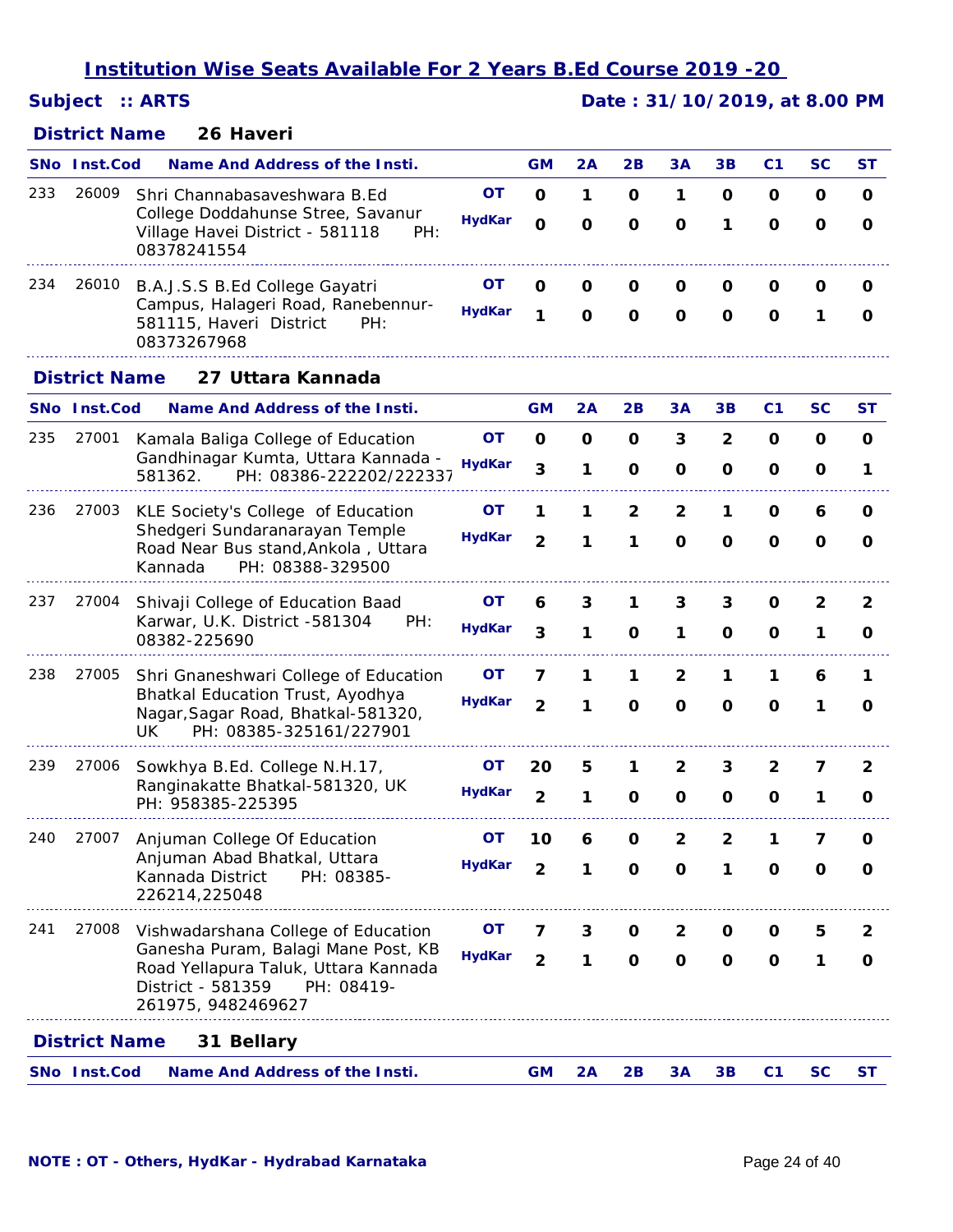## *Subject :: ARTS Date : 31/10/2019, at 8.00 PM*

### **31 Bellary** *District Name*

|     | <b>SNo</b> Inst.Cod | <b>Name And Address of the Insti.</b>                                                                                      |               | <b>GM</b>    | 2A                      | 2B           | 3A           | 3B           | C <sub>1</sub> | <b>SC</b>    | ST          |
|-----|---------------------|----------------------------------------------------------------------------------------------------------------------------|---------------|--------------|-------------------------|--------------|--------------|--------------|----------------|--------------|-------------|
| 242 | 31002               | Jnana Bharathi College of Education                                                                                        | <b>OT</b>     | $\mathbf 0$  | $\overline{2}$          | 1            | 1            | $\mathbf 0$  | O              | $\mathbf 0$  | 0           |
|     |                     | Sandoor Road Kudligi-583135, Bellary<br><b>District</b><br>PH: 08391-221064                                                | <b>HydKar</b> | $\mathbf 0$  | 1                       | $\mathbf 0$  | 1            | $\mathbf{o}$ | $\overline{2}$ | O            | O           |
| 243 | 31003               | <b>JSS Institute of Education</b>                                                                                          | OΤ            | O            | $\mathbf{o}$            | $\mathbf 0$  | O            | $\mathbf 0$  | O              | O            | O           |
|     |                     | Huvinahadagali, P.B.No.1<br>Huvinahadagali-583219, Bellary<br>PH: 08399-240888,<br><b>District</b><br>9449980147           | <b>HydKar</b> | $\mathbf{o}$ | $\mathbf{o}$            | $\mathbf{o}$ | 1            | $\mathbf{o}$ | $\mathbf{o}$   | O            | O           |
| 244 | 31004               | Kottur Swamy College of Education                                                                                          | OΤ            | O            | O                       | O            | 0            | O            | 0              | O            | O           |
|     |                     | Nagesha Shastri Nagar Kappagallu<br>Street, Bellary-583103.<br>PH: 08392-<br>258434                                        | <b>HydKar</b> | $\mathbf{o}$ | $\mathbf 0$             | $\mathbf 0$  | O            | O            | O              | O            | 0           |
| 245 | 31005               | Sonia Gandhi College of Education                                                                                          | <b>OT</b>     | O            | 1                       | O            | O            | O            | 0              | O            | O           |
|     |                     | <b>Ghousia Education Minority Societies</b><br>Near Polic Quarters, Millorpet,<br>Bellary<br>PH: 9916883696,<br>9008953127 | <b>HydKar</b> | $\mathbf{o}$ | 1                       | $\mathbf 0$  | 1            | $\mathbf 0$  | O              | O            | O           |
| 246 | 31006               | Sri Satyam College of Education 18/25                                                                                      | <b>OT</b>     | 0            | O                       | O            | O            | O            | O              | O            | O           |
|     |                     | Krishna Complex, Sanganakal Road<br>Basaveshwara Nagar, Bellary Dist-<br>PH: 08392-254828<br>583103                        | <b>HydKar</b> | $\mathbf{o}$ | $\mathbf 0$             | $\mathbf 0$  | $\mathbf{o}$ | $\mathbf 0$  | $\mathbf 0$    | O            | O           |
| 247 | 31007               | Thungabadra B.Ed.College Vidyanagar,                                                                                       | <b>OT</b>     | O            | 1                       | $\mathbf 0$  | 1            | 0            | O              | O            | O           |
|     |                     | Bangalore Road Kottur-583134, Kudligi<br>PH: 08391-226110<br>Taluk, Bellary                                                | <b>HydKar</b> | $\mathbf 0$  | $\mathbf 0$             | $\mathbf 0$  | 1            | $\mathbf 0$  | $\Omega$       | O            | O           |
| 248 | 31008               | V.V Sangha's Sha Bhavarlal Babulal                                                                                         | OΤ            | O            | O                       | $\mathbf 0$  | O            | $\mathbf 0$  | O              | $\mathbf 0$  | O           |
|     |                     | Nahar College of Education,<br>Amaravathi College Road, Hospet -<br>583201, Bellary<br>PH: 08394-223839                    | <b>HydKar</b> | $\Omega$     | $\mathbf 0$             | $\mathbf 0$  | 1            | $\mathbf 0$  | $\Omega$       | O            | $\Omega$    |
| 249 | 31009               | Mohammadia B.Ed College Near                                                                                               | ΟT            | O            | $\mathbf o$             | O            | O            | O            | O              | O            | $\mathbf o$ |
|     |                     | Railway Gate Main Road, C.B. Bellary-<br>583102<br>PH: 243203                                                              | <b>HydKar</b> | O            | 1                       | $\mathbf{o}$ | 1            | $\mathbf{o}$ | $\mathbf 0$    | O            | O           |
| 250 | 31010               | Sree Lakshmi Venkateswara B.Ed                                                                                             | OT            | $\mathbf{o}$ | $\overline{\mathbf{2}}$ | 1            | 1            | O            | $\mathbf o$    | O            | O           |
|     |                     | College No.766A, Kudulgi Bellary-<br>583135<br>PH:<br>9448093907/08391320411                                               | <b>HydKar</b> | $\mathbf 0$  | 5                       | 1            | 1            | $\mathbf 0$  | 1              | $\mathbf 0$  | O           |
| 251 | 31011               | Royal College of Education Behind                                                                                          | OΤ            | $\mathbf 0$  | O                       | O            | O            | O            | O              | $\mathbf 0$  | 0           |
|     |                     | Dewane Mastan Baba Dargha<br>Cowlbazaar, Bellary-583102<br>PH:<br>273838/245656                                            | <b>HydKar</b> | $\mathbf 0$  | $\mathbf{o}$            | $\mathbf{o}$ | 1            | 1            | $\mathbf{o}$   | $\mathbf{o}$ | O           |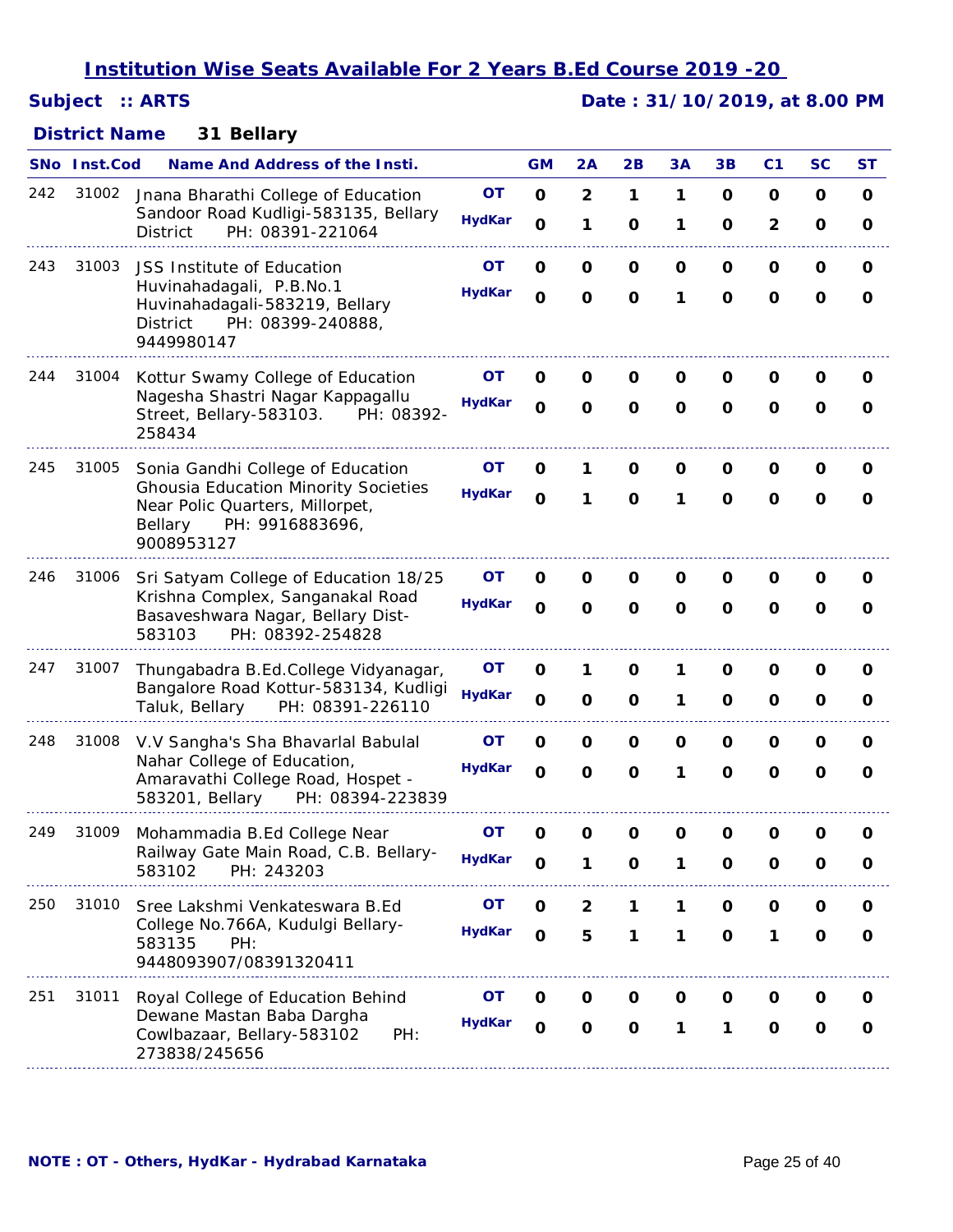## *Subject :: ARTS Date : 31/10/2019, at 8.00 PM*

### **31 Bellary** *District Name*

|     | <b>SNo</b> Inst.Cod  | <b>Name And Address of the Insti.</b>                                                                                                      |               | <b>GM</b>      | 2A                      | 2B             | 3A           | 3B             | C <sub>1</sub> | SC          | ST           |
|-----|----------------------|--------------------------------------------------------------------------------------------------------------------------------------------|---------------|----------------|-------------------------|----------------|--------------|----------------|----------------|-------------|--------------|
| 252 | 31012                | National B.Ed College Plot No. 478B,                                                                                                       | <b>OT</b>     | $\mathbf 0$    | $\mathbf 0$             | 0              | 0            | 0              | O              | 0           | O            |
|     |                      | Amaravathi Street, Hospet Village,<br>Bellary - 583201<br>PH: 9611575909/<br>82771752040/9986611226                                        | <b>HydKar</b> | $\mathbf{o}$   | $\mathbf 0$             | $\mathbf{o}$   | 1            | $\mathbf 0$    | O              | O           | 0            |
| 253 | 31013                | Jnanamantapa College of Education                                                                                                          | <b>OT</b>     | O              | 1                       | 1              | 0            | 0              | O              | 0           | 0            |
|     |                      | Gundinahole, Kudligi Bellary -<br>583135<br>PH: 9448488644,<br>9886467353, 9986487335                                                      | <b>HydKar</b> | $\mathbf{o}$   | $\overline{\mathbf{c}}$ | 1              | 1            | $\mathbf 0$    | $\mathbf 0$    | $\mathbf 0$ | O            |
| 254 | 31014                | Sharabeswara College of Education                                                                                                          | OΤ            | O              | O                       | 0              | 1            | O              | O              | O           | O            |
|     |                      | Guggrahatti, Ward No.5, Bangalore<br>Road Bellary - 583102<br>PH:<br>9886726779, 9845170001, 08392<br>250565, 250283                       | <b>HydKar</b> | $\mathbf 0$    | 3                       | $\mathbf{o}$   | 1            | O              | O              | O           | 0            |
| 255 | 31015                | Smt. Lakshmi S Nanavate College of                                                                                                         | OТ            | O              | 1                       | O              | 0            | 0              | O              | O           | 0            |
|     |                      | Education Shailavarana,<br>Kumaraswamy colony 2nd Stage,<br>Sandur Sandur, Bellary - 583119<br>PH: 08395 215587, 9880071988,<br>9880072744 | <b>HydKar</b> | $\mathbf{o}$   | 4                       | $\overline{2}$ | 1            | O              | 1              | O           | O            |
|     | <b>District Name</b> | 32 Bidar                                                                                                                                   |               |                |                         |                |              |                |                |             |              |
|     | <b>SNo</b> Inst.Cod  | <b>Name And Address of the Insti.</b>                                                                                                      |               | <b>GM</b>      | 2A                      | 2B             | 3A           | 3B             | C <sub>1</sub> | SC          | ST           |
| 256 | 32001                | Anjanadevi B.Ed College Maniknagar<br>Humnabad-585353, Bidar District                                                                      | <b>OT</b>     | $\mathbf 0$    | 1                       | $\mathbf 0$    | 1            | 1              | 0              | 0           | $\mathbf{o}$ |
|     |                      | PH: 08483-<br>271308/9449514687/9341889392                                                                                                 | <b>HydKar</b> | 3              | 3                       | $\mathbf 0$    | 1            | 1              | $\mathbf 0$    | $\mathbf 0$ | 1            |
| 257 | 32003                | Bilal Edn. Society College for Women                                                                                                       | OΤ            | 5              | 1                       | O              | 0            | O              | 1              | 0           | 0            |
|     |                      | Shapur Gate Hyderabad Rd, Bidar-<br>PH: 08482-227136<br>585401                                                                             | <b>HydKar</b> | 9              | 4                       | $\mathbf 0$    | 1            | O              | 1              | 3           | 1            |
| 258 |                      | 32004 CMM B.Ed. College Tripuranta,                                                                                                        | OΤ            | $\mathcal{P}$  | 2                       | O.             | O.           | O.             | <sup>o</sup>   | 1           | <sup>n</sup> |
|     |                      | Sarvodaya Colony, Shivapura Road,<br>Basavakalyan -585327, Bidar<br>PH:<br>08481-252058                                                    | <b>HydKar</b> | $\overline{7}$ | 5                       | $\mathbf 0$    | 1            | O              | 1              | 5           | O            |
| 259 | 32005                | Doddappa Appa College of Education                                                                                                         | ΟT            | O              |                         | 1              | O            | O              | O              | Ő           | O            |
|     |                      | S.S.Kooba Basaveshwara Arts &<br>Science College Premises,<br>Basavakalyan-585327<br>PH: 08481-<br>250331                                  | <b>HydKar</b> | 6              | 3                       | 1              | 1            | $\overline{2}$ | $\overline{2}$ | 5           | 1            |
| 260 | 32006                | Govind Rao Muley College of Education                                                                                                      | OТ            | 2              | 1                       | O              | 1            | 0              | 1              | O           | 0            |
|     |                      | Vidya Vikas Trusts Naubad, Bidar -<br>585402<br>PH: 08485 232319                                                                           | <b>HydKar</b> | 10             | 5                       | $\mathbf 2$    | $\mathbf{2}$ | 1              | 1              | 4           | 1            |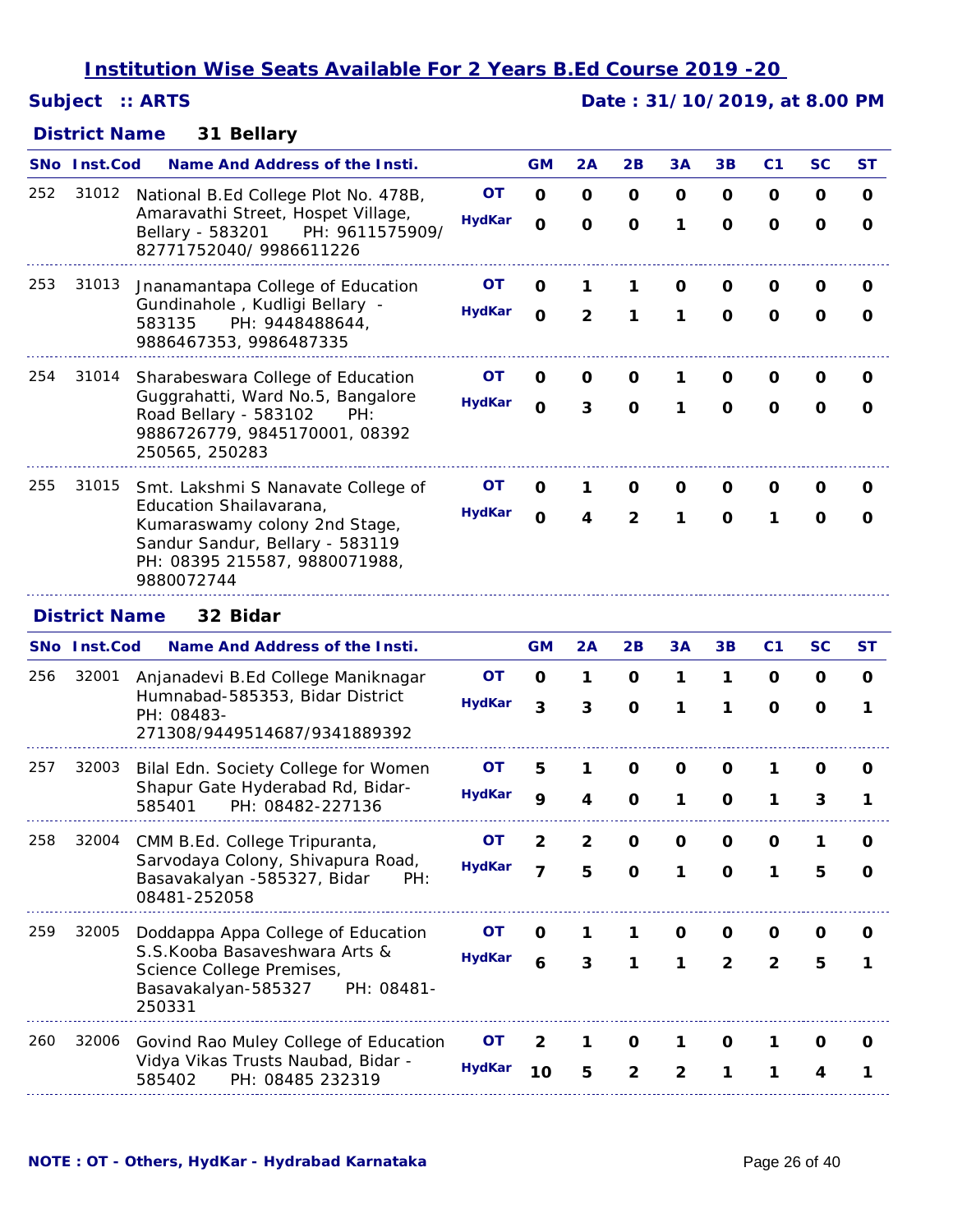## *Subject :: ARTS Date : 31/10/2019, at 8.00 PM*

### **32 Bidar** *District Name*

|     | <b>SNo Inst.Cod</b> | <b>Name And Address of the Insti.</b>                                                                                                          |                            | <b>GM</b>                   | 2A                  | 2B                           | 3A                           | 3B                  | C <sub>1</sub>   | SC                | ST                |
|-----|---------------------|------------------------------------------------------------------------------------------------------------------------------------------------|----------------------------|-----------------------------|---------------------|------------------------------|------------------------------|---------------------|------------------|-------------------|-------------------|
| 261 | 32007               | Guru Nanak College of Education Near<br>Nehru Stadium Bidar-585401<br>PH:<br>08482-227921/228272                                               | <b>OT</b><br><b>HydKar</b> | $\mathbf 0$<br>$\mathbf{o}$ | 1<br>2              | 1<br>1                       | $\mathbf 0$<br>O             | O<br>1              | O<br>O           | O<br>O            | $\mathbf 0$<br>O  |
| 262 | 32008               | H.K.D.E. Trust's College of Eduction<br>Near Sai mandir Basav Nagar,<br>Humnabad, Bidar-585330,<br>PH:<br>08483-271203/9342204004              | <b>OT</b><br><b>HydKar</b> | $\overline{2}$<br>10        | $\overline{2}$<br>6 | $\mathbf 0$<br>1             | 1<br>1                       | 1<br>$\overline{2}$ | 1<br>O           | 0<br>5            | O<br>1            |
| 263 | 32010               | HKES Basaveshwara College B.V.B<br>College Campus Manahalli Road,<br>Bidar -585401<br>PH: 08482-235209                                         | OТ<br><b>HydKar</b>        | 0<br>$\mathbf 0$            | O<br>2              | O<br>O                       | 0<br>1                       | O<br>O              | 0<br>O           | 0<br>O            | O<br>O            |
| 264 | 32011               | Indian College of Education Chidri<br>Bidar-585403<br>PH: 08482-236684                                                                         | <b>OT</b><br><b>HydKar</b> | 5<br>11                     | $\mathbf{2}$<br>5   | 0<br>1                       | 1<br>1                       | 1<br>1              | 1<br>2           | 0<br>З            | 1<br>1            |
| 265 | 32012               | Indian College of Education for Women<br>Near Airforce Central School Chidri,<br>Kamthana Road, Bidar<br>PH: 08482-<br>236691                  | OΤ<br><b>HydKar</b>        | 4<br>14                     | $\mathbf{2}$<br>5   | 0<br>$\mathbf{2}$            | 1<br>1                       | 1<br>$\overline{2}$ | $\mathbf 0$<br>1 | 1<br>3            | O<br>1            |
| 266 | 32013               | KRE Society Karnataka College of Edn.<br>Hyderabad Road Bidar-585401<br>PH:<br>08482-226599/9448434773                                         | OΤ<br><b>HydKar</b>        | O<br>$\mathbf 0$            | 0<br>3              | O<br>O                       | 0<br>1                       | 0<br>O              | O<br>O           | O<br>O            | O<br>O            |
| 267 | 32014               | Noor College Of Education Noor<br>Colony, Near Horticulture Centre<br>Haladkeri, Hyderabad Road, Bidar<br>PH: 08482-223696                     | OT.<br><b>HydKar</b>       | 5<br>18                     | $\overline{2}$<br>4 | 1<br>$\overline{\mathbf{2}}$ | O<br>$\overline{\mathbf{2}}$ | 1<br>$\overline{2}$ | 1<br>1           | 1<br>3            | O<br>1            |
| 268 | 32016               | Sri Dattagiri maharaja College of Edn<br>Chitta Road, Near Sindol Kalyan<br>Mantap Bidar-585403<br>PH: 08482-<br>234916                        | OΤ<br><b>HydKar</b>        | $\overline{2}$              | 1<br>4              | O<br>1                       | 1<br>$\mathbf{o}$            | 0<br>$\mathbf{o}$   | 0<br>1           | O<br>$\mathbf{2}$ | O<br>$\mathbf{o}$ |
| 269 | 32018               | Smt. Laxmibai Kamthane College of<br>Education No.9-12-498/1, Vidyanagar<br>Colony, Bidar<br>PH:<br>9448422754/9242818151/944258294/<br>226327 | OT.<br><b>HydKar</b>       | 0<br>9                      | $\mathcal{P}$<br>5  | 1.<br>O                      | 0<br>1                       | 0<br>2              | 1.<br>1          | $\Omega$          | O                 |
| 270 | 32019               | Dr. Sarojini Naidu Women's B.Ed<br>College Kathalli Road Humanabad,<br><b>Bidar District</b><br>PH: 08483-270628,<br>9448434859                | <b>OT</b><br><b>HydKar</b> | O<br>1                      | $\overline{2}$      | O<br>$\mathbf{o}$            | O<br>$\mathbf 0$             | O<br>1              | Ő<br>$\mathbf 0$ | O<br>O            | Ő<br>0            |
| 271 | 32020               | Shantivardhak Education Society B.Ed<br>College Near Bus Stand, Bidar -<br>585401<br>PH: 08484-62409/62492                                     | OT<br><b>HydKar</b>        | O<br>$\mathbf{o}$           | O<br>3              | O<br>$\mathbf{o}$            | 0<br>1                       | O<br>$\mathbf{o}$   | 1<br>O           | O<br>O            | O<br>1            |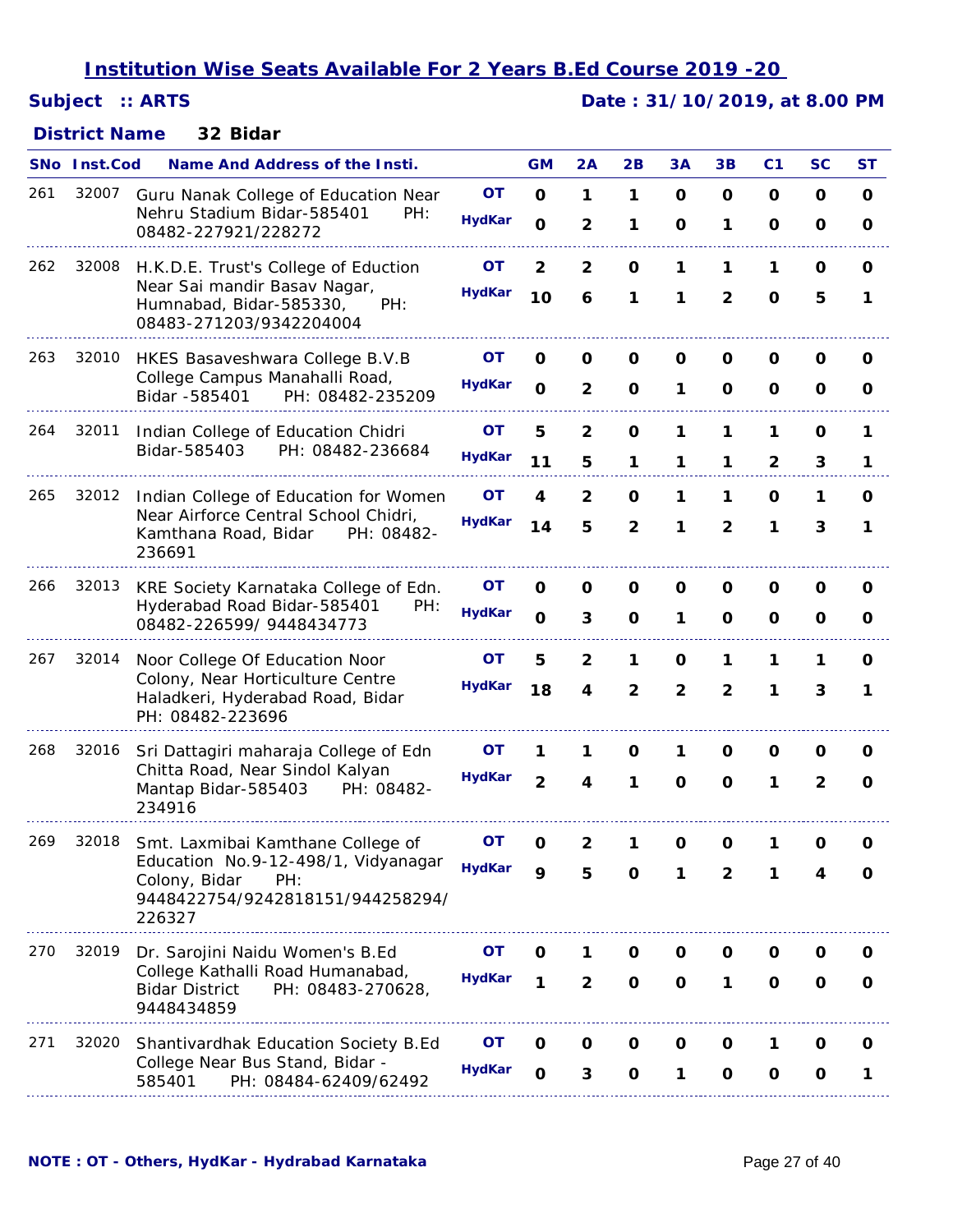## *Subject :: ARTS Date : 31/10/2019, at 8.00 PM*

### **32 Bidar** *District Name*

|     | SNo Inst.Cod | <b>Name And Address of the Insti.</b>                                                                                                                            |                            | <b>GM</b>                        | 2A                  | 2B                           | 3A                           | 3B                  | C <sub>1</sub>      | SC                  | <b>ST</b>        |
|-----|--------------|------------------------------------------------------------------------------------------------------------------------------------------------------------------|----------------------------|----------------------------------|---------------------|------------------------------|------------------------------|---------------------|---------------------|---------------------|------------------|
| 272 | 32021        | Gujjamma College Of Education for<br>Women Near REC, Humnabad Road<br>Bhalki, Bidar District - 585328<br>PH:<br>08484-<br>261148/9242280951,9483031231           | <b>OT</b><br><b>HydKar</b> | 8<br>15                          | 3<br>5              | 1<br>$\overline{\mathbf{c}}$ | 1<br>1                       | $\mathbf 0$<br>1    | $\mathbf 0$<br>1    | $\overline{2}$<br>6 | 0<br>1           |
| 273 | 32022        | Rajiv Gandhi College of Education<br>Ganesh Nagar Kumbarwada Road,<br>Bidar - 585401<br>PH: 08482 -<br>229560, 9448678080                                        | OΤ<br><b>HydKar</b>        | 3<br>6                           | 0<br>3              | O<br>$\mathbf 0$             | O<br>1                       | 0<br>1              | 1<br>1              | 0<br>3              | 0<br>O           |
| 274 | 32023        | Sri Yellalinga B.Ed College c/o Yets Sri<br>Siddharameshwar Ayurvedic Medical<br>College, Naubad, Bidar - 585402<br>PH: 232011, 9448110319                       | OΤ<br><b>HydKar</b>        | 0<br>4                           | 1<br>3              | 1<br>1                       | O<br>1                       | 0<br>1              | 0<br>$\mathbf 0$    | 0<br>$\mathbf 0$    | O<br>O           |
| 275 | 32024        | Jasmin College of Education Chidri<br>Road, Bilal colony Bidar<br>PH:<br>08482236077                                                                             | <b>OT</b><br><b>HydKar</b> | 4<br>11                          | 3<br>5              | O<br>$\overline{\mathbf{c}}$ | 1<br>1                       | 1<br>1              | O<br>$\mathbf{2}$   | O<br>3              | 0<br>1           |
| 276 | 32027        | AIM College of Edn for Women CMC<br>No. 1-1-149 Rao Taleem, Bidar -<br>585401<br>PH: 08482 654374                                                                | OΤ<br><b>HydKar</b>        | 8<br>17                          | $\overline{2}$<br>5 | 1<br>1                       | O<br>$\overline{2}$          | O<br>$\overline{2}$ | 1<br>1              | 1<br>5              | O<br>1           |
| 277 | 32028        | Allamaprabhu College of Education<br>Talwad, Bhalki Tq Bidar-585413<br>PH: 08484-262464 / 9986702701                                                             | ΟT<br><b>HydKar</b>        | $\mathbf{2}$<br>13               | 3<br>5              | $\mathbf{o}$<br>$\mathbf 0$  | 1<br>1                       | 1<br>1              | 1<br>$\overline{2}$ | $\mathbf 0$<br>4    | O<br>O           |
| 278 | 32030        | Global College of Education Karnataka<br>education Society, Sy.no.11/3-e, Bidar-<br>Gunnalli Road, Gunnali, Bidar-<br>585403<br>PH: 08482-236195,<br>09448129127 | ΟT<br><b>HydKar</b>        | 7<br>11                          | $\overline{2}$<br>4 | 1<br>1                       | O<br>$\overline{2}$          | 1<br>1              | O<br>1              | $\mathbf{2}$<br>1   | 1<br>1           |
| 279 | 32031        | Sidhartha College Of Education # 8<br>MIG Housing Board colony, Bhalki,<br>Bidar-585328<br>PH: 08484 - 260171                                                    | OΤ<br><b>HydKar</b>        | 3<br>ѧ                           | 1<br>ર              | O<br>1                       | 1<br>0                       | O<br>1              | 1<br>1              | 1<br>O              | O                |
| 280 | 32032        | Manjeera College of Education<br>Sy.No.11/3, Shahapur gate, Gunali<br>Taluk Bidar-585401<br>PH: 08482 -<br>225339                                                | OT<br><b>HydKar</b>        | 7<br>16                          | $\mathbf{2}$<br>6   | 1<br>$\mathbf 0$             | 1<br>1                       | 1<br>$\overline{2}$ | 0<br>1              | $\mathbf{2}$<br>4   | 0<br>1           |
| 281 | 32033        | SJSBVT B.Ed College Plot No.42/A,<br>Basavatherthmath, Kallur Road,<br>Humanabad Taluk, Bidar-585330<br>PH: 9448391737                                           | ΟT<br><b>HydKar</b>        | 6<br>5                           | O<br>4              | O<br>1                       | O<br>$\overline{\mathbf{c}}$ | 1<br>1              | 1<br>$\overline{2}$ | 2<br>$\overline{2}$ | 0<br>$\mathbf 0$ |
| 282 | 32034        | Basavakalyan B.Ed College BET<br>Campus, NH-9, Basavakalyan -<br>585327, Bidar District<br>PH: 08481<br>254264, 254188                                           | OT<br><b>HydKar</b>        | $\overline{2}$<br>$\overline{7}$ | 3<br>6              | 1<br>$\overline{2}$          | O<br>1                       | O<br>1              | O<br>1              | O<br>4              | 0<br>1           |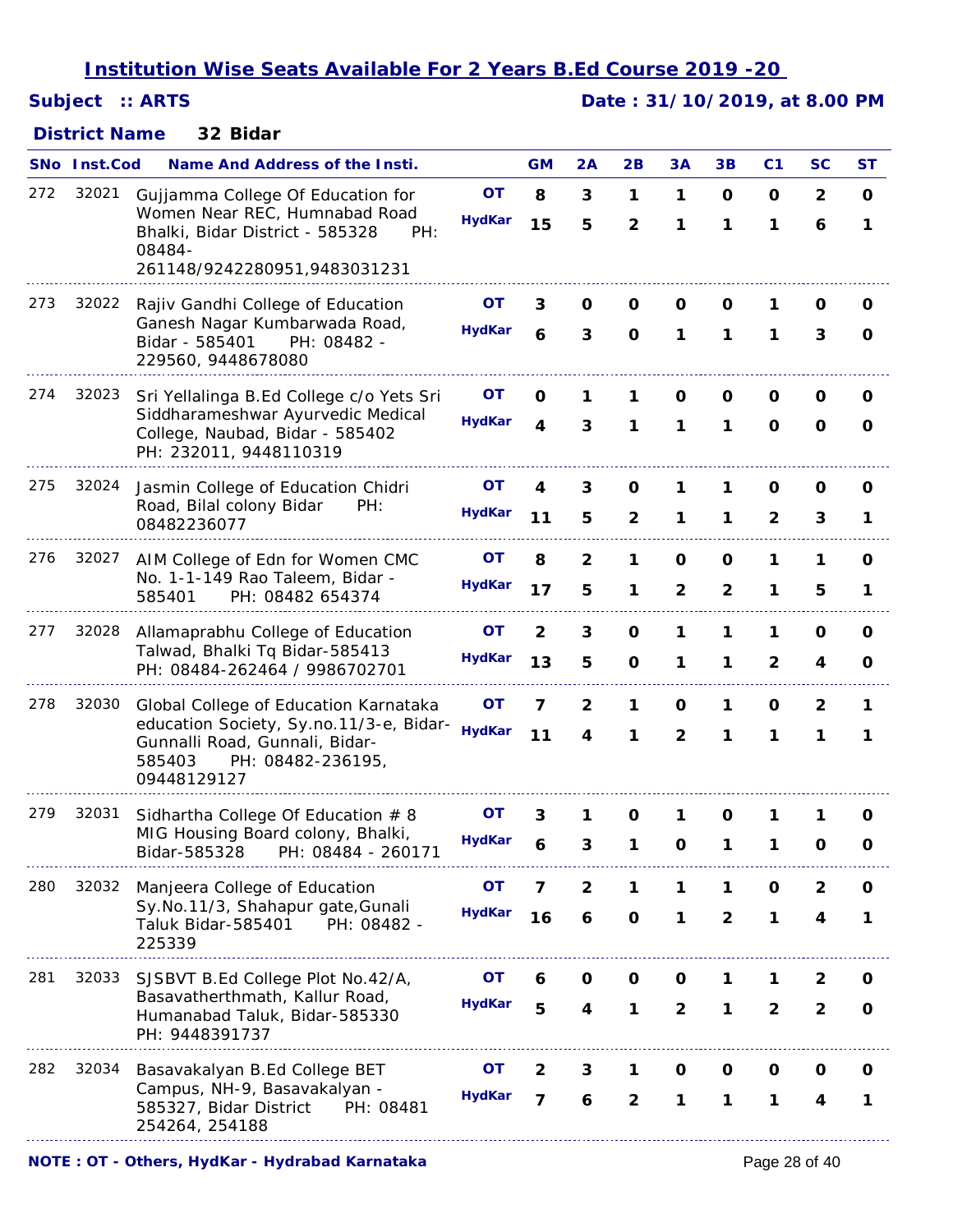|                 | <b>Institution Wise Seats Available For 2 Years B.Ed Course 2019 -20</b> |  |
|-----------------|--------------------------------------------------------------------------|--|
| Subject :: ARTS | Date: 31/10/2019, at 8.00 PM                                             |  |

# **32 Bidar** *District Name*

|     | SNo Inst.Cod         | Name And Address of the Insti.                                                                          |               | <b>GM</b>    | 2A                      | 2B           | 3A             | 3B                      | C <sub>1</sub> | <b>SC</b>      | <b>ST</b>   |
|-----|----------------------|---------------------------------------------------------------------------------------------------------|---------------|--------------|-------------------------|--------------|----------------|-------------------------|----------------|----------------|-------------|
| 283 | 32035                | Shantivardhak B.Ed College Balki                                                                        | OT.           | 3            | $\overline{2}$          | 1            | 1              | 1                       | $\mathbf 0$    | $\mathbf 0$    | $\mathbf 0$ |
|     |                      | PH: 08484 - 262047<br>Bidar - 585328                                                                    | <b>HydKar</b> | 15           | 6                       | $\mathbf{2}$ | 1              | 1                       | 1              | 5              | O           |
|     | <b>District Name</b> | 33 Gulbarga                                                                                             |               |              |                         |              |                |                         |                |                |             |
|     | SNo Inst.Cod         | <b>Name And Address of the Insti.</b>                                                                   |               | <b>GM</b>    | 2A                      | 2B           | 3A             | 3B                      | C <sub>1</sub> | <b>SC</b>      | <b>ST</b>   |
| 284 | 33001                | Al-Badar College of Education No.1-                                                                     | <b>OT</b>     | O            | $\overline{\mathbf{2}}$ | O            | $\mathbf 0$    | $\mathbf 0$             | O              | O              | $\mathbf 0$ |
|     |                      | 101 Beside P.W.D.Quarters Aiwan-E-<br>Shahi Area, Station Bazar, Gulbarga<br>PH: 08472-255218, 275906   | <b>HydKar</b> | 3            | $\overline{\mathbf{2}}$ | 1            | 1              | 1                       | $\mathbf 0$    | $\mathbf 0$    | $\mathbf 0$ |
| 285 | 33002                | Aryan College of Education SY No.                                                                       | <b>OT</b>     | O            | $\overline{2}$          | 1            | O              | O                       | O              | O              | 0           |
|     |                      | 34/a Katnoor-D, Naganahalli Cross,<br>Ring Road, Gulbarga-585103<br>PH:<br>8571328509, 270227           | <b>HydKar</b> | $\mathbf 0$  | 4                       | $\mathbf 0$  | 1              | $\mathbf 0$             | $\mathbf 0$    | $\mathbf 0$    | O           |
| 286 | 33003                | Basaveshwara B.Ed College Bijapur                                                                       | <b>OT</b>     | O            | O                       | O            | $\mathbf 0$    | 1                       | $\mathbf 0$    | O              | O           |
|     |                      | Road, Jeevargi-585310 Gulbarga<br>PH: 08442-234056/9341231305                                           | <b>HydKar</b> | $\mathbf O$  | $\mathbf{o}$            | $\mathbf 0$  | $\mathbf 0$    | $\mathbf 0$             | $\mathbf 0$    | $\Omega$       | O           |
| 287 | 33004                | Chandbibi College of Education Near                                                                     | <b>OT</b>     | $\mathbf{2}$ | $\mathbf{2}$            | $\mathbf{o}$ | 1              | 1                       | O              | $\mathbf 0$    | O           |
|     |                      | Peer Bangale Darga Ring Road,<br>Gulbarga-585104.<br>PH: 08472-<br>459077                               | <b>HydKar</b> | 8            | 5                       | 1            | 1              | $\mathbf 0$             | $\mathbf{o}$   | $\mathbf 0$    | O           |
| 288 | 33005                | College of Teacher Education Near                                                                       | <b>OT</b>     | O            | O                       | O            | 1              | 0                       | 0              | O              | O           |
|     |                      | Chandrashekar Patil Stadium,<br>Gulbarga - 585102.<br>PH: 08472-<br>220128                              | <b>HydKar</b> | $\mathbf O$  | $\mathbf{o}$            | $\mathbf{o}$ | $\mathbf{o}$   | $\mathbf 0$             | $\mathbf 0$    | $\mathbf 0$    | $\Omega$    |
| 289 | 33006                | Deccan College Of Education Neerani                                                                     | OΤ            | 7            | 3                       | O            | 1              | 1                       | O              | O              | O           |
|     |                      | Mohalla, Near Peer Bangali, Darga<br>Ring Road, Gulbarga<br>PH: 08472-<br>258692/*9341878973/9880430870 | <b>HydKar</b> | 11           | $\overline{4}$          | $\mathbf{o}$ | $\mathbf 0$    | $\overline{2}$          | $\mathbf{o}$   | $\mathbf 0$    | 1           |
| 290 | 33007                | Deccan College of Education for                                                                         | OТ            |              |                         |              | O              |                         | $\mathbf 0$    |                |             |
|     |                      | Women Hagarga Cross, Ring Road<br>Near KCT Engineering College,<br>Gulbarga<br>PH: 080-3540616/575942   | <b>HydKar</b> |              |                         | 1            | 2              | 1                       | 1              | $\mathbf 0$    | 1           |
| 291 | 33009                | Godutai College of Education for                                                                        | <b>OT</b>     | $\mathbf{o}$ | O                       | O            | O              | $\mathbf 0$             | O              | $\mathbf 0$    | 0           |
|     |                      | Women Sharana Nagar Gulbarga-<br>PH: 08472-659322<br>585104                                             | <b>HydKar</b> | $\mathbf 0$  | 3                       | $\mathbf{o}$ | $\mathbf O$    | $\mathbf 0$             | $\mathbf 0$    | $\mathbf 0$    | $\mathbf 0$ |
| 292 | 33010                | Hameed Piyare College of Edn.                                                                           | OT            | 1            | $\mathbf{2}$            | $\mathbf{o}$ | 1              | 1                       | 1              | 1              | 1           |
|     |                      | Yadullah Colony, Roza (K) Near Water<br>Tank, Gulbarga-585104<br>PH:<br>9448749338,249251               | <b>HydKar</b> | 10           | 5                       | 1            | $\overline{2}$ | $\overline{\mathbf{2}}$ | $\overline{2}$ | $\overline{2}$ | 1           |
|     |                      |                                                                                                         |               |              |                         |              |                |                         |                |                |             |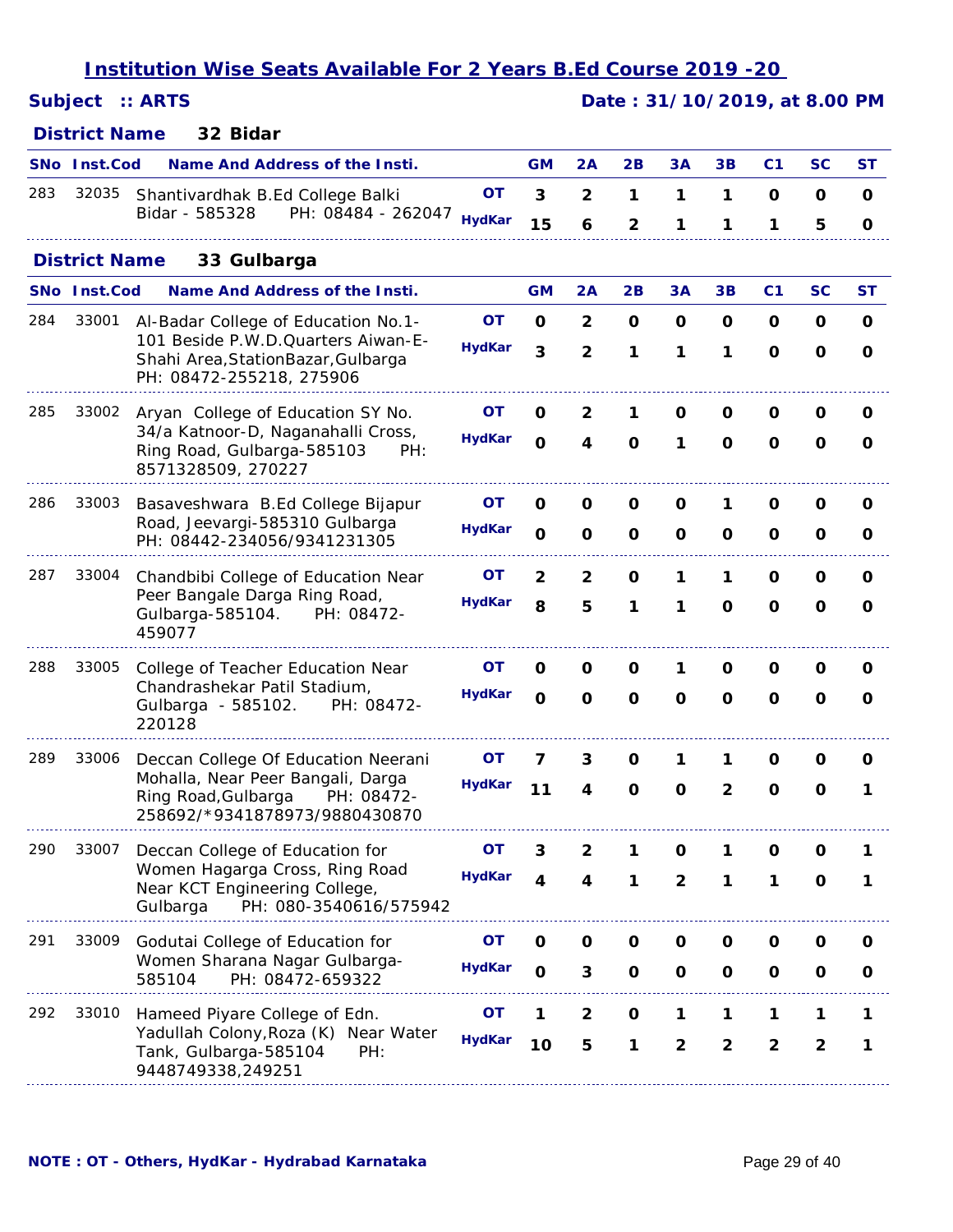## *Subject :: ARTS Date : 31/10/2019, at 8.00 PM*

### **33 Gulbarga** *District Name*

|     | SNo Inst.Cod | <b>Name And Address of the Insti.</b>                                                                                     |               | <b>GM</b>    | 2A                      | 2B             | 3A             | 3B           | C <sub>1</sub> | SC           | <b>ST</b>    |
|-----|--------------|---------------------------------------------------------------------------------------------------------------------------|---------------|--------------|-------------------------|----------------|----------------|--------------|----------------|--------------|--------------|
| 293 | 33012        | K.C.T.B.Ed College KCT                                                                                                    | <b>OT</b>     | $\mathbf 0$  | $\mathbf 0$             | $\mathbf 0$    | 1              | 1            | O              | 0            | $\mathbf{1}$ |
|     |              | Campus, P.O.Box-104 Qamarul Islam<br>Colony, Ring Road, Gulbarga<br>PH:<br>08472-268873                                   | <b>HydKar</b> | $\mathbf 0$  | $\overline{2}$          | $\mathbf 0$    | 1              | 1            | $\mathbf 0$    | $\mathbf{o}$ | 1            |
| 294 | 33014        | Mohammadi College of Education                                                                                            | <b>OT</b>     | 2            | $\overline{2}$          | 1              | O              | O            | 1              | O            | 0            |
|     |              | Payan Darga Road. Gulbarga Roza (B)<br>,Gulbarga -585104.<br>PH: 08472-<br>222619, 597411/9845238685                      | <b>HydKar</b> | 10           | 6                       | $\mathbf 0$    | $\overline{2}$ | 1            | 1              | $\mathbf 0$  | O            |
| 295 | 33015        | Mother Teresa College Of Education                                                                                        | OΤ            | 0            | $\overline{2}$          | 0              | O              | 0            | 0              | 0            | 0            |
|     |              | M.I.G.84/C1 Godutayinagar, Gulbarga-<br>PH: 08472-253272<br>585103                                                        | <b>HydKar</b> | $\mathbf 0$  | 5                       | 1              | $\mathbf{o}$   | O            | O              | O            | O            |
| 296 | 33016        | National College of Education Hafth                                                                                       | ΟT            | 2            | 2                       | 1              | O              | 1            | 1              | O            | 0            |
|     |              | Gumbad, Darga Road Gulbarga-<br>PH: 08472-241808<br>585104                                                                | <b>HydKar</b> | 4            | 4                       | $\mathbf 0$    | 1              | O            | 1              | $\mathbf 0$  | 0            |
| 297 | 33017        | Nutan Vidyalaya Society's College of                                                                                      | OΤ            | $\mathbf 0$  | 1                       | $\mathbf 0$    | O              | O            | O              | $\mathbf 0$  | O            |
|     |              | Edn., N.V. Complex Gulbarga-<br>585103<br>PH: 08472-275325                                                                | <b>HydKar</b> | $\mathbf O$  | O                       | $\mathbf 0$    | 1              | $\mathbf{o}$ | O              | $\mathbf 0$  | O            |
| 298 | 33018        | Rural Residential College Of Education                                                                                    | <b>OT</b>     | 3            | 1                       | $\mathbf 0$    | $\mathbf{o}$   | O            | 1              | $\mathbf 0$  | O            |
|     |              | Sri Gurushantappa Jawali Memrial<br>Trust's Pattan Post, Gulbarga Taluk,<br>PH: 08497-226114,<br>Gulbarga<br>08472-245932 | <b>HydKar</b> | 8            | 1                       | $\mathbf 0$    | 1              | 1            | $\mathbf 0$    | $\mathbf 0$  | $\Omega$     |
| 299 | 33020        | Sharanabasaveshwara College of Edn                                                                                        | ΟT            | O            | O                       | 1              | 0              | O            | O              | O            | 0            |
|     |              | sharanabasaveshwara College<br>Campus Gulbarga<br>PH: 08472-<br>273320                                                    | <b>HydKar</b> | $\mathbf 0$  | 4                       | $\mathbf 0$    | $\mathbf 0$    | $\mathbf 0$  | $\Omega$       | $\mathbf 0$  | $\Omega$     |
| 300 | 33021        | Shriman Dharamsingh College of                                                                                            | OΤ            | O            | $\mathbf{2}$            | 1              | O              | O            | 1              | 0            | O            |
|     |              | Education Old Jewargi Behind P & T<br>Quarters, Gulbarga-585103<br>PH:<br>08472-270239/<br>9342286338/9342208542          | <b>HydKar</b> | $\mathbf 0$  | $\mathbf 0$             | 1              | $\overline{2}$ | O            | O              | $\mathbf 0$  | 0            |
| 301 | 33022        | Smt. MC Vasantha B.Ed. College Near                                                                                       | OТ            | O            | 1                       | O              | 1              | O            | 0              | 0            | O            |
|     |              | Dr.Ambedkar Hostel Rajapur Road,<br>Gulbarga-585105<br>PH: 08472-<br>269902/249612                                        | <b>HydKar</b> | $\mathbf 0$  | 4                       | $\overline{2}$ | 1              | 1            | 1              | 0            | 0            |
| 302 | 33023        | Sri Ganga Parameswari College of Edn.                                                                                     | OΤ            | O            | $\overline{\mathbf{2}}$ | 1              | O              | 0            | 0              | O            | 1            |
|     |              | Station Road Chittapoor -585211,<br>Gulbarga District<br>PH: 08474<br>236543/544/9242896189/9242707504                    | <b>HydKar</b> | $\mathbf{o}$ | $\overline{2}$          | O              | $\overline{2}$ | O            | O              | O            | O            |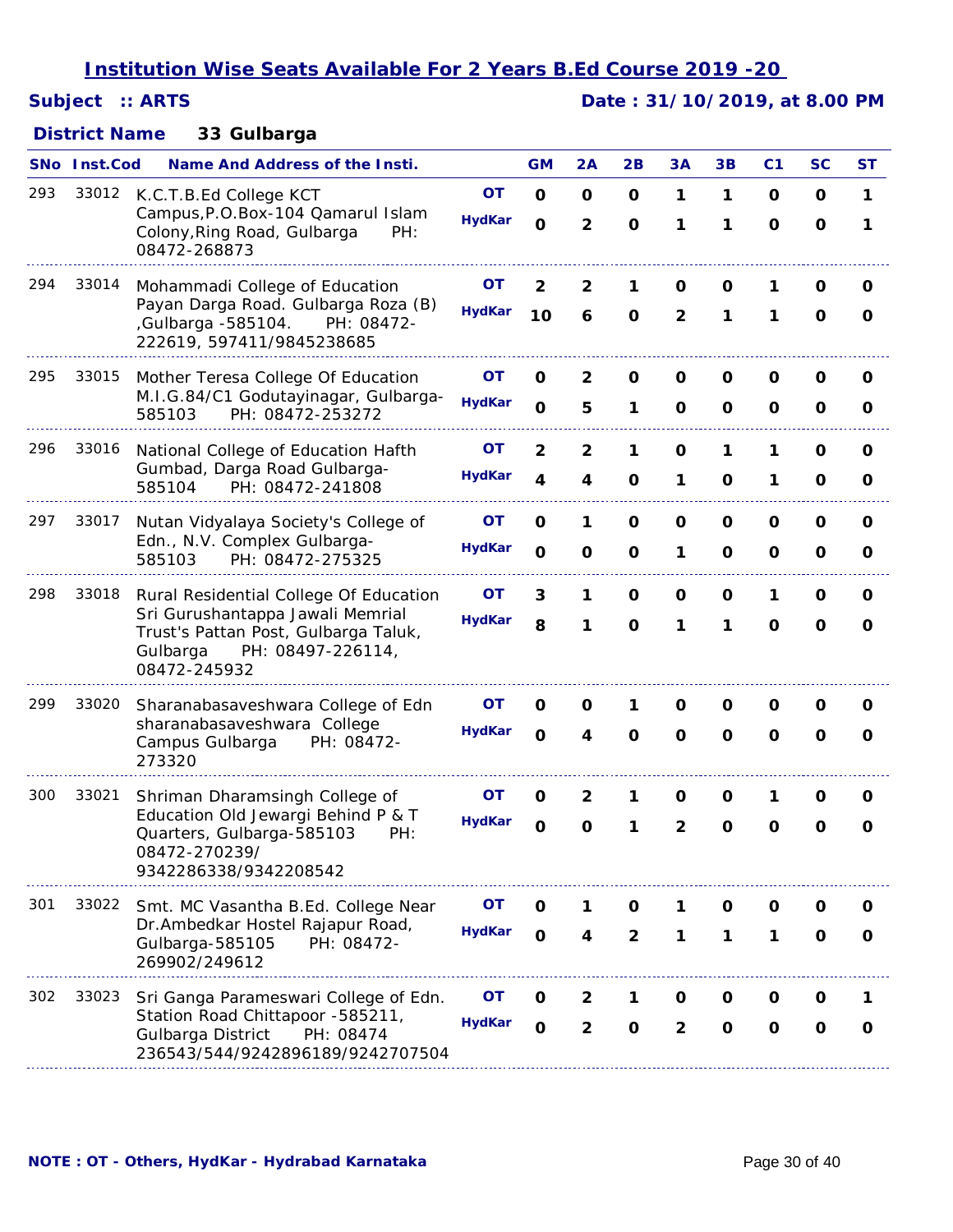## *Subject :: ARTS Date : 31/10/2019, at 8.00 PM*

### **33 Gulbarga** *District Name*

|     | SNo Inst.Cod | <b>Name And Address of the Insti.</b>                                                                                                                         |                            | <b>GM</b>                    | 2A                           | 2B                  | 3A                  | 3B                  | C <sub>1</sub>      | SC               | ST     |
|-----|--------------|---------------------------------------------------------------------------------------------------------------------------------------------------------------|----------------------------|------------------------------|------------------------------|---------------------|---------------------|---------------------|---------------------|------------------|--------|
| 303 | 33024        | Sri Hingulambika College of Education<br>Society's B.Ed College Bhavani Nagar,<br>Maktampur, Gulbarga<br>PH: 08472-<br>265095/269613                          | <b>OT</b><br><b>HydKar</b> | $\mathbf 0$<br>3             | 1<br>2                       | $\mathbf 0$<br>1    | 1<br>1              | O<br>$\mathbf{o}$   | O<br>$\mathbf 0$    | 0<br>$\mathbf 0$ | O<br>O |
| 304 | 33025        | Sri Murugha Rajendraswamiji B.Ed<br>College Saraswathipura, Kusnur Road<br>Behind Gulbarga University,<br>Gulbarga<br>PH:<br>9449267524/9448414236/9448750054 | <b>OT</b><br><b>HydKar</b> | 3<br>15                      | 1<br>4                       | 1<br>1              | O<br>$\mathbf{o}$   | 0<br>$\overline{2}$ | 0<br>O              | 0<br>$\mathbf 0$ | 1<br>1 |
| 305 | 33026        | Taj. College of Education (B.Ed.)<br>Shaikh Roza, (Behind Check Post)<br>Aland Road, Gulbarga-585101<br>PH:<br>275964, 223372                                 | OΤ<br><b>HydKar</b>        | 5<br>$\mathbf 0$             | $\mathbf{2}$<br>4            | 0<br>$\mathbf 0$    | 1<br>1              | 0<br>O              | 1<br>1              | O<br>$\mathbf 0$ | O<br>O |
| 306 | 33027        | Sri Mahanteshwara Vidya Vardhaka<br>Sanga College of Education Afzalpur -<br>585301, Gulbarga<br>PH: 08470-<br>283396                                         | OT<br><b>HydKar</b>        | O<br>11                      | 0<br>4                       | 1<br>$\overline{2}$ | 1<br>1              | 0<br>$\overline{2}$ | 0<br>1              | 0<br>4           | O<br>1 |
| 307 | 33028        | Shri Bujari & Biradar College of<br>Education Gulbarga Road, Afzalpur,<br>Gulbarga<br>PH: 08470-<br>290177/9448473211                                         | OT.<br><b>HydKar</b>       | O<br>11                      | O<br>4                       | 0<br>1              | O<br>$\overline{2}$ | 0<br>$\overline{2}$ | O<br>1              | O<br>3           | 1<br>1 |
| 308 | 33029        | Global Women's College of Education,<br>Jaleel Compound, Payan Darga Road<br>Gulbarga District-585104<br>PH:<br>08472-260444/222846                           | OT<br><b>HydKar</b>        | 4<br>10                      | 3<br>5                       | 0<br>1              | 1<br>1              | 1<br>$\overline{2}$ | 1<br>$\overline{2}$ | 1<br>$\mathbf 0$ | O<br>1 |
| 309 | 33031        | Nagambika College of Edn for Women<br>H.no 910/39/4/19, Telkar Colony<br>Kushnoor Road, Gulbarga District-585<br>PH: 08472-245351,<br>106<br>9448650233       | <b>OT</b><br><b>HydKar</b> | 3<br>12                      | O<br>3                       | O<br>$\overline{2}$ | O<br>$\overline{2}$ | 1<br>$\Omega$       | 0<br>1              | 1<br>$\mathbf 0$ | 1<br>1 |
| 310 | 33033        | Sri Siddeshwara B.Ed College Lad<br>Chincholi, Aland Taluka Gulbarga-<br>PH: 08477-<br>585311<br>226395/9845567037                                            | OT<br><b>HydKar</b>        | 16                           | 3<br>4                       | 1<br>1              | 0<br>1              | 1<br>1              | 1<br>$\mathbf o$    | 2<br>5           | 0<br>1 |
| 311 | 33035        | Jaihind B.Ed College Near K.C.T<br>Engineering College, Ring Road<br>Gulbarga - 585 104<br>PH: 08472-<br>258157                                               | OТ<br><b>HydKar</b>        | 7<br>16                      | 1<br>4                       | 0<br>1              | 1<br>$\overline{2}$ | 1<br>$\overline{2}$ | 1<br>$\overline{2}$ | O<br>$\mathbf 0$ | 1<br>0 |
| 312 | 33036        | Sayyid Akbar Husyni B.Ed College<br>Khaja Education Society, K.B.N New<br>Hostel Building Rauza-i-Buzurg,<br>Gulbarga - 585 104<br>PH: 08472-<br>258157       | OΤ<br><b>HydKar</b>        | $\overline{\mathbf{2}}$<br>4 | 1<br>$\overline{\mathbf{2}}$ | $\mathbf{o}$<br>1   | O<br>$\mathbf{o}$   | 0<br>$\mathbf 0$    | 0<br>O              | O<br>1           | O<br>0 |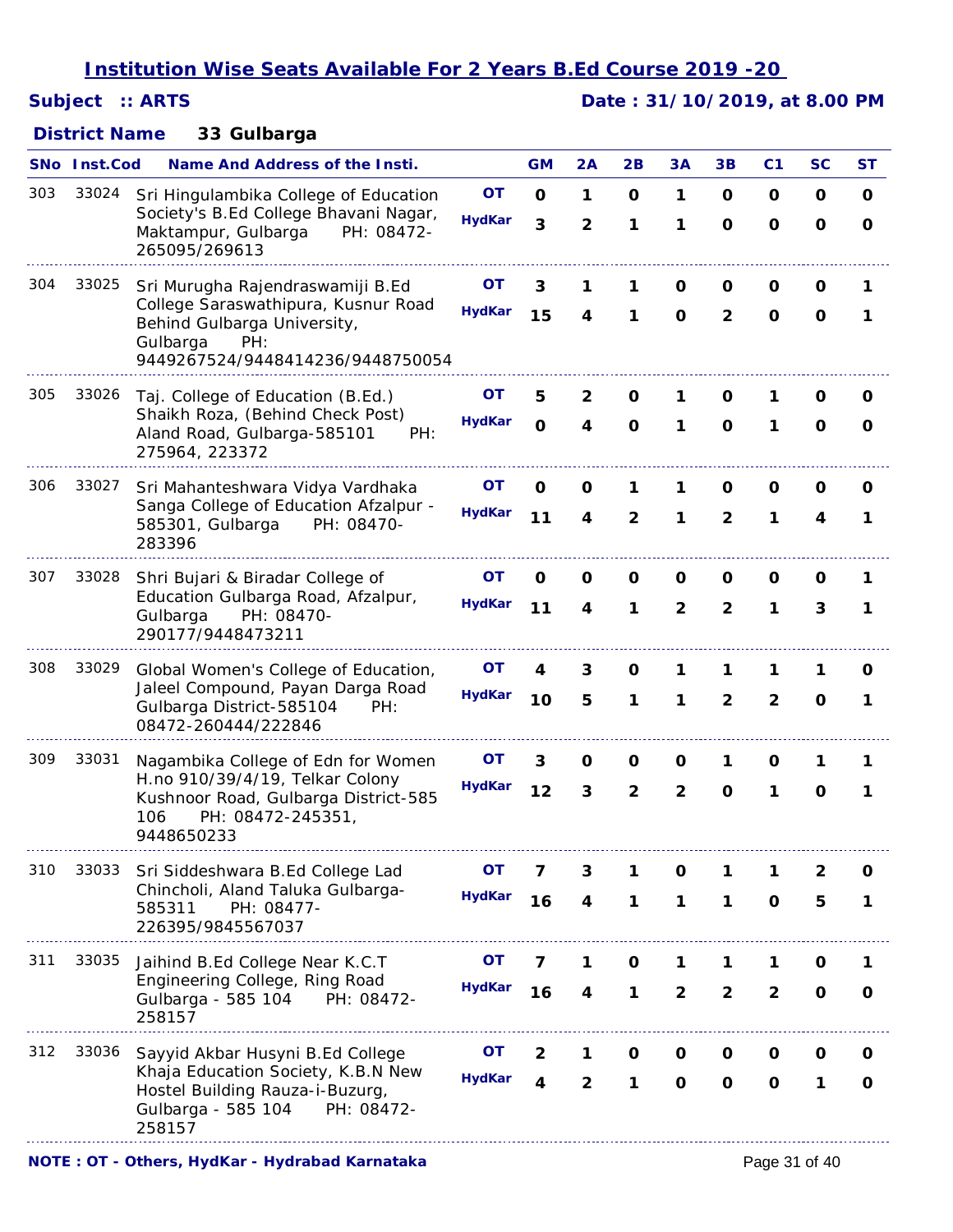## *Subject :: ARTS Date : 31/10/2019, at 8.00 PM*

### **33 Gulbarga** *District Name*

|     | SNo Inst.Cod         | <b>Name And Address of the Insti.</b>                                                                                 |               | <b>GM</b>    | 2A                      | 2B           | 3A                      | 3B           | C <sub>1</sub> | <b>SC</b>    | <b>ST</b>    |
|-----|----------------------|-----------------------------------------------------------------------------------------------------------------------|---------------|--------------|-------------------------|--------------|-------------------------|--------------|----------------|--------------|--------------|
| 313 | 33037                | Kum Sharaneshwari Reshmi Womens                                                                                       | <b>OT</b>     | 5            | 1                       | $\mathbf 0$  | 1                       | 1            | $\mathbf 0$    | 1            | 1            |
|     |                      | B.Ed College Saraswatipur, Kusnoor<br>Road, Kalaburagi - 585106<br>PH:<br>08472 - 265279, 265502                      | <b>HydKar</b> | 9            | $\overline{\mathbf{2}}$ | $\mathbf 0$  | $\overline{\mathbf{2}}$ | O            | $\mathbf{o}$   | 1            | 1            |
| 314 | 33038                | Poojya Shree Rajshekhar Mahaswamiji                                                                                   | OΤ            | 0            | 1                       | 1            | 1                       | 0            | 1              | 0            | 0            |
|     |                      | B.Ed College Kalaburagi Road, Aland V<br>& Post, Taluk Kalaburagi - 585302<br>PH: 08477 203517, 203071,<br>9448104657 | <b>HydKar</b> | 4            | 4                       | $\mathbf 0$  | 1                       | 1            | $\mathbf{2}$   | $\mathbf{2}$ | 1            |
|     | <b>District Name</b> | 34 Koppal                                                                                                             |               |              |                         |              |                         |              |                |              |              |
|     | <b>SNo</b> Inst.Cod  | <b>Name And Address of the Insti.</b>                                                                                 |               | <b>GM</b>    | 2A                      | 2B           | 3A                      | 3B           | C <sub>1</sub> | <b>SC</b>    | <b>ST</b>    |
| 315 | 34002                | TMAE College of Edn. Ilahi Colony,                                                                                    | OT            | $\mathbf 0$  | $\mathbf 0$             | $\mathbf 0$  | O                       | 0            | 0              | 0            | $\mathbf{o}$ |
|     |                      | Koppal Road Gangavathi-583227<br>PH: 08533-270646/9880146252                                                          | <b>HydKar</b> | $\mathbf 0$  | O                       | O            | 1                       | O            | O              | O            | O            |
| 316 | 34003                | Sri Rajeevgandhi Rural College of                                                                                     | OT            | O            | $\mathbf 0$             | O            | O                       | O            | O              | O            | 0            |
|     |                      | Education (B.Ed) Near Dadegal, Gadag<br>Road Koppal<br>PH: 9241417614,<br>9886803719, 9242817221                      | <b>HydKar</b> | $\mathbf 0$  | $\mathbf{o}$            | $\mathbf 0$  | $\mathbf{o}$            | $\mathbf{o}$ | $\mathbf{o}$   | O            | 0            |
| 317 | 34004                | Surabhi Women B.Ed College H-2,                                                                                       | OT            | O            | O                       | 0            | 1                       | 0            | 0              | 0            | 0            |
|     |                      | Industrial Layout Munirabad R.S-<br>583234, Koppal Dist.<br>PH: 08539-<br>231164/9448192428                           | <b>HydKar</b> | $\mathbf{o}$ | $\mathbf 0$             | $\mathbf 0$  | 1                       | O            | $\mathbf 0$    | $\mathbf 0$  | O            |
| 318 | 34005                | Sri Vijayachandrashekara College Of                                                                                   | OΤ            | 0            | 0                       | 0            | O                       | O            | 0              | 0            | O            |
|     |                      | Education, Kurubnal Road Kushtagi,<br>Koppal - 584121<br>PH: 08536-<br>200499, 9449558468, 9902223983                 | <b>HydKar</b> | $\mathbf{o}$ | $\mathbf 0$             | $\mathbf{o}$ | 1                       | 1            | $\mathbf 0$    | O            | 0            |
| 319 | 34006                | S.A Ningoji College of Education                                                                                      | OТ            | O            | O                       | O            | O                       | O            | O              | O            | 0            |
|     |                      | Koppal Road, Yalburga Koppal<br>PH: 9448335697<br>District - 583231                                                   | <b>HydKar</b> | O            | O                       | O            | O                       | O            | O              | O            | O            |
| 320 | 34007                | S.M.B.S College of Education,                                                                                         | <b>OT</b>     | O            | $\mathbf{o}$            | O            | O                       | O            | O              | O            | 0            |
|     |                      | Rudreshwara Nagar, Marali,<br>Gangavathi Taluk, Koppal<br>PH:<br>9036969135, 9448130068                               | <b>HydKar</b> | $\mathbf{o}$ | $\mathbf 0$             | $\mathbf 0$  | 1                       | $\mathbf{o}$ | $\mathbf{o}$   | O            | O            |
| 321 | 34008                | Fhoenix B.Ed College Vinoothana                                                                                       | OΤ            | 0            | $\mathbf 0$             | O            | O                       | O            | O              | O            | 0            |
|     |                      | PH:<br>Shikshana Seva Trust, Koppal                                                                                   | <b>HydKar</b> | $\mathbf 0$  | $\mathbf 0$             | O            | 0                       | 0            | $\mathbf{o}$   | 0            | $\mathbf 0$  |
|     | <b>District Name</b> | 35 Raichur                                                                                                            |               |              |                         |              |                         |              |                |              |              |
|     | <b>SNo</b> Inst.Cod  | <b>Name And Address of the Insti.</b>                                                                                 |               | <b>GM</b>    | 2A                      | 2B           | 3A                      | 3B           | C <sub>1</sub> | SC           | <b>ST</b>    |
| 322 | 35001                | H.C.M.S.K College of Education                                                                                        | OT            | $\mathbf 0$  | $\mathbf 0$             | $\mathbf 0$  | 1                       | 0            | O              | O            | O            |
|     |                      | Basaveswara Road Raichur-584101<br>PH: 08532-231069, 9880956068                                                       | <b>HydKar</b> | $\mathbf 0$  | $\mathbf 0$             | $\mathbf{o}$ | 1                       | $\mathbf{o}$ | $\mathbf{o}$   | O            | O            |

*NOTE* : *OT - Others, HydKar - Hydrabad Karnataka* Page 32 of 40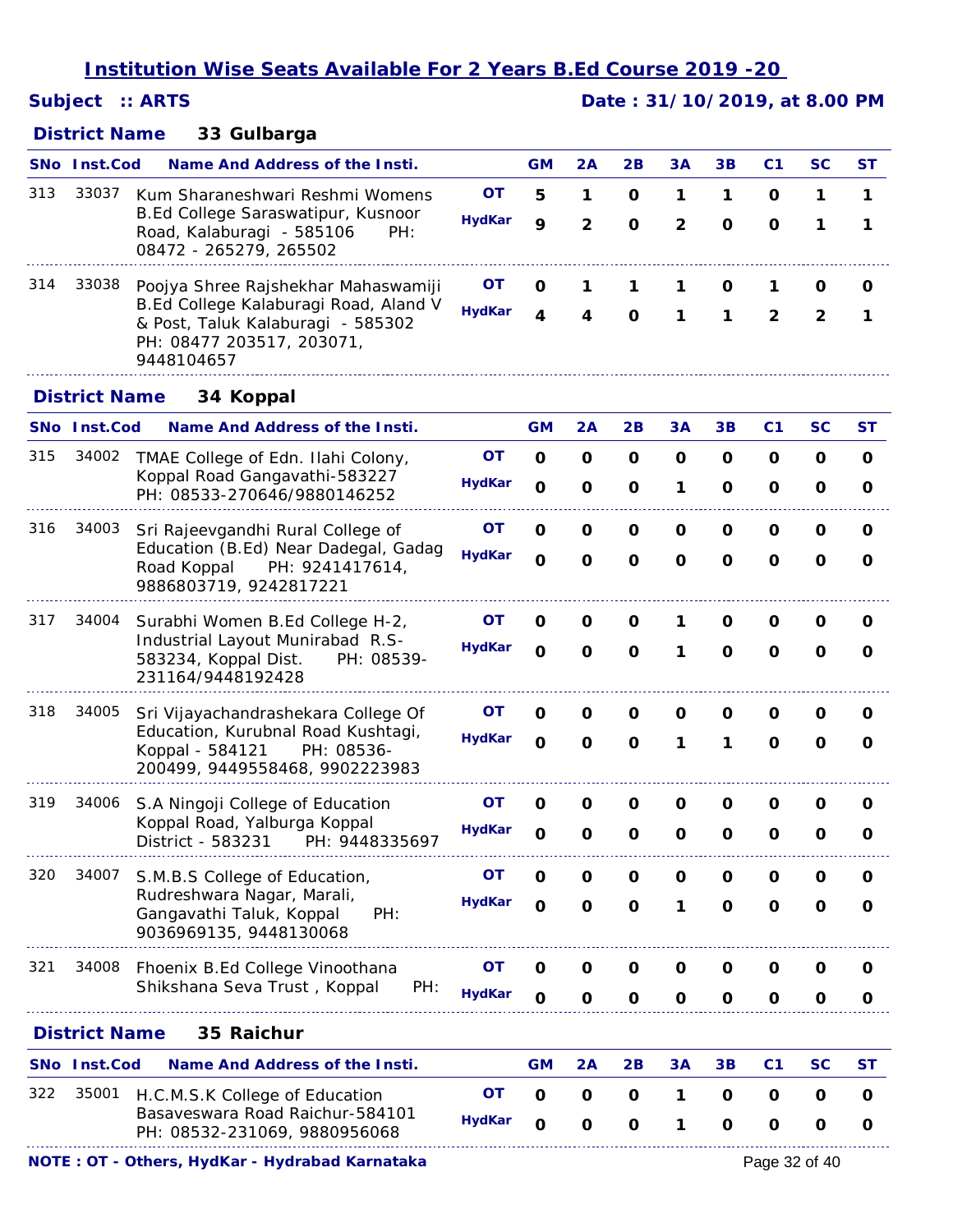## *Subject :: ARTS Date : 31/10/2019, at 8.00 PM*

### **35 Raichur** *District Name*

|     | <b>SNo</b> Inst.Cod  | Name And Address of the Insti.                                                                                            |               | <b>GM</b>    | 2A           | 2B           | 3A                      | 3B           | C <sub>1</sub> | <b>SC</b>    | ST           |
|-----|----------------------|---------------------------------------------------------------------------------------------------------------------------|---------------|--------------|--------------|--------------|-------------------------|--------------|----------------|--------------|--------------|
| 323 | 35002                | Karnataka People's Education                                                                                              | <b>OT</b>     | $\mathbf 0$  | $\mathbf 0$  | $\mathbf 0$  | $\mathbf 0$             | O            | O              | 0            | $\mathbf{o}$ |
|     |                      | Society's Nalanda B.Ed. College<br>Yermarus, Raichur-584134<br>PH:<br>08532-597936/251363, 9448829874                     | <b>HydKar</b> | $\mathbf O$  | $\mathbf 0$  | $\mathbf{o}$ | $\mathbf{o}$            | $\mathbf 0$  | $\mathbf 0$    | $\mathbf 0$  | O            |
| 324 | 35003                | Nandini B.Ed College Rampur Raichur-                                                                                      | OΤ            | 0            | O            | O            | O                       | 0            | 0              | O            | 0            |
|     |                      | PH: 08532-231069,<br>584101<br>9916446264                                                                                 | <b>HydKar</b> | $\mathbf 0$  | $\mathbf 0$  | $\mathbf 0$  | 1                       | $\Omega$     | O              | 0            | O            |
| 325 | 35004                | Navodaya College of Education                                                                                             | OТ            | O            | 0            | 0            | 1                       | O            | 0              | O            | 0            |
|     |                      | Navodaya nagar Mantralaya Road,<br>Raichur-584103<br>PH: 08532-<br>223326/223448/223361/223449,<br>9945360730             | <b>HydKar</b> | $\mathbf 0$  | $\mathbf 0$  | $\mathbf 0$  | $\overline{2}$          | O            | $\mathbf{o}$   | $\mathbf 0$  | O            |
| 326 | 35005                | Sri Kannika Parameshwari B.Ed                                                                                             | OT            | O            | 0            | 0            | O                       | O            | O              | O            | O            |
|     |                      | College S.K.P.Layout, Opp: Karnataka<br>Sangh Thimmapurpet, Raichur<br><b>District</b><br>PH: 08532-594807,<br>9880860298 | <b>HydKar</b> | $\mathbf{o}$ | $\mathbf 0$  | $\mathbf 0$  | O                       | O            | O              | 0            | 0            |
| 327 | 35006                | SRK College of Edn. Opp: District                                                                                         | OT.           | O            | 0            | 0            | 1                       | O            | 0              | 0            | 0            |
|     |                      | Stadium Station Road, Raichur-<br>584101<br>PH: 08532-233035/<br>9448358177, 9449761887                                   | <b>HydKar</b> | $\mathbf 0$  | $\mathbf 0$  | $\mathbf 0$  | $\overline{2}$          | $\mathbf 0$  | O              | $\mathbf 0$  | 0            |
| 328 | 35007                | Shivasharane Hemareddy Mallamma                                                                                           | OT.           | O            | O            | $\mathbf 0$  | 1                       | O            | 0              | 0            | O            |
|     |                      | College of Edn. Lingasugur, Raichur-<br>584122<br>PH:<br>9611400232/9845618452                                            | <b>HydKar</b> | $\mathbf 0$  | $\mathbf 0$  | $\mathbf 0$  | 1                       | $\mathbf 0$  | $\mathbf 0$    | $\mathbf 0$  | $\Omega$     |
| 329 | 35008                | Sri Kanakadasa College Of Edn.                                                                                            | OT            | 0            | 0            | O            | 0                       | O            | O              | 0            | 0            |
|     |                      | Sukalpet, Sindhanur Raichur-<br>PH: 08535-222766,<br>584128<br>9902939407                                                 | <b>HydKar</b> | $\mathbf{o}$ | $\mathbf 0$  | $\mathbf 0$  | 1                       | O            | O              | O            | O            |
| 330 | 35009                | Sharada Vidyanikethan Shikshana                                                                                           | OT            | $\mathbf{o}$ | $\mathbf{o}$ | $\mathbf 0$  | 1                       | $\mathbf 0$  | $\mathbf 0$    | O            | O            |
|     |                      | Mahavidyalaya Sharada Nagar, Manvi<br>Manvi, Raichur-584128<br>PH:                                                        | <b>HydKar</b> | $\mathbf{o}$ | $\mathbf{o}$ | $\mathbf{o}$ | $\overline{\mathbf{2}}$ | $\mathbf{o}$ | $\mathbf{o}$   | $\mathbf{o}$ | O            |
| 331 | 35010                | Sri Sanjeev College of Education                                                                                          | OТ            | O            | $\mathbf 0$  | $\mathbf 0$  | $\mathbf{o}$            | O            | O              | O            | O            |
|     |                      | Plot/Khasra No.63/1, Lingasugur<br>Village, Post, Tq, Raichur Dist-<br>584122<br>PH: 9845191374                           | <b>HydKar</b> | $\mathbf{o}$ | $\mathbf{o}$ | $\mathbf{o}$ | $\mathbf{o}$            | $\mathbf{o}$ | $\mathbf 0$    | $\mathbf 0$  | O            |
|     | <b>District Name</b> | 36 Yadgiri                                                                                                                |               |              |              |              |                         |              |                |              |              |
|     | SNo Inst.Cod         | <b>Name And Address of the Insti.</b>                                                                                     |               | <b>GM</b>    | 2A           | 2B           | 3A                      | 3B           | C <sub>1</sub> | <b>SC</b>    | <b>ST</b>    |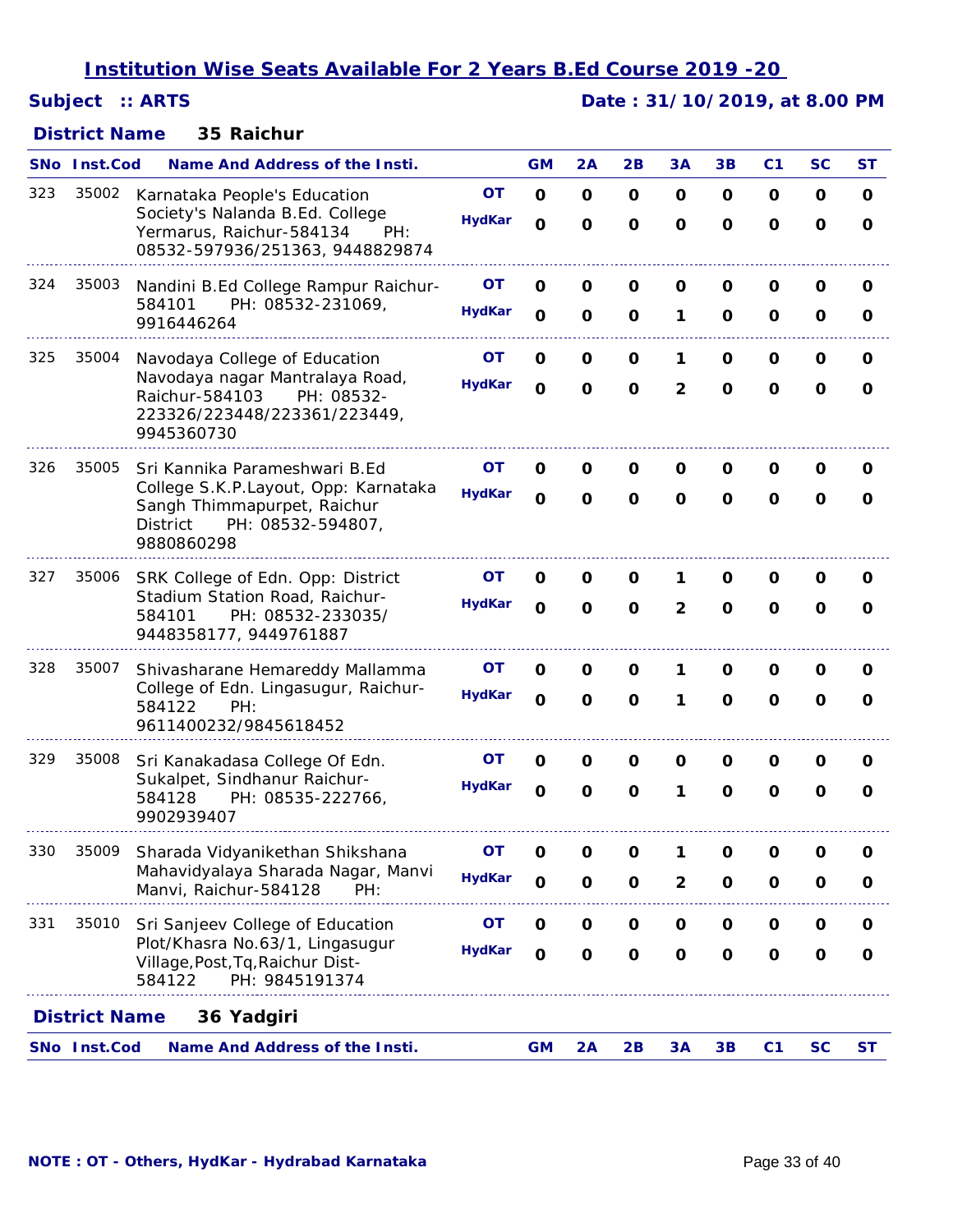## *Subject :: ARTS Date : 31/10/2019, at 8.00 PM*

### **36 Yadgiri** *District Name*

|     | <b>SNo</b> Inst.Cod  | Name And Address of the Insti.                                                                                       |                     | <b>GM</b>                  | 2A                | 2B                         | 3A                | 3B          | C <sub>1</sub>   | SC           | <b>ST</b>      |
|-----|----------------------|----------------------------------------------------------------------------------------------------------------------|---------------------|----------------------------|-------------------|----------------------------|-------------------|-------------|------------------|--------------|----------------|
| 332 | 33008                | Don Bosco College of Education                                                                                       | <b>OT</b>           | $\mathbf 0$                | 0                 | O                          | 0                 | 0           | O                | 0            | O              |
|     |                      | Chittapur Road, Yadgir Taluk<br>Gulbarga<br>PH: 08473-<br>251209/9448787729                                          | <b>HydKar</b>       | $\mathbf O$                | $\mathbf 0$       | $\mathbf 0$                | O                 | O           | $\mathbf 0$      | O            | $\mathbf 0$    |
| 333 | 33011                | Jawahar College of Edn. Yadgir<br>Gulbarga-585201<br>PH: 08473-<br>252582                                            | OΤ<br><b>HydKar</b> | 0<br>$\mathbf{o}$          | O<br>$\mathbf 0$  | O<br>$\mathbf 0$           | O<br>1            | 0<br>O      | O<br>O           | O<br>O       | 0<br>0         |
| 334 | 33013                | Karnataka B.Ed College Rangampet<br>Post-585220 Tq. Shorapur, Gulbarga-<br>PH: 08443-291016<br>582220                | OT<br><b>HydKar</b> | $\mathbf 0$<br>$\mathbf 0$ | O<br>$\mathbf 0$  | $\mathbf 0$<br>$\mathbf 0$ | 1<br>O            | O<br>O      | O<br>$\mathbf 0$ | O<br>O       | 0<br>O         |
| 335 | 33032                | Sri Viswaradhya B.Ed College Abbe<br>Tumkur Yadgiri taluk, Gulbarga<br>District-585 201<br>PH:<br>210929,210919      | OΤ<br><b>HydKar</b> | 0<br>$\mathbf 0$           | O<br>$\mathbf{o}$ | O<br>$\mathbf{o}$          | O<br>$\mathbf{o}$ | 0<br>O      | O<br>$\mathbf 0$ | 0<br>O       | 0<br>O         |
| 336 | 33039                | SMC Jain B.Ed College Shahapur,<br>Halisagar Hillage, Shahapur P & T<br>Yadgiri District - 585223<br>PH:             | OΤ<br><b>HydKar</b> | O<br>$\mathbf 0$           | O<br>$\mathbf 0$  | 0<br>$\mathbf 0$           | 0<br>O            | 0<br>O      | 0<br>$\mathbf 0$ | O<br>O       | 0<br>0         |
|     | <b>District Name</b> | 41 Chamaraja nagar                                                                                                   |                     |                            |                   |                            |                   |             |                  |              |                |
|     | <b>SNo</b> Inst.Cod  | <b>Name And Address of the Insti.</b>                                                                                |                     | <b>GM</b>                  | 2Α                | 2B                         | 3А                | 3В          | C1               | SC           | <b>ST</b>      |
| 337 | 41001                | J.S.S. Institute of Education                                                                                        | <b>OT</b>           | O                          | O                 | $\mathbf 0$                | 1                 | 0           | O                | O            | $\mathbf{o}$   |
|     |                      | J.S.S. Women's College Complex B.R.<br>Hills Double Road, Chamarajanagar<br>PH: 08226-223153                         | <b>HydKar</b>       | 1                          | $\mathbf{o}$      | $\mathbf{o}$               | O                 | O           | O                | 1            | $\mathbf 0$    |
| 338 | 41002                | Nisarga Institute of Education Manasa                                                                                | OΤ                  | O                          | O                 | 1                          | 1                 | 0           | 0                | 0            | 0              |
|     |                      | Campus, South Extension Kollegal-<br>571440, Chamarajanagar District<br>PH: 08224-253177/<br>9986238919/9886952666   | <b>HydKar</b>       | 1                          | $\mathbf 0$       | $\mathbf 0$                | 1                 | O           | $\mathbf 0$      | O            | O              |
|     | <b>District Name</b> | 42 Chickmagalur                                                                                                      |                     |                            |                   |                            |                   |             |                  |              |                |
|     | SNo Inst.Cod         | <b>Name And Address of the Insti.</b>                                                                                |                     | <b>GM</b>                  | 2A                | 2B                         | 3A                | 3B          | C <sub>1</sub>   | <b>SC</b>    | <b>ST</b>      |
| 339 | 42001                | A.V.S.Shikshana Mahavidyalaya Gante                                                                                  | <b>OT</b>           | 14                         | 6                 | 1                          | $\overline{2}$    | $\mathbf 0$ | $\mathbf 1$      | O            | $\overline{2}$ |
|     |                      | Kanive, B.H.Road, M.C.Halli Post<br>Tarikere Taluk, Chickmagalur<br>PH: 93427<br><b>District</b><br>26294/8197329894 | <b>HydKar</b>       | $\overline{2}$             | 1                 | $\mathbf 0$                | $\mathbf{o}$      | 1           | $\mathbf{o}$     | $\mathbf{o}$ | $\mathbf{o}$   |
| 340 | 42003                | M.L.M.N College of Edn. Chythanya                                                                                    | <b>OT</b>           | 0                          | O                 | $\mathbf 0$                | O                 | O           | O                | O            | 0              |
|     |                      | Bharathi Jyothi Nagar, Chickmagalur -<br>PH: 08262-220314,<br>577102.<br>220230                                      | <b>HydKar</b>       | 1                          | $\mathbf 0$       | $\mathbf 0$                | $\mathbf 0$       | $\mathbf 0$ | $\mathbf 0$      | 1            | $\mathbf{o}$   |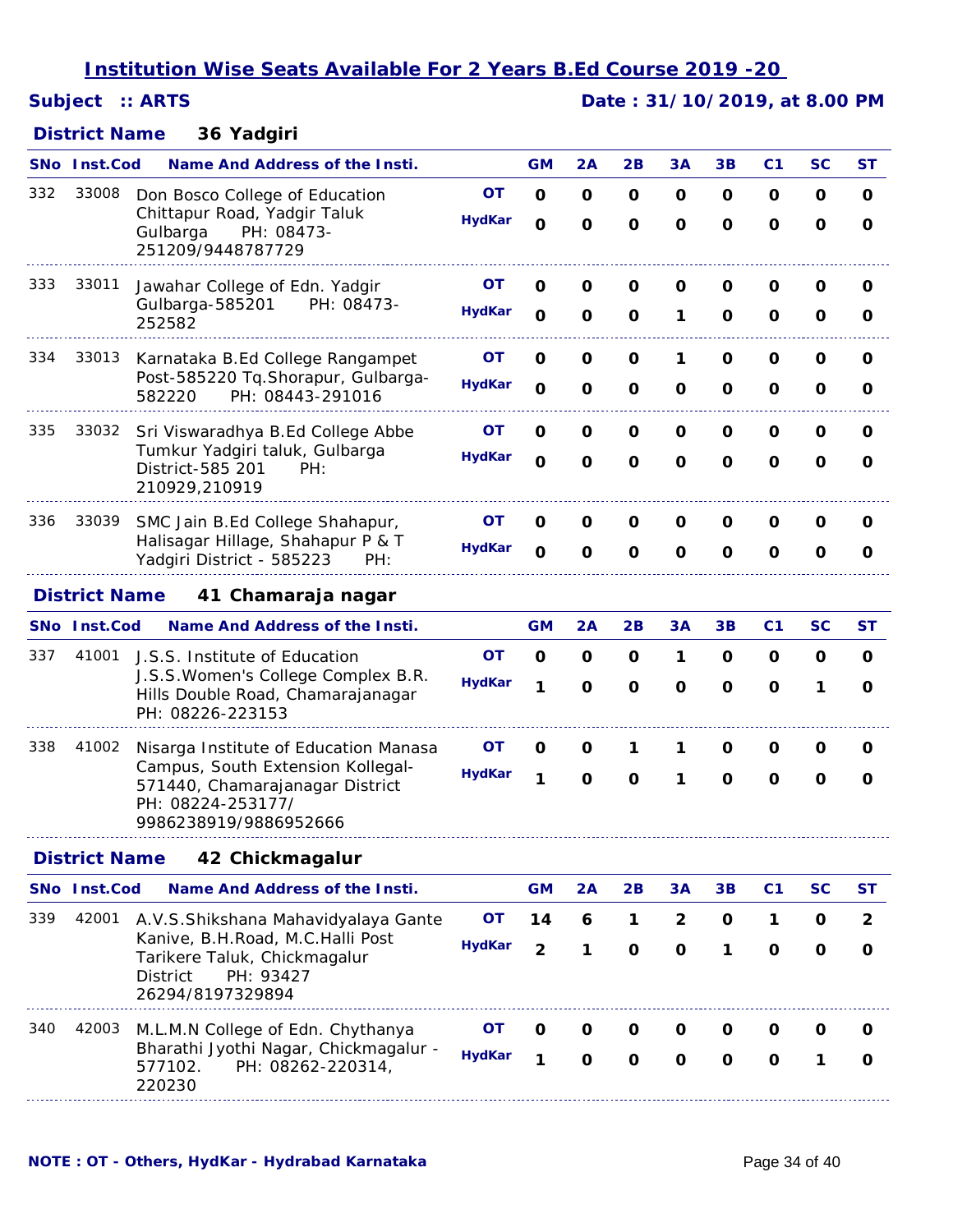|  | <b>Subject</b> | $::$ ARTS |  |
|--|----------------|-----------|--|
|  |                |           |  |

## *Subject :: ARTS Date : 31/10/2019, at 8.00 PM*

### **42 Chickmagalur** *District Name*

|     | SNo Inst.Cod         |         | <b>Name And Address of the Insti.</b>                                         |                                             |               | <b>GM</b>      | 2A             | 2B             | 3A             | 3B             | C <sub>1</sub> | SC           | <b>ST</b>    |
|-----|----------------------|---------|-------------------------------------------------------------------------------|---------------------------------------------|---------------|----------------|----------------|----------------|----------------|----------------|----------------|--------------|--------------|
| 341 | 42006                |         |                                                                               | B.G.S. B.ED College Vidyaranyapura          | <b>OT</b>     | 11             | 5              | 1              | $\overline{2}$ | $\mathbf{2}$   | 0              | O            | $\mathbf{1}$ |
|     |                      |         | Sringeri-577139, Chickmagalur<br>08265-251444                                 | PH:                                         | <b>HydKar</b> | 1              | 1              | $\mathbf 0$    | $\mathbf o$    | $\mathbf 0$    | $\mathbf{o}$   | 1            | O            |
|     | <b>District Name</b> |         |                                                                               | 43 Dakshina Kannada                         |               |                |                |                |                |                |                |              |              |
|     | SNo Inst.Cod         |         | <b>Name And Address of the Insti.</b>                                         |                                             |               | <b>GM</b>      | 2A             | 2B             | 3A             | 3B             | C <sub>1</sub> | <b>SC</b>    | ST           |
| 342 | 43001                |         | Alvas College of Education Sundari                                            |                                             | <b>OT</b>     | 5              | $\overline{2}$ | $\overline{2}$ | 1              | 0              | 0              | 4            | 0            |
|     |                      |         | Ananda Alva Campus, Vidyagiri<br>Moodibidri, Dakshina Kannada<br>08258-238104 | PH:                                         | <b>HydKar</b> | $\overline{2}$ | 1              | 1              | $\mathbf{o}$   | $\mathbf 0$    | $\mathbf 0$    | $\mathbf 0$  | O            |
| 343 | 43002                |         | College of Teacher Education Opp.                                             |                                             | OΤ            | 0              | O              | $\mathbf 0$    | 0              | O              | O              | O            | O            |
|     |                      |         | Town Hall Mangalore-575002<br>0824-2424013/2448401                            | PH:                                         | <b>HydKar</b> | $\mathbf{o}$   | $\mathbf 0$    | O              | O              | 1              | O              | O            | 0            |
| 344 | 43003                |         |                                                                               | Karavali College of Education N.H-17,       | <b>OT</b>     | $\mathbf 0$    | $\mathbf 0$    | $\mathbf 0$    | O              | O              | $\mathbf 0$    | O            | O            |
|     |                      | 575013  | Near Kottara Chowki Mangalore-                                                | PH: 0824-6553080                            | <b>HydKar</b> | 1              | $\mathbf 0$    | $\mathbf 0$    | 1              | O              | $\mathbf 0$    | O            | O            |
| 345 | 43004                |         | Mar Ivanios College of Education                                              |                                             | OТ            | O              | 0              | O              | 1              | O              | 1              | O            | O            |
|     |                      | 263488  | Perabe Post, Kunthur Puttur Tq.,<br>Dakshina Kannada                          | PH: 08251-                                  | <b>HydKar</b> | 1              | $\mathbf 0$    | $\mathbf 0$    | $\mathbf o$    | O              | $\mathbf 0$    | 1            | $\mathbf o$  |
| 346 | 43005                |         | Prasanna College of Education                                                 |                                             | OТ            | 0              | 3              | O              | 0              | 0              | $\mathbf{2}$   | 5            | O            |
|     |                      |         | D.M.Gowda Building, Dharmasthala<br>Road Ujire, Belthangadi Taluk, DK         | PH: 08256-236808 /232113/237808             | <b>HydKar</b> | $\overline{2}$ | 1              | $\mathbf 0$    | $\mathbf{o}$   | O              | $\mathbf 0$    | 1            | 0            |
| 347 | 43006                |         | Premakanthi College of Education                                              |                                             | OТ            | 8              | $\overline{2}$ | O              | 1              | 1              | O              | 4            | 0            |
|     |                      |         | Mannagudda -- 575003 Mangalore<br>PH: 0824-4279077/4259077                    |                                             | <b>HydKar</b> | 1              | 1              | $\mathbf o$    | O              | O              | O              | O            | 0            |
| 348 | 43007                |         | Srinivasa College of Education                                                |                                             | <b>OT</b>     | 4              | $\mathbf 0$    | $\mathbf 0$    | O              | $\overline{2}$ | 1              | 6            | O            |
|     |                      | 4258493 | Srinivasa Campus Pandeshwara,<br>Mangalore-575001                             | PH: 0824-                                   | <b>HydKar</b> | $\mathbf{z}$   | $\mathbf o$    | $\mathbf o$    | $\bf o$        | $\bf o$        |                |              | O            |
| 349 | 43008                |         | St. Ann's College of Education                                                |                                             | OT            | 0              | $\mathbf 0$    | $\mathbf 0$    | O              | 0              | 0              | 0            | O            |
|     |                      |         | Road, Mangalore -575001<br>0824-2427360/2444047                               | Opp. Head Post Office Rosario Church<br>PH: | <b>HydKar</b> | 1              | $\mathbf 0$    | 1              | $\mathbf 0$    | $\mathbf 0$    | $\mathbf 0$    | $\mathbf{o}$ | O            |
| 350 | 43009                |         | Vivekananda College of                                                        |                                             | OT            | O              | 0              | 1              | 0              | 0              | O              | 0            | O            |
|     |                      |         | Dakshina Kannada-574203<br>08251-232461                                       | Education(B.Ed) Nehru Nagar, Puttur,<br>PH: | <b>HydKar</b> | 1              | 1              | $\mathbf{o}$   | $\mathbf 0$    | $\mathbf 0$    | $\mathbf 0$    | O            | O            |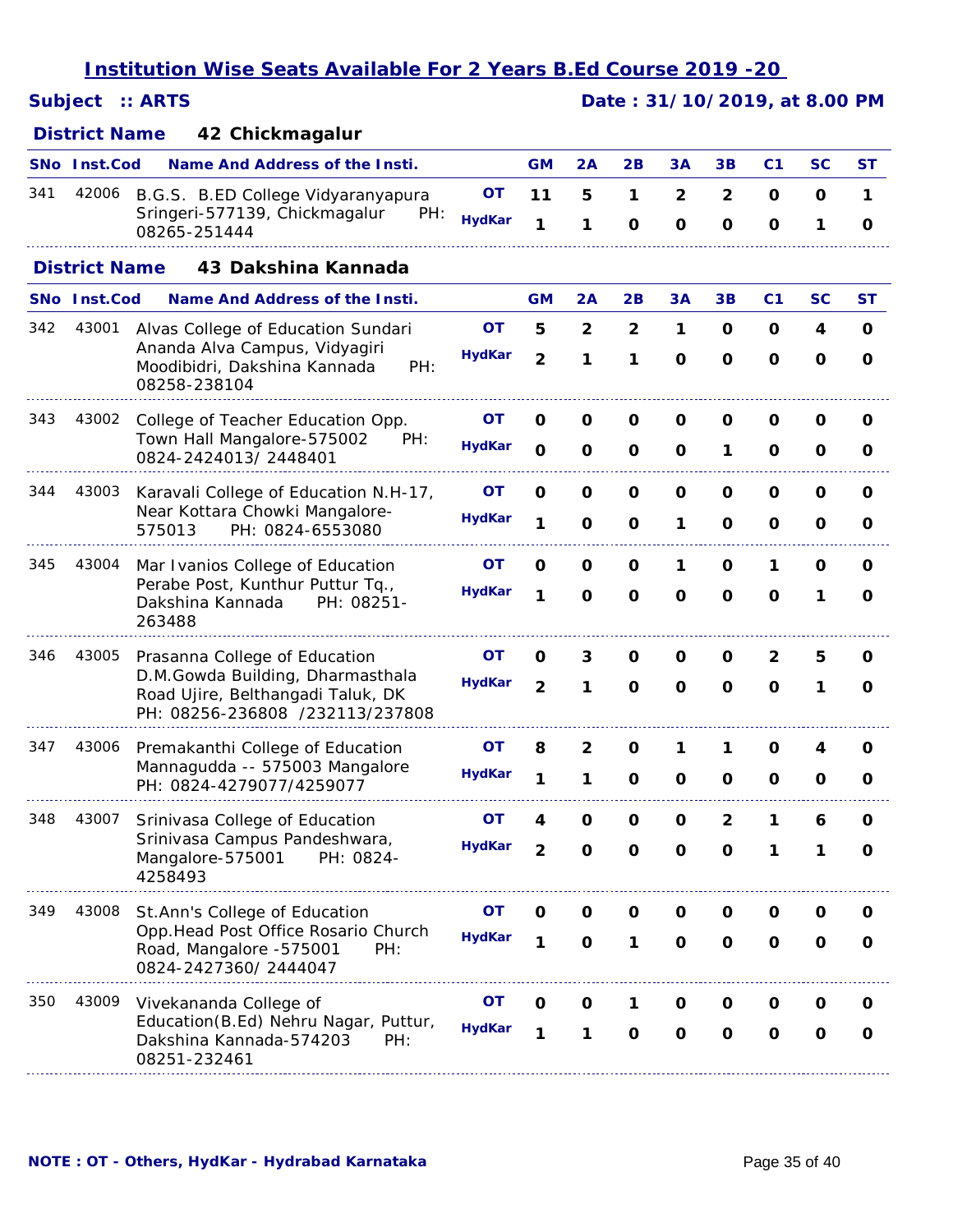## *Subject :: ARTS Date : 31/10/2019, at 8.00 PM*

### **43 Dakshina Kannada** *District Name*

|     | <b>SNo Inst.Cod</b>  | Name And Address of the Insti.                                                                                                                    |                            | <b>GM</b>           | 2A                | 2B                | 3A                | 3B               | C <sub>1</sub>   | SC               | ST                |
|-----|----------------------|---------------------------------------------------------------------------------------------------------------------------------------------------|----------------------------|---------------------|-------------------|-------------------|-------------------|------------------|------------------|------------------|-------------------|
| 351 | 43010                | St. Aloysius Institute of Education<br>P.B.No.720, Kudumal Ranga Rao Road<br>Kodiyalbail, Mangalore-575003<br>PH:<br>2410730/2411539              | OT<br><b>HydKar</b>        | $\mathbf 0$<br>1    | 0<br>$\mathbf 0$  | O<br>$\mathbf 0$  | 1<br>$\mathbf 0$  | 0<br>1           | O<br>$\mathbf 0$ | 4<br>$\mathbf 0$ | O<br>O            |
| 352 | 43011                | S.D.M College of Education<br>Ujire, Belthangadi Taluk Dakshina<br>Kannada Dist. 574240<br>PH:                                                    | <b>OT</b><br><b>HydKar</b> | 0<br>1              | 0<br>O            | 1<br>O            | 0<br>O            | O<br>O           | 1<br>O           | O<br>1           | O<br>O            |
| 353 | 43012                | Shree Gokarna Natheshwara College of<br>Education Gandhi Nagar, Mangalore -<br>03<br>PH:                                                          | OТ<br><b>HydKar</b>        | O<br>$\overline{2}$ | 0<br>1            | 1<br>O            | 0<br>O            | 2<br>O           | O<br>$\mathbf 0$ | O<br>O           | O<br>1            |
| 354 | 43013                | Amrutha College of Education Padeel<br>Junction, Mangalore-575007.<br>PH:<br>0824-2221537 fax: 0824-2214421                                       | OТ<br><b>HydKar</b>        | 0<br>1              | O<br>O            | O<br>O            | O<br>1            | O<br>O           | O<br>0           | 1<br>O           | O<br>O            |
| 355 | 43014                | Leelavathi shetty College of Education<br>Airport Road, Kavoor Village, Anantha<br>Archade, 1st Floor, Mangalore -<br>PH: 08242421953<br>575013   | OТ<br><b>HydKar</b>        | 3<br>1              | 1<br>$\mathbf 0$  | 1<br>$\mathbf{o}$ | 1<br>$\mathbf 0$  | O<br>$\mathbf 0$ | O<br>$\mathbf 0$ | O<br>1           | O<br>0            |
|     | <b>District Name</b> | 44 Hassan                                                                                                                                         |                            |                     |                   |                   |                   |                  |                  |                  |                   |
|     | <b>SNo Inst.Cod</b>  | <b>Name And Address of the Insti.</b>                                                                                                             |                            | <b>GM</b>           | 2A                | 2B                | 3A                | 3B               | C <sub>1</sub>   | SC               | <b>ST</b>         |
| 356 | 44001                | Adichunchangiri College Of Education<br>Kuvempu Road C.R.Patna, Hassan<br>PH: 08176-252025<br>Dist                                                | <b>OT</b><br><b>HydKar</b> | $\mathbf 0$<br>1    | 0<br>1            | O<br>O            | 0<br>O            | 0<br>O           | O<br>1           | O<br>0           | $\mathbf{o}$<br>0 |
| 357 | 44002                | Anantha Sadvidya College of Education<br>Panchamuki Pipes , Opp: K.P.S. Petrol<br>Bunk B.H.Road, Arasikere-<br>573103, Hassan<br>PH: 08174-233346 | <b>OT</b><br><b>HydKar</b> | 0<br>1              | O<br>$\mathbf{o}$ | 1<br>$\mathbf{o}$ | O<br>$\mathbf{o}$ | O<br>1           | O<br>O           | O<br>O           | O<br>O            |
| 358 | 44003                | Hasanamba College of Education<br>P.B.No.68, Vidyanagar Hassan-<br>PH: 08172-268751<br>573201.                                                    | OT<br>HydKar               | O<br>1              | 0<br>1            | O<br>1            | O<br>$\mathbf{o}$ | O<br>O           | 0<br>O           | 0<br>0           | O<br>O            |
| 359 | 44004                | J.S.S. Institute of Education P.B.No.26<br>Sakaleshpur, Hassan District-<br>573134.<br>PH: 08173-244113, FAX-<br>244521                           | OТ<br><b>HydKar</b>        | 0<br>1              | 4<br>1            | 1<br>$\mathbf 0$  | O<br>$\mathbf 0$  | O<br>$\mathbf 0$ | O<br>O           | O<br>O           | O<br>O            |
| 360 | 44005                | NDRK College of Education B.M.Road,<br>Hassan Hassan-573201<br>PH: 08172-<br>265274/9880881086                                                    | OT<br><b>HydKar</b>        | O<br>$\overline{2}$ | 0<br>1            | 1<br>O            | 0<br>1            | 0<br>O           | 2<br>O           | O<br>O           | 0<br>0            |
| 361 | 44006                | Rajeev College of Education 3rd Cross,<br>Sampige Road Hassan-573201<br>PH:<br>08172-265657/231022                                                | <b>OT</b><br><b>HydKar</b> | O<br>1              | 2<br>1            | O<br>O            | 0<br>O            | 0<br>O           | 1<br>O           | 0<br>0           | $\mathbf{o}$<br>0 |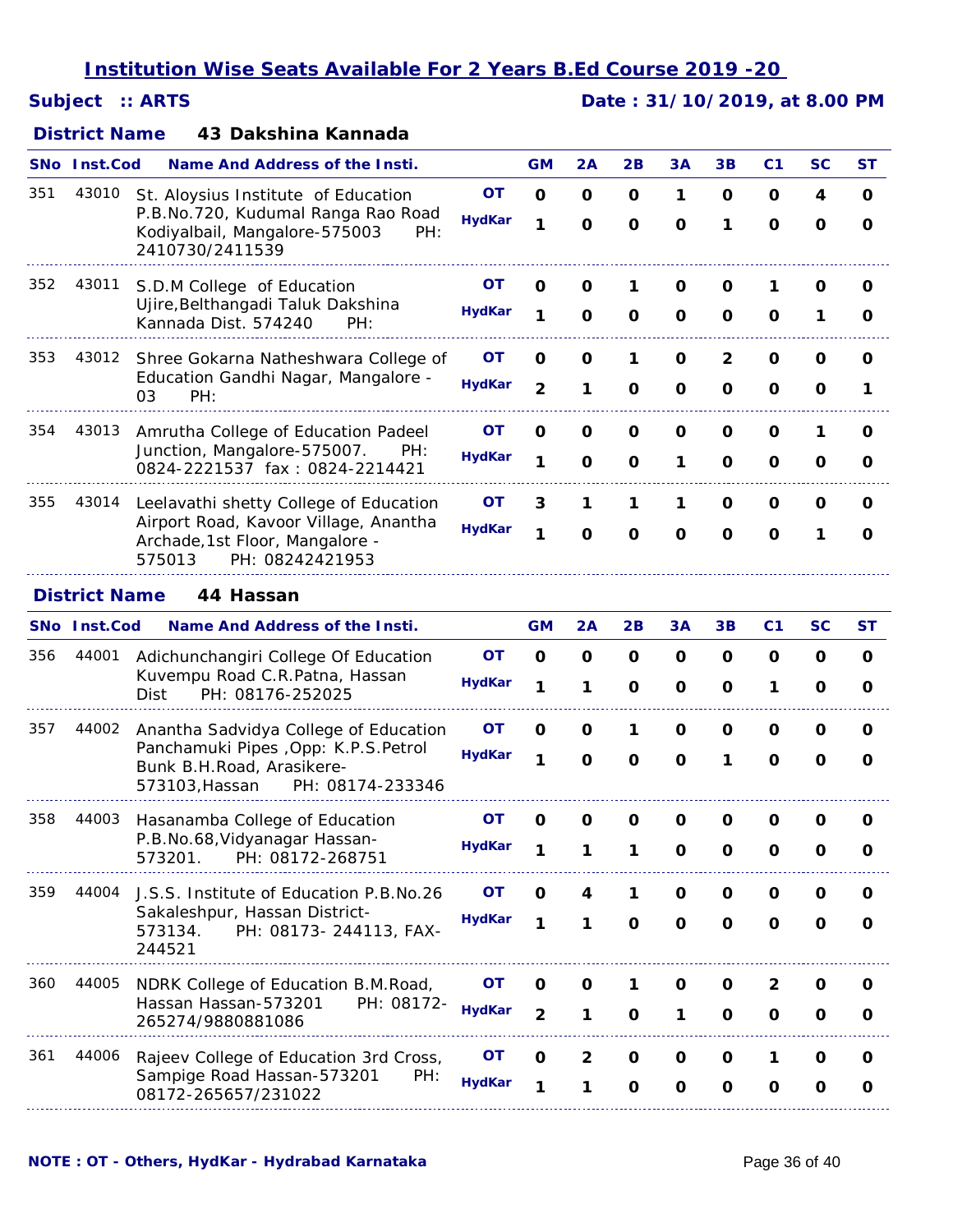## *Subject :: ARTS Date : 31/10/2019, at 8.00 PM*

### **44 Hassan** *District Name*

|     | SNo Inst.Cod         | <b>Name And Address of the Insti.</b>                                                                      |               | <b>GM</b>               | 2A             | 2B             | 3A           | 3B          | C <sub>1</sub> | <b>SC</b>    | ST          |
|-----|----------------------|------------------------------------------------------------------------------------------------------------|---------------|-------------------------|----------------|----------------|--------------|-------------|----------------|--------------|-------------|
| 362 | 44007                | S.V.M College of Education                                                                                 | <b>OT</b>     | $\mathbf 0$             | 3              | $\overline{2}$ | $\mathbf{o}$ | $\mathbf 0$ | $\overline{2}$ | 1            | $\mathbf 0$ |
|     |                      | Lakshmipuram Extension Hassan-<br>PH: 9945995169<br>573201                                                 | <b>HydKar</b> | $\overline{\mathbf{2}}$ | $\mathbf 0$    | $\mathbf{o}$   | O            | O           | 1              | O            | 1           |
| 363 | 44008                | Vivekananda College of Education                                                                           | <b>OT</b>     | $\mathbf 0$             | $\mathbf 0$    | $\mathbf 0$    | O            | $\mathbf 0$ | O              | 0            | O           |
|     |                      | B.H.Road Arasikere - 573103, Hassan<br>PH: 08174-232414/231848<br>Dist                                     | <b>HydKar</b> | 1                       | 1              | $\mathbf 0$    | O            | $\mathbf 0$ | $\Omega$       | O            | 0           |
| 364 | 44009                | Sri Ranga B.Ed College Carmal                                                                              | OT            | 0                       | 4              | 1              | O            | 0           | 1              | O            | O           |
|     |                      | Mathashrama Road Hemavathinagar<br>Last Stage, Hassan<br>PH: 08172-<br>320121/9448346489                   | <b>HydKar</b> | $\overline{2}$          | 1              | $\mathbf 0$    | $\mathbf 0$  | $\mathbf 0$ | $\mathbf 0$    | 1            | $\mathbf o$ |
|     | <b>District Name</b> | 45 Kodagu                                                                                                  |               |                         |                |                |              |             |                |              |             |
|     | SNo Inst.Cod         | <b>Name And Address of the Insti.</b>                                                                      |               | <b>GM</b>               | 2A             | 2B             | 3A           | 3B          | C <sub>1</sub> | <b>SC</b>    | ST          |
| 365 | 45001                | Sarvodaya College of Education                                                                             | <b>OT</b>     | $\mathbf 0$             | 1              | O              | O            | $\mathbf 0$ | 1              | 0            | O           |
|     |                      | Ambatti, Panjarapet Virajpet -<br>571218.Kodagu<br>PH: 08274257321,<br>9448588205                          | <b>HydKar</b> | $\overline{2}$          | 1              | 1              | $\mathbf 0$  | $\mathbf 0$ | $\mathbf 0$    | $\mathbf 0$  | O           |
| 366 | 45002                | Sai Shankar College of Education                                                                           | OΤ            | 0                       | O              | O              | O            | 0           | 1              | O            | 0           |
|     |                      | Prasanthi Nilaya, Ponnam Pet, P.B<br>No.1 Kodagu - 571216<br>PH:                                           | <b>HydKar</b> | 1                       | $\mathbf 0$    | $\mathbf 0$    | $\mathbf 0$  | $\mathbf 0$ | $\mathbf 0$    | 1            | O           |
|     | <b>District Name</b> | 46 Mandya                                                                                                  |               |                         |                |                |              |             |                |              |             |
|     | <b>SNo</b> Inst.Cod  | <b>Name And Address of the Insti.</b>                                                                      |               | <b>GM</b>               | 2A             | 2B             | 3A           | 3B          | C <sub>1</sub> | SC           | <b>ST</b>   |
| 367 | 46001                | A.E.T. College of Education                                                                                | <b>OT</b>     | $\mathbf 0$             | 4              | $\mathbf{2}$   | O            | O           | O              | O            | 0           |
|     |                      | Swarnasandra M.C. Road, Mandya-<br>571402<br>PH: 08232-230585                                              | <b>HydKar</b> | $\overline{2}$          | $\mathbf 0$    | $\mathbf 0$    | 1            | 0           | $\mathbf 0$    | 1            | 0           |
| 368 | 46002                | Bhagawan Buddha College of                                                                                 | OΤ            | 0                       | $\overline{2}$ | 0              | $\mathbf 0$  | $\mathbf 0$ | 1              | O            | 0           |
|     |                      | Education Malavalli, Mandya Kollegala<br>Main Road, Malavalli-571430<br>PH:<br>08231-242101,9448905852     | <b>HydKar</b> | 1                       | O              | $\mathbf 0$    | $\mathbf 0$  | $\mathbf 0$ | $\mathbf 0$    | 1            | 0           |
| 369 | 46003                | S.M.Lingappa College of Education                                                                          | OT            | 0                       | O              | $\mathbf{o}$   | O            | $\mathbf 0$ | 1              | O            | O           |
|     |                      | Grama Bharathi Vidya Samsthe<br>Channarayapatna Road, KR Pet,<br>PH: 08230-<br>Mandya<br>262285/9964345768 | <b>HydKar</b> | $\mathbf{1}$            | $\mathbf{1}$   | $\mathbf{o}$   | $\mathbf{o}$ | $\mathbf 0$ | $\mathbf 0$    | $\mathbf 0$  | $\mathbf 0$ |
| 370 | 46004                | Shankaregowda College of Education                                                                         | OT            | $\mathbf 0$             | $\mathbf 0$    | $\mathbf 0$    | $\mathbf 0$  | $\mathbf 0$ | $\mathbf 0$    | $\mathbf 0$  | O           |
|     |                      | OPP: P.E.S Mahila Vasathi Nilaya<br>PH: 08232-220809<br>Mandya-571401                                      | <b>HydKar</b> | $\mathbf{o}$            | 1              | $\mathbf{o}$   | $\mathbf{o}$ | $\mathbf 0$ | $\mathbf 0$    | $\mathbf{o}$ | $\mathbf 0$ |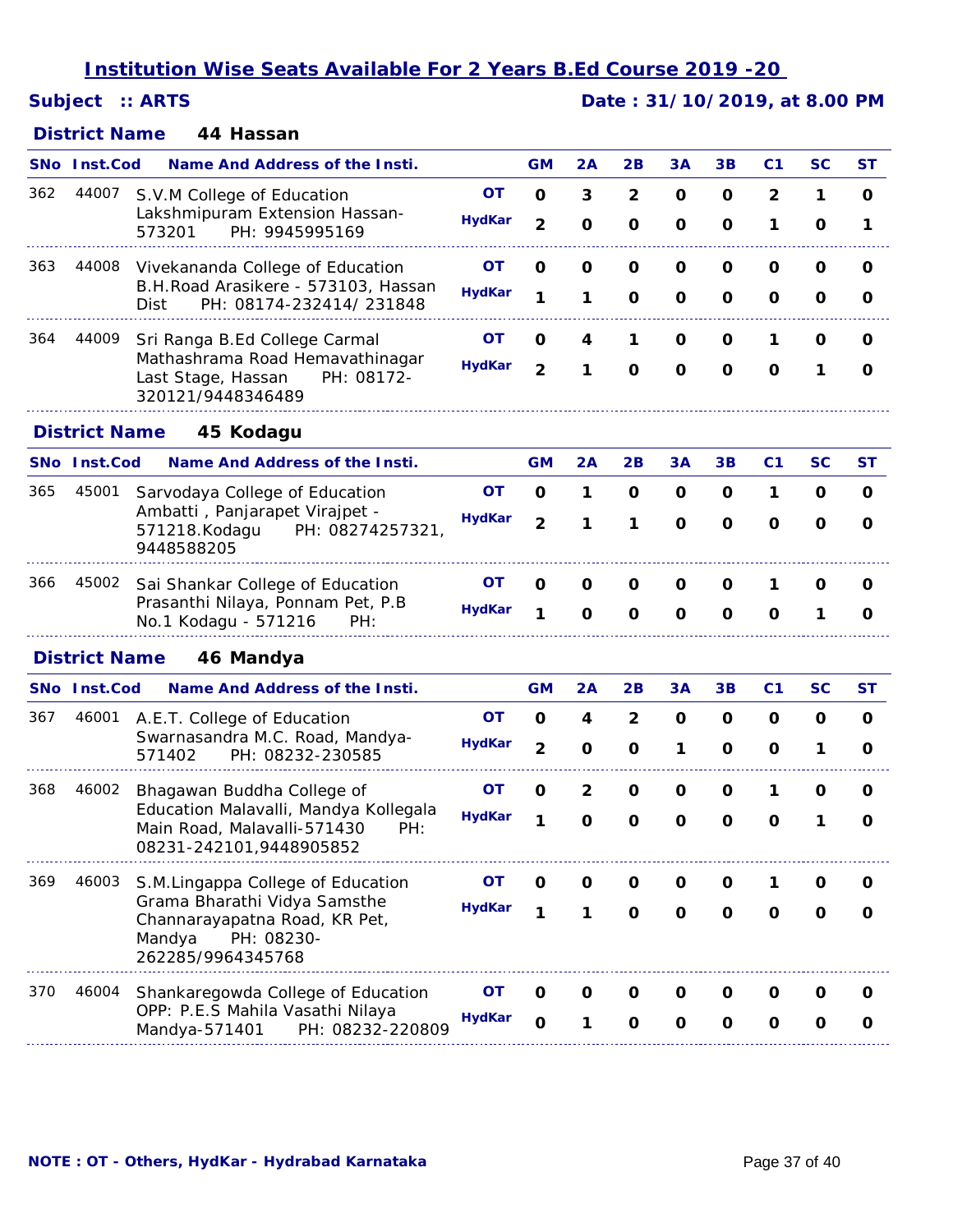## *Subject :: ARTS Date : 31/10/2019, at 8.00 PM*

### **46 Mandya** *District Name*

|     | SNo Inst.Cod         | <b>Name And Address of the Insti.</b>                                                                                |               | <b>GM</b>      | 2A           | 2B             | 3A           | 3B           | C <sub>1</sub> | <b>SC</b>    | ST           |
|-----|----------------------|----------------------------------------------------------------------------------------------------------------------|---------------|----------------|--------------|----------------|--------------|--------------|----------------|--------------|--------------|
| 371 | 46005                | Sri Shambhulingeswara College of Edn                                                                                 | OT            | $\mathbf 0$    | 7            | $\mathbf{2}$   | O            | 0            | $\mathbf{2}$   | O            | 0            |
|     |                      | C.P.Ed College Campus, Jayanthi<br>Nagar K.R Pet Rd, Pandavapura Taluk,<br>Mandya<br>PH: 08236 254166,<br>9845036918 | <b>HydKar</b> | $\overline{2}$ | $\mathbf 0$  | $\mathbf{o}$   | $\mathbf{o}$ | O            | 1              | 1            | O            |
| 372 | 46006                | V.M.Linghaiah College of Edcuation                                                                                   | OΤ            | O              | 4            | 1              | 0            | 0            | 0              | O            | O            |
|     |                      | Somanahalli, Bangalore Mysore Road<br>Maddur Taluk, Mandya District-<br>571429<br>PH: 08232-213357                   | <b>HydKar</b> | 1              | $\mathbf 0$  | 1              | $\mathbf 0$  | $\mathbf{o}$ | $\mathbf 0$    | $\mathbf 0$  | 0            |
| 373 | 46008                | Mandavya College of Education                                                                                        | OΤ            | O              | O            | 1              | 0            | 0            | 1              | 0            | O            |
|     |                      | Opposite Accetate Factory M.C.Road,<br>Mandya District-571403<br>PH: 08232-<br>325506/227786                         | <b>HydKar</b> | $\overline{2}$ | $\mathbf 0$  | $\mathbf 0$    | 1            | $\mathbf{o}$ | $\mathbf 0$    | 1            | O            |
| 374 | 46009                | Bharathi College of Education Bharathi                                                                               | OТ            | O              | 2            | 1              | 0            | 0            | O              | 0            | O            |
|     |                      | Nagar, Maddur Taluk Mandya District-<br>PH: 08232-235026/235006<br>571422                                            | <b>HydKar</b> | $\overline{2}$ | 1            | $\mathbf 0$    | O            | 1            | O              | O            | 0            |
| 375 | 46010                | B.G.S. College of Education Sri                                                                                      | OΤ            | O              | 4            | $\overline{2}$ | 0            | 0            | 0              | 0            | O            |
|     |                      | Adichunchanagiri Kshetra<br>Nagamangala Taluk, Mandya-<br>PH: 08234-288277 /<br>571811<br>9343382489                 | <b>HydKar</b> | $\overline{2}$ | $\mathbf 0$  | $\mathbf 0$    | 1            | $\mathbf{o}$ | $\mathbf 0$    | $\mathbf 0$  | O            |
| 376 | 46011                | St. Joseph's College of Teacher                                                                                      | <b>OT</b>     | 0              | 3            | 1              | 0            | 0            | 1              | O            | 0            |
|     |                      | Education MC Road, Mandya Mandya<br>district - 571401<br>PH: 221095                                                  | <b>HydKar</b> | $\overline{2}$ | $\mathbf{o}$ | O              | 1            | $\mathbf o$  | O              | O            | 0            |
|     | <b>District Name</b> | 47 Mysore                                                                                                            |               |                |              |                |              |              |                |              |              |
|     | SNo Inst.Cod         | <b>Name And Address of the Insti.</b>                                                                                |               | <b>GM</b>      | 2A           | 2B             | 3A           | 3B           | C <sub>1</sub> | <b>SC</b>    | ST           |
| 377 | 47002                | Chayadevi College of Education                                                                                       | OΤ            | $\mathbf 0$    | $\mathbf 0$  | $\mathbf 0$    | 0            | O            | $\mathbf 0$    | O            | 0            |
|     |                      | Pensioners Block Rajendranagar,<br>PH: 0821-<br>Mysore<br>2496922,9880379794,9844377694                              | <b>HydKar</b> | $\overline{2}$ | O            | $\mathbf 0$    | $\mathbf o$  | O            | 1              | 1            | O            |
| 378 | 47003                | Govt. College of Teacher Education                                                                                   | <b>OT</b>     | O              | O            | O              | O            | O            | O              | 0            | 0            |
|     |                      | Nazarbad, Vasanthamahal Mysore-<br>PH: 95821-2420764<br>570010                                                       | <b>HydKar</b> | $\mathbf{o}$   | $\mathbf 0$  | $\mathbf 0$    | $\mathbf{o}$ | 1            | $\mathbf 0$    | $\mathbf{o}$ | O            |
| 379 | 47004                | Institute of Education Omkarmal                                                                                      | OT            | $\mathbf 0$    | $\mathbf 0$  | $\mathbf 0$    | $\mathbf{o}$ | O            | O              | O            | O            |
|     |                      | Somani College of Education<br>NearKamakshiHospital, Kuvempunagar,<br>PH: 0821-2543829/2543337<br>Mysore             | <b>HydKar</b> | $\mathbf 0$    | $\mathbf{o}$ | $\mathbf 0$    | $\mathbf 0$  | $\mathbf 0$  | $\mathbf 0$    | $\mathbf{o}$ | $\mathbf{o}$ |
| 380 | 47005                | J.S.S College of Education Suttur                                                                                    | OT            | $\mathbf 0$    | $\mathbf 0$  | 1              | O            | O            | O              | O            | 0            |
|     |                      | Nanjangud Taluk, Mysore -571129<br>PH: 08221-232928                                                                  | <b>HydKar</b> | $\mathbf 0$    | $\mathbf{o}$ | O              | 1            | $\mathbf{o}$ | O              | O            | O            |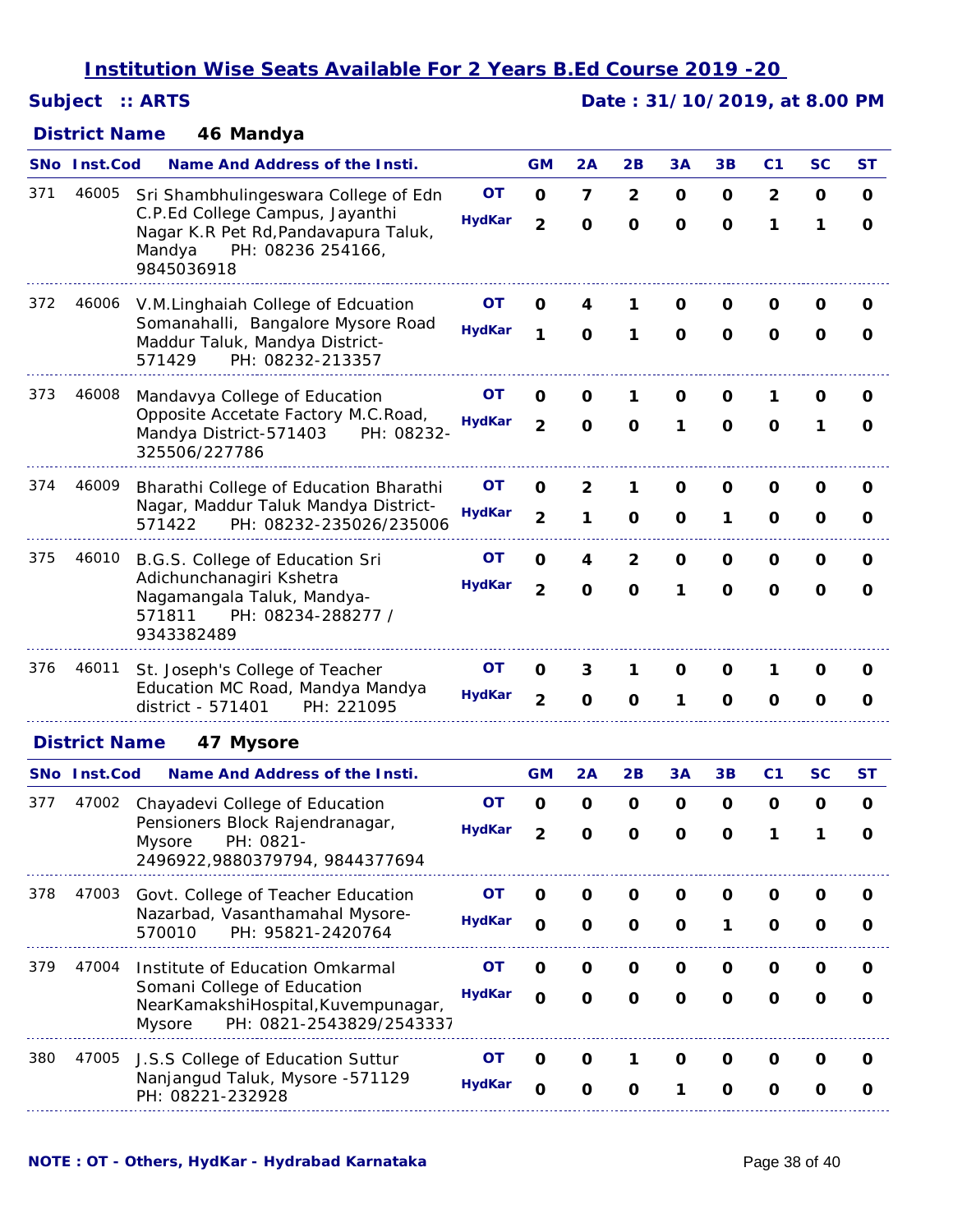## *Subject :: ARTS Date : 31/10/2019, at 8.00 PM*

### **47 Mysore** *District Name*

|     | <b>SNo</b> Inst.Cod  | <b>Name And Address of the Insti.</b>                                                                                                       |               | <b>GM</b>      | 2A           | 2B           | 3A          | 3B           | C <sub>1</sub> | <b>SC</b>   | <b>ST</b> |
|-----|----------------------|---------------------------------------------------------------------------------------------------------------------------------------------|---------------|----------------|--------------|--------------|-------------|--------------|----------------|-------------|-----------|
| 381 | 47006                | Moulana Azad B.Ed. College                                                                                                                  | <b>OT</b>     | $\mathbf 0$    | $\mathbf 0$  | $\mathbf 0$  | $\mathbf 0$ | $\mathbf{o}$ | $\mathbf 0$    | O           | O         |
|     |                      | Radhakrishna Nagar, (Teachers<br>Layout), Mysore - 5700011<br>PH:<br>0821-2470306/2473306/2473306                                           | <b>HydKar</b> | 1              | $\mathbf 0$  | $\mathbf 0$  | $\mathbf 0$ | $\mathbf 0$  | $\mathbf 0$    | 1           | O         |
| 382 | 47007                | Sharadavilas College of Education                                                                                                           | <b>OT</b>     | 0              | $\mathbf 0$  | $\mathbf 0$  | $\mathbf 0$ | O            | O              | O           | 0         |
|     |                      | Krishnamurthy Puram Mysore-<br>PH: 0821-2332137<br>570004.                                                                                  | <b>HydKar</b> | $\mathbf 0$    | $\mathbf 0$  | $\mathbf 0$  | $\mathbf 0$ | O            | O              | $\mathbf 0$ | O         |
| 383 | 47008                | Sri Kaginele Mahasamsthana                                                                                                                  | OТ            | O              | $\mathbf{o}$ | $\mathbf 0$  | $\mathbf 0$ | O            | O              | O           | O         |
|     |                      | Kanakaguru Peeta College of<br>Education, Opp RMP Qtrs                                                                                      | <b>HydKar</b> | $\mathbf 0$    | $\mathbf{o}$ | $\mathbf{o}$ | $\mathbf 0$ | 1            | $\mathbf{o}$   | $\mathbf 0$ | O         |
|     |                      | Adichunchanagiri Rd, Kuvempunagar,<br>PH: 0821-2460921<br>Mysore                                                                            |               |                |              |              |             |              |                |             |           |
| 384 | 47009                | St.Joseph's College of Education                                                                                                            | OΤ            | O              | O            | 0            | O           | 0            | 0              | O           | O         |
|     |                      | Jayalakshmipuram Mysore-570012.<br>PH: 0821-2511992/2415468                                                                                 | <b>HydKar</b> | $\mathbf 0$    | $\mathbf 0$  | $\mathbf 0$  | $\mathbf 0$ | O            | O              | O           | O         |
| 385 | 47010                | Vatsalya College of Education Sri                                                                                                           | <b>OT</b>     | $\mathbf 0$    | $\mathbf{o}$ | 1            | $\mathbf 0$ | O            | O              | $\mathbf 0$ | O         |
|     |                      | Nataraja Prathistana, No.140 Sri<br>Hosamutt, Shankarmutt Road,<br>PH: 0821-2445454/6520328<br><b>Mysore</b>                                | <b>HydKar</b> | 1              | $\mathbf{o}$ | $\mathbf 0$  | $\mathbf 0$ | $\mathbf{o}$ | $\mathbf{o}$   | 1           | O         |
| 386 | 47011                | Vidya Vikas B.Ed College Alanahalli,                                                                                                        | <b>OT</b>     | 0              | $\mathbf 0$  | $\mathbf 0$  | $\mathbf 0$ | O            | O              | O           | O         |
|     |                      | Mysore Bannur Road Lalithadripura<br>Post, Mysore-570010<br>PH: 0821-<br>6525345                                                            | <b>HydKar</b> | $\mathbf O$    | $\mathbf 0$  | $\mathbf 0$  | $\mathbf 0$ | $\mathbf 0$  | $\mathbf 0$    | $\mathbf 0$ | O         |
| 387 | 47013                | BGS B.Ed College Adichunchanagiri                                                                                                           | <b>OT</b>     | $\mathbf 0$    | $\mathbf 0$  | $\mathbf 0$  | $\mathbf 0$ | O            | 0              | O           | O         |
|     |                      | Road Kuvempunagar, Mysore-<br>570023<br>PH: 2463869                                                                                         | <b>HydKar</b> | $\mathbf{o}$   | 1            | $\mathbf 0$  | 1           | $\mathbf 0$  | $\mathbf 0$    | $\mathbf 0$ | O         |
| 388 | 47015                | Mahathma Gandhi B.Ed College CA 3 &                                                                                                         | OΤ            | O              | $\mathbf{o}$ | 1            | $\mathbf 0$ | $\mathbf 0$  | O              | O           | O         |
|     |                      | 4, Adishakthi Road, Shakthi Nagara<br>Alanahally, Mysore-570019<br>PH:<br>0821-2420374/9448229723/93438-<br>28203                           | <b>HydKar</b> | $\overline{2}$ | 1            | $\mathbf 0$  | $\mathbf 0$ | $\mathbf{o}$ | O              | $\mathbf 0$ | O         |
| 389 | 47017                | Shri Mahaveera College of Education                                                                                                         | OΤ            | 0              | 0            | 0            | 0           | 0            | 0              | 0           | O         |
|     |                      | Sri Chayadevi Vidyani ketan Trust,<br>Manjunatha Bada vane, Dodda Hunsur,<br>Hunsur Taluk, Mysore District<br>PH:<br>9880379794, 9844377694 | <b>HydKar</b> | $\overline{2}$ | $\mathbf 0$  | $\mathbf 0$  | $\mathbf 0$ | $\mathbf 0$  | O              | 1           | O         |
|     | <b>District Name</b> | 48 Udupi                                                                                                                                    |               |                |              |              |             |              |                |             |           |
|     | <b>SNo</b> Inst.Cod  | <b>Name And Address of the Insti.</b>                                                                                                       |               | <b>GM</b>      | 2A           | 2B           | 3A          | 3B           | C <sub>1</sub> | <b>SC</b>   | ST        |